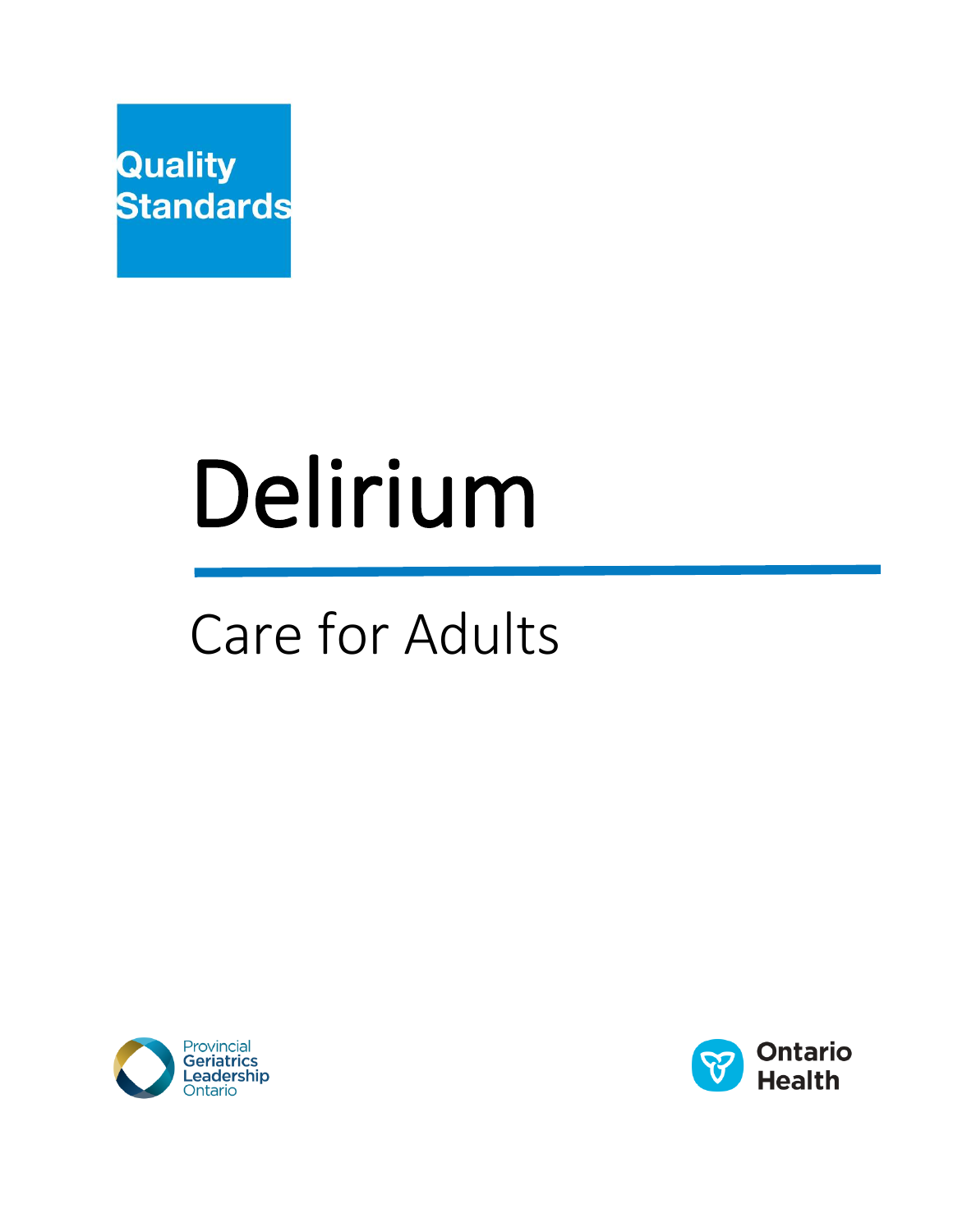## **About This Quality Standard**

The following quality standard addresses care for adults age 18 years or older who are at risk for delirium or who are experiencing symptoms of delirium. It includes people who are in hospital (including emergency departments, acute and critical care, complex continuing care facilities and rehabilitation hospitals, and preoperative clinics), those transitioning from hospital to home, and those in long-term care homes and other community settings.

This quality standard focuses on the identification, assessment, prevention, and management of delirium across all health care professions.

## **What Is a Quality Standard?**

Quality standards outline what high-quality care looks like for conditions or processes where there are large variations in how care is delivered, or where there are gaps between the care provided in Ontario and the care patients should receive. They:

- Help patients, families, and caregivers know what to ask for in their care
- Help health care professionals know what care they should be offering, based on evidence and expert consensus
- Help health care organizations measure, assess, and improve their performance in caring for patients

Quality standards are developed by Ontario Health, in collaboration with health care professionals, patients, and caregivers across Ontario.

For more information, contact [qualitystandards@ontariohealth.ca.](mailto:qualitystandards@ontariohealth.ca)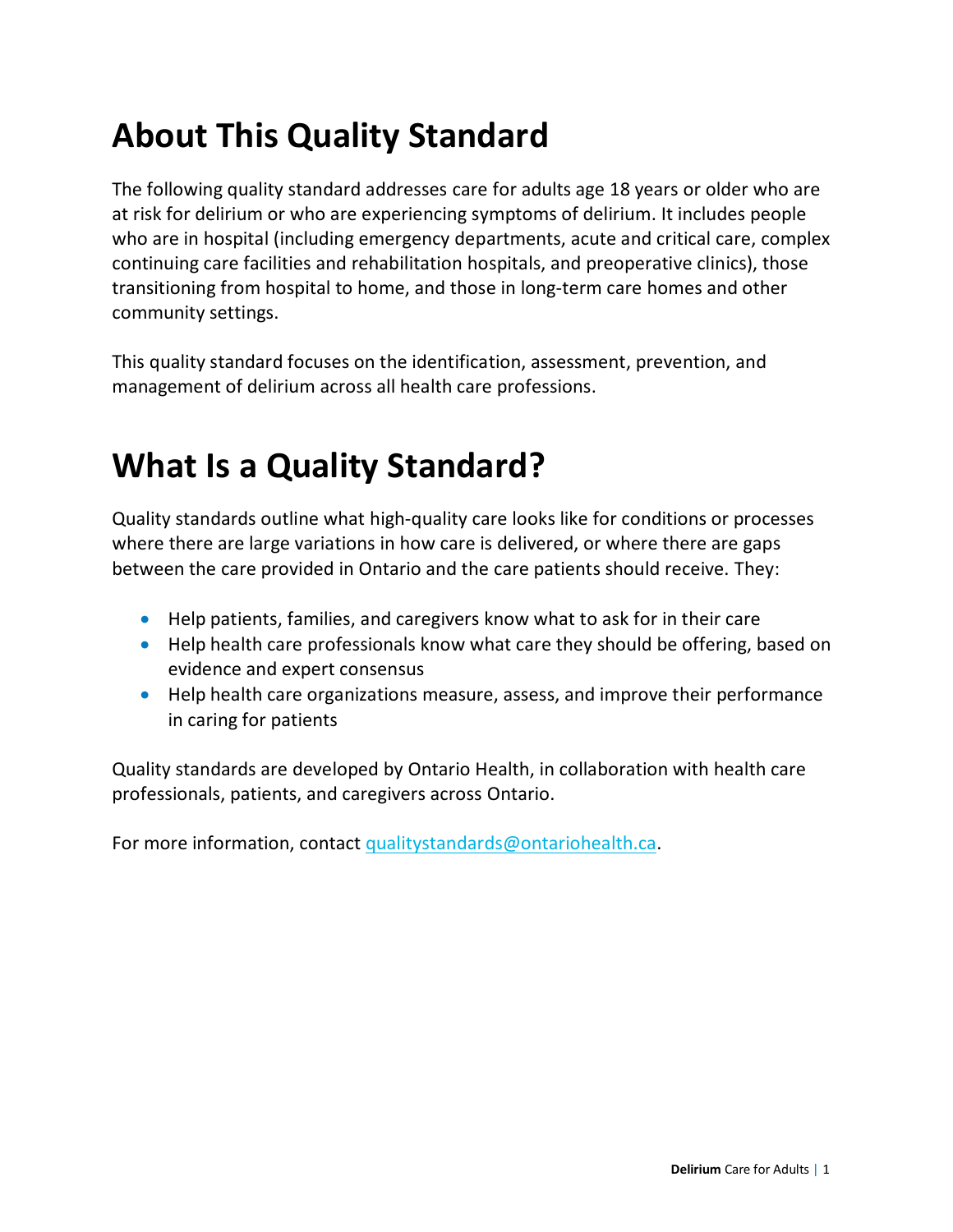## **Values That Are the Foundation of This Quality Standard**

This quality standard was created, and should be implemented, according to the [Patient](https://www.ontario.ca/page/patient-declaration-values-ontario)  [Declaration of Values for Ontario.](https://www.ontario.ca/page/patient-declaration-values-ontario) This declaration "is a vision that articulates a path toward patient partnership across the health care system in Ontario. It describes a set of foundational principles that are considered from the perspective of Ontario patients, and serves as a guidance document for those involved in our health care system."

These values are:

- Respect and dignity
- Empathy and compassion
- Accountability
- **•** Transparency
- Equity and engagement

#### **Acknowledging the Impact of Colonization**

Health care professionals should acknowledge and work toward addressing the historical and present-day impacts of colonization in the context of the lives of Indigenous Peoples throughout Canada. This work involves being sensitive to the impacts of intergenerational and present-day traumas and the physical, mental, emotional, and social harms experienced by Indigenous people, families, and communities, as well as recognizing their strength and resilience. This quality standard uses existing clinical practice guideline sources developed by groups that may not include culturally relevant care or acknowledge traditional Indigenous beliefs, practices, and models of care.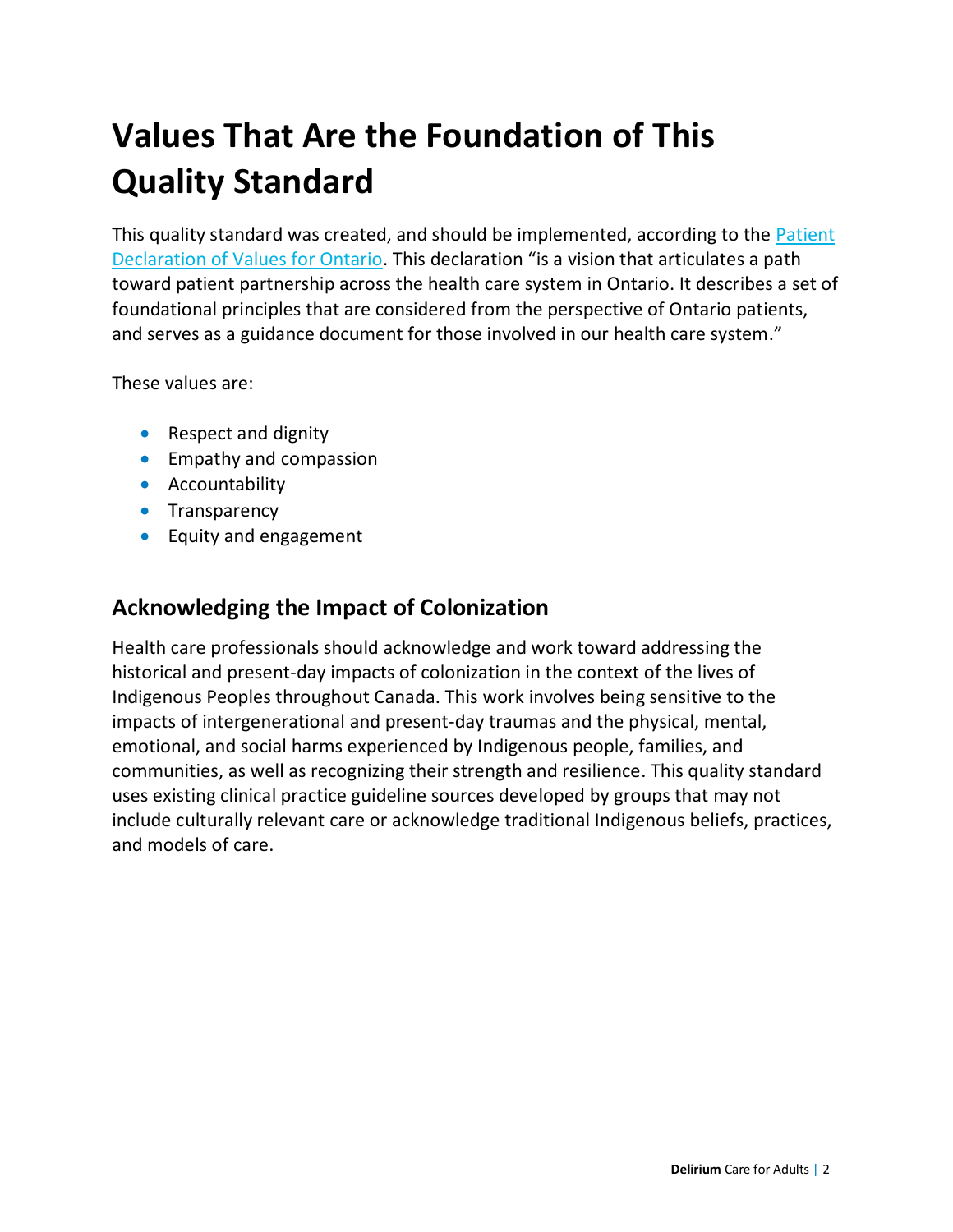## **Quality Statements to Improve Care**

These quality statements describe what high-quality care looks like for people at risk for delirium or who are experiencing symptoms of delirium.

#### **Quality Statement 1: Identification of Risk Factors for Delirium**

On initial contact with the health care system, people are assessed for risk factors for delirium, especially when they present to hospital or long-term care. Any risk factors for delirium are documented in their health record and at transitions in care, and are communicated to the person, their family and caregivers, and their health care team.

#### **Quality Statement 2: Interventions to Prevent Delirium**

People at risk for delirium receive interventions to prevent delirium that are tailored to their individual needs and care setting.

#### **Quality Statement 3: Early Screening for Delirium**

People presenting to hospital with any risk factors for delirium, or who have an acute change in behaviour or cognitive function during a hospital stay or in a long-term care home or in the community, are screened for delirium in a timely manner by a health care professional who is trained in screening for delirium using standardized, validated tools. The person and their family and caregivers are asked about any acute changes in the person's behaviour or cognitive function.

#### **Quality Statement 4: Education for People With Delirium, Family, and Caregivers**

People who are at risk for delirium or who have delirium (as well as their family and caregivers) are offered education about delirium.

#### **Quality Statement 5: Management of Delirium**

Based on the results of a comprehensive assessment, people with delirium have a multicomponent interprofessional management plan to address the causes and manage the symptoms of delirium.

#### **Quality Statement 6: Antipsychotic Medication**

Only people who are in severe distress from symptoms of delirium or at immediate risk of harm to themselves or others are considered for antipsychotic medication use. These medications are always used in combination with first-line management strategies. If antipsychotic medication is started, it is reviewed daily and discontinued as soon as the clinical situation allows.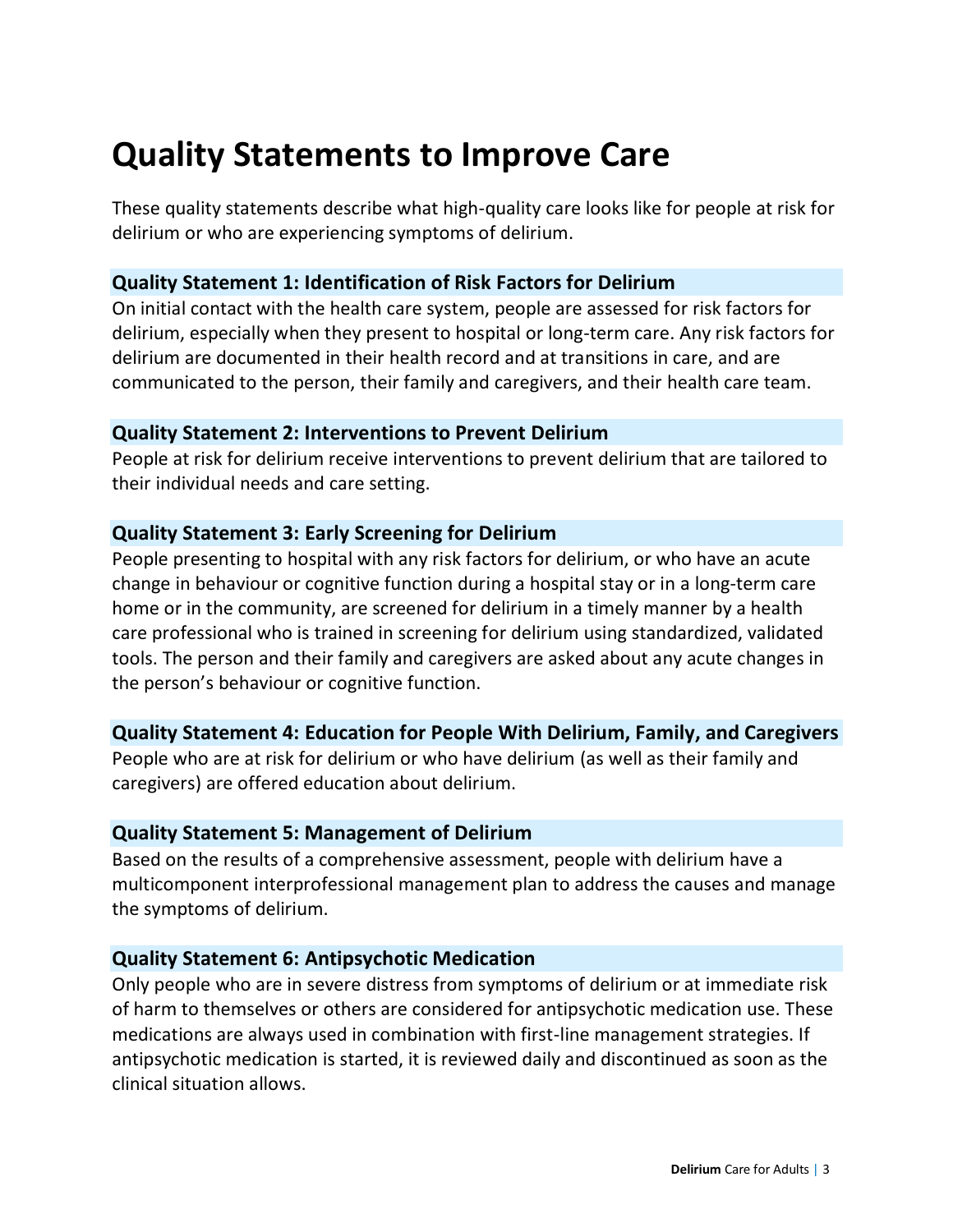#### **Quality Statement 7: Transitions in Care**

At transitions in care, people with current or resolved delirium (as well as their family and caregivers) are given information related to delirium and its management. This information is communicated to those involved in the person's circle of care and documented in the health record at transitions in care.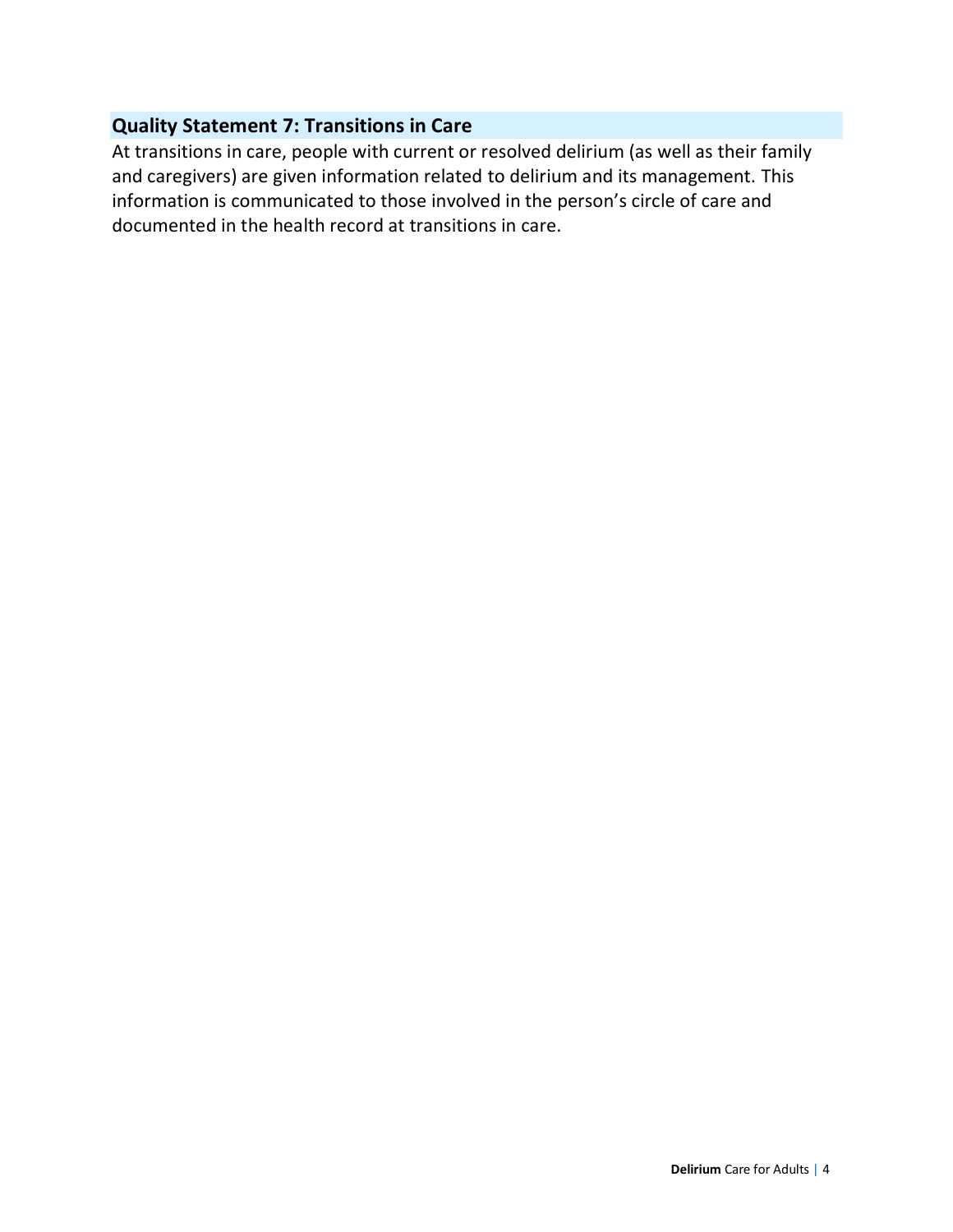## **Table of Contents**

| About This Quality Standard [11, 120] About This Quality Standard [11] About This Quality Standard [11] About T |  |
|-----------------------------------------------------------------------------------------------------------------|--|
|                                                                                                                 |  |
| Values That Are the Foundation of This Quality Standard [1001] [2010] 2012 [2010] [2010] Mallenge That Are The  |  |
|                                                                                                                 |  |
|                                                                                                                 |  |
|                                                                                                                 |  |
|                                                                                                                 |  |
|                                                                                                                 |  |
|                                                                                                                 |  |
|                                                                                                                 |  |
|                                                                                                                 |  |
|                                                                                                                 |  |
| Quality Statement 1: Identification of Risk Factors for Delirium14                                              |  |
|                                                                                                                 |  |
|                                                                                                                 |  |
| Quality Statement 4: Education for People With Delirium, Family, and Caregivers 24                              |  |
|                                                                                                                 |  |
|                                                                                                                 |  |
|                                                                                                                 |  |
| Appendices 29                                                                                                   |  |
|                                                                                                                 |  |
|                                                                                                                 |  |
|                                                                                                                 |  |
|                                                                                                                 |  |
|                                                                                                                 |  |
|                                                                                                                 |  |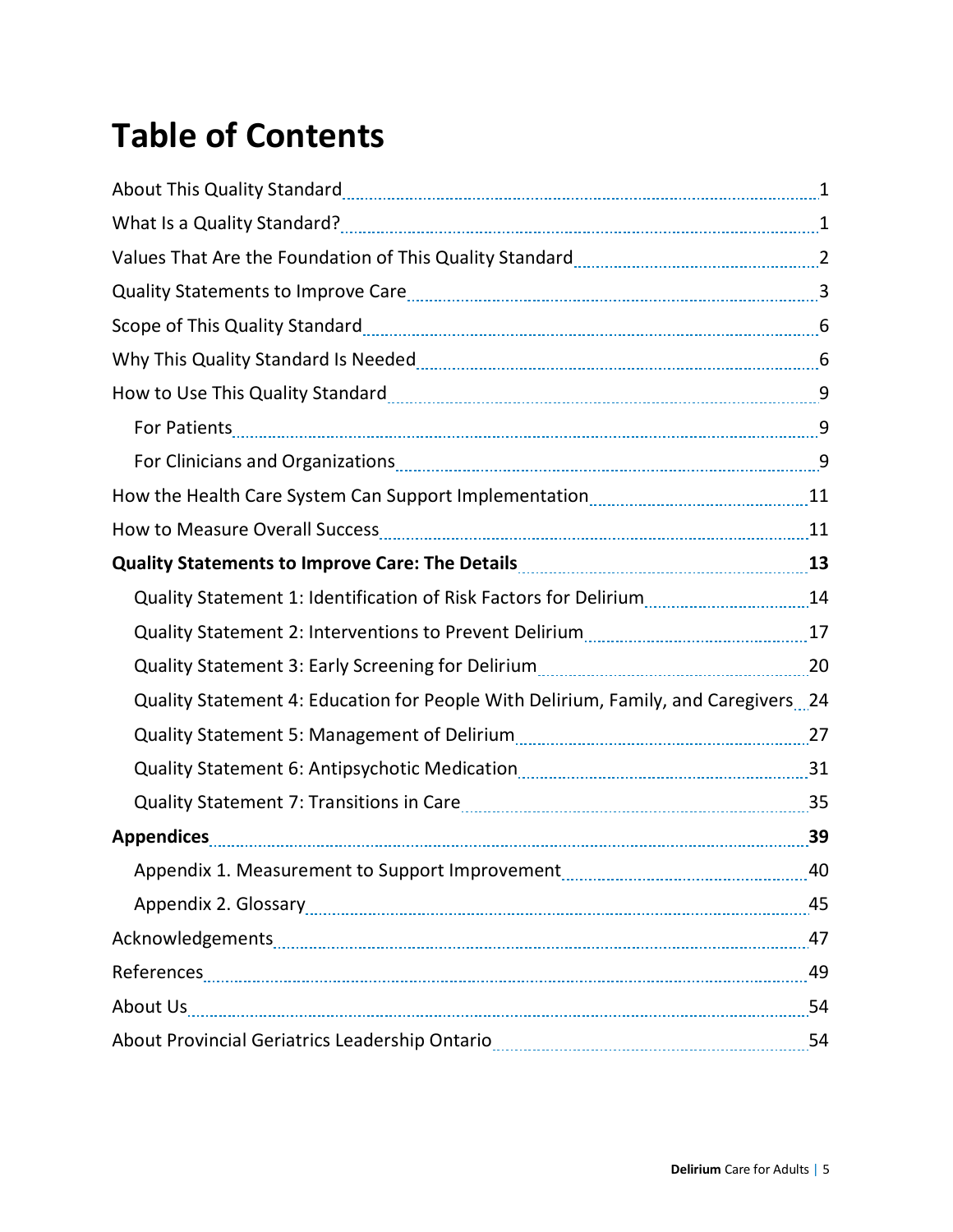## **Scope of This Quality Standard**

This quality standard addresses care for adults age 18 years or older who are at risk for delirium or who are experiencing symptoms of delirium. It includes people who are in hospital (including those in emergency departments, acute and critical care, complex continuing care facilities and rehabilitation hospitals, and preoperative clinics), those transitioning from hospital to home, and those in long-term care homes and other home and community settings.

The quality standard focuses on the identification, assessment, prevention, and management of delirium across all health care professions.

Some of the statements in this standard may apply to people who develop delirium at end of life—one of many common symptoms associated with a progressive, life-limiting illness. For specific guidance on the management of people living with a serious, lifelimiting illness (and for their family and caregivers), see our quality standard *[Palliative](https://www.hqontario.ca/portals/0/documents/evidence/quality-standards/qs-palliative-care-clinical-guide-en.pdf)  [Care](https://www.hqontario.ca/portals/0/documents/evidence/quality-standards/qs-palliative-care-clinical-guide-en.pdf)*.

This quality standard does not apply to people with confusion related to withdrawal from alcohol (see our quality standard *Problematic [Alcohol Use and Alcohol Use](https://www.hqontario.ca/Portals/0/documents/evidence/quality-standards/qs-alcohol-use-disorder-quality-standard-en.pdf)  [Disorder](https://www.hqontario.ca/Portals/0/documents/evidence/quality-standards/qs-alcohol-use-disorder-quality-standard-en.pdf)*). This quality standard does not include guidance on the management of specific health complications secondary to delirium (e.g., falls, immobility, pressure injuries; see our quality standard *[Pressure Injuries](https://www.hqontario.ca/Evidence-to-Improve-Care/Quality-Standards/View-all-Quality-Standards/Pressure-Injuries)*).

## **Why This Quality Standard Is Needed**

Delirium is an acute disorder of attention, awareness, and altered mental status.<sup>1</sup> It develops over a short period of time (usually hours to a few days) and tends to fluctuate in severity during the course of a day.<sup>1</sup> Other key clinical features of delirium include disorganized thinking, altered level of consciousness, disorientation, memory impairment, perceptual disturbances (illusions or hallucinations) and delusions, increased or decreased psychomotor activity, and disturbance of the sleep-wake cycle.<sup>2</sup>

People with delirium can present with hypoactive or hyperactive forms.<sup>3</sup> In the hypoactive form, people present as lethargic, withdrawn, and sleepy, and their delirium often goes unrecognized by clinicians and caregivers.<sup>4</sup> The hyperactive form is characterized by restlessness, agitation, being hyperalert, and often hallucinations and delusions. Many people may fluctuate between the two forms (mixed delirium).<sup>3</sup>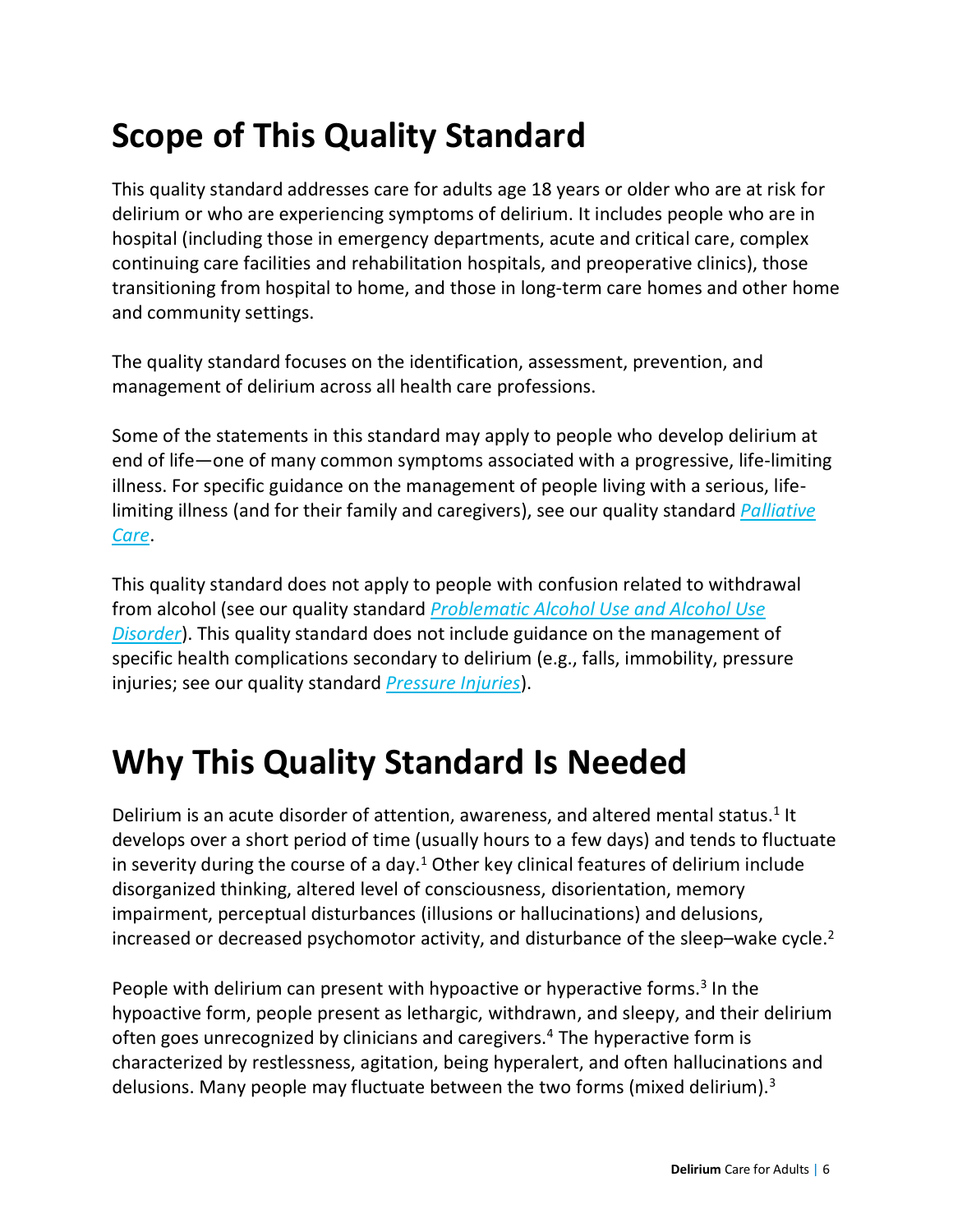A number of health conditions—including neurocognitive, mood, anxiety, and psychotic disorders—may mimic delirium and cause it to be overlooked or misdiagnosed.<sup>5</sup> Distinguishing between these disorders can be especially difficult when people do not have family or caregivers available to provide knowledge of the person's baseline mental status and when the changes occurred. Delirium can be easily overlooked in people living with dementia because some of the symptoms overlap, and many people have both conditions (22% to 89% of people in the community and hospital have both). 6-8

Although delirium may be caused by a single factor, it is more commonly the result of a combination of predisposing factors that make the person vulnerable (e.g., older age, coexisting medical conditions, dementia or cognitive impairment, depression, problems with hearing and vision) and exposure to acute precipitating factors or stresses (e.g., medications, malnutrition, acute illness, use of physical restraints, use of a bladder catheter, pain, sleep interruptions, surgery).<sup>7,9,10</sup> In up to 30% of cases, no cause can be found.11,12

Delirium is very common in older people in the hospital setting: overall occurrence rates range from 29% to 64%.<sup>9</sup> Settings with the highest incidence rates include intensive care (19% to 82%), post-surgical care (11% to 51%), palliative care (42% to 88%), and longterm care or post-acute care (20% to 22%).<sup>9,13</sup> The prevalence of delirium in the community setting is lower (1% to 2%), but its onset usually requires emergency care.<sup>9</sup> Delirium is present in 8% to 17% of older people who present at the emergency department. 9

Delirium is an acute medical emergency that requires prompt recognition and treatment of underlying causes.14,15 Delirium has been identified as the third most common harmful event experienced by people admitted to Canadian hospitals.<sup>16</sup> It has been associated with increased mortality across multiple care settings, including the emergency department,<sup>17</sup> hospital acute care<sup>18</sup> and intensive care units,  $9,19,20$  and longterm care homes. <sup>21</sup> Delirium is also linked to prolonged hospital length of stay and increased placement in long-term care homes after hospitalization. 9,22,23 Delirium can be a stressful and frightening experience for the person and their family and caregivers, as well as for their health care providers.<sup>24,25</sup>

An episode of delirium is often associated with decreased functional independence and cognitive decline (i.e., worsening of pre-existing cognitive impairment or dementia and increased risk of new-onset dementia). 9,22,26-28 Prolonged delirium, in which the symptoms persist at or beyond discharge from hospital, may occur in 29% to 55% of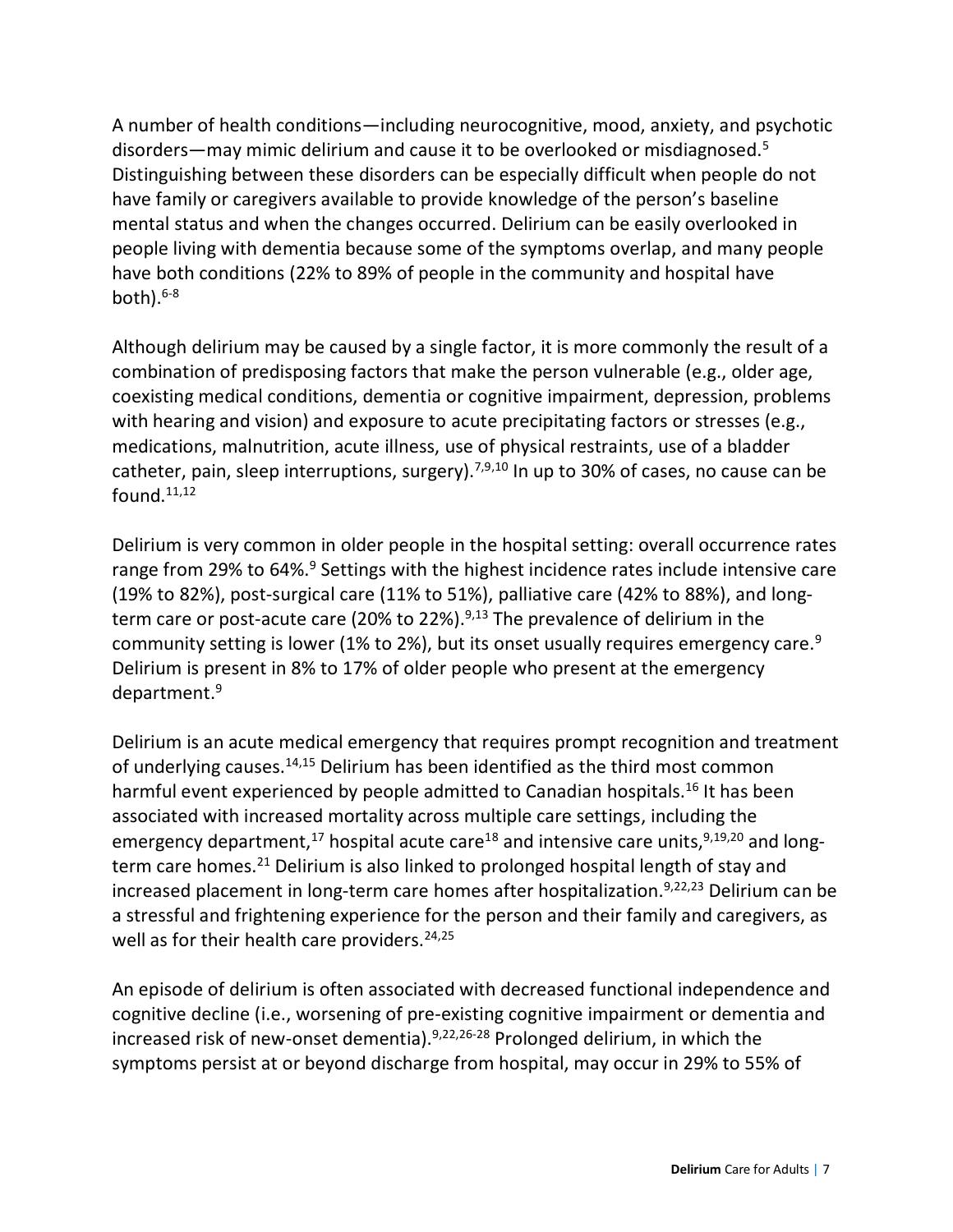patients. <sup>27</sup> As many as 30% have persistent symptoms 6 months after discharge from hospital.<sup>29</sup>

Despite the obvious burdens to individuals and to the health care system, delirium is often unrecognized, misdiagnosed as another disorder, or misattributed to dementia.<sup>2,7,30</sup> Indeed, delirium is recognized in only about one-third of cases.<sup>5</sup> However, early identification of risk factors is important because delirium can be prevented in 30% to 40% of cases,<sup>9,31,32</sup> using preventive interventions.<sup>33,34</sup> Guidelines support screening for those at risk,<sup>7,28,30</sup> and tailored interventions can prevent and manage delirium.<sup>7,11,28,30,35</sup> When symptoms of delirium are not identified early, assessment and treatment of the underlying causes and implementation of multicomponent management strategies are delayed.

Consulting with a medical specialist (i.e., geriatrician, geriatric psychiatrist) for older people who are undergoing emergency surgery can reduce the occurrence of delirium.<sup>28</sup> Compared with usual care (reactive geriatric assessment), preoperative assessment and postoperative follow-up by a geriatrician have been shown to reduce the incidence of delirium by over one-third and reduce severe delirium by over one-half in people with a hip fracture.<sup>32</sup>

When there are barriers to communication (e.g., language discordance, or hearing or speech impairments) delirium is more difficult to identify because many of the instruments used to screen for delirium rely on the ability to communicate. Barriers to communication can also hinder people's understanding of specific information related to delirium and its ongoing management.

The Senior Friendly Hospital Strategy in Ontario has identified improvements in practices related to delirium, but also some variation in the spread of these practices within and among participating Ontario hospitals (135 hospitals across the province).<sup>36</sup> As part of a broader strategy to improve the care of older adults who are hospitalized, the Senior Friendly Care (sfCare) Framework has been supporting best practices related to delirium. 15,37 Following the implementation of the sfCare Framework, the percentage of participating hospitals reporting delirium screening and detection practices increased from 62% in 2011 to 92% in 2014.<sup>36</sup> Hospitals reporting delirium prevention and management strategies increased from 62% in 2011 to 88% in 2014. <sup>36</sup> Despite these improvements, in 2014, only 36% of participating hospitals reported spreading screening and detection practices across the entire organization, and only 23% reported spreading prevention and management practices across the entire organization.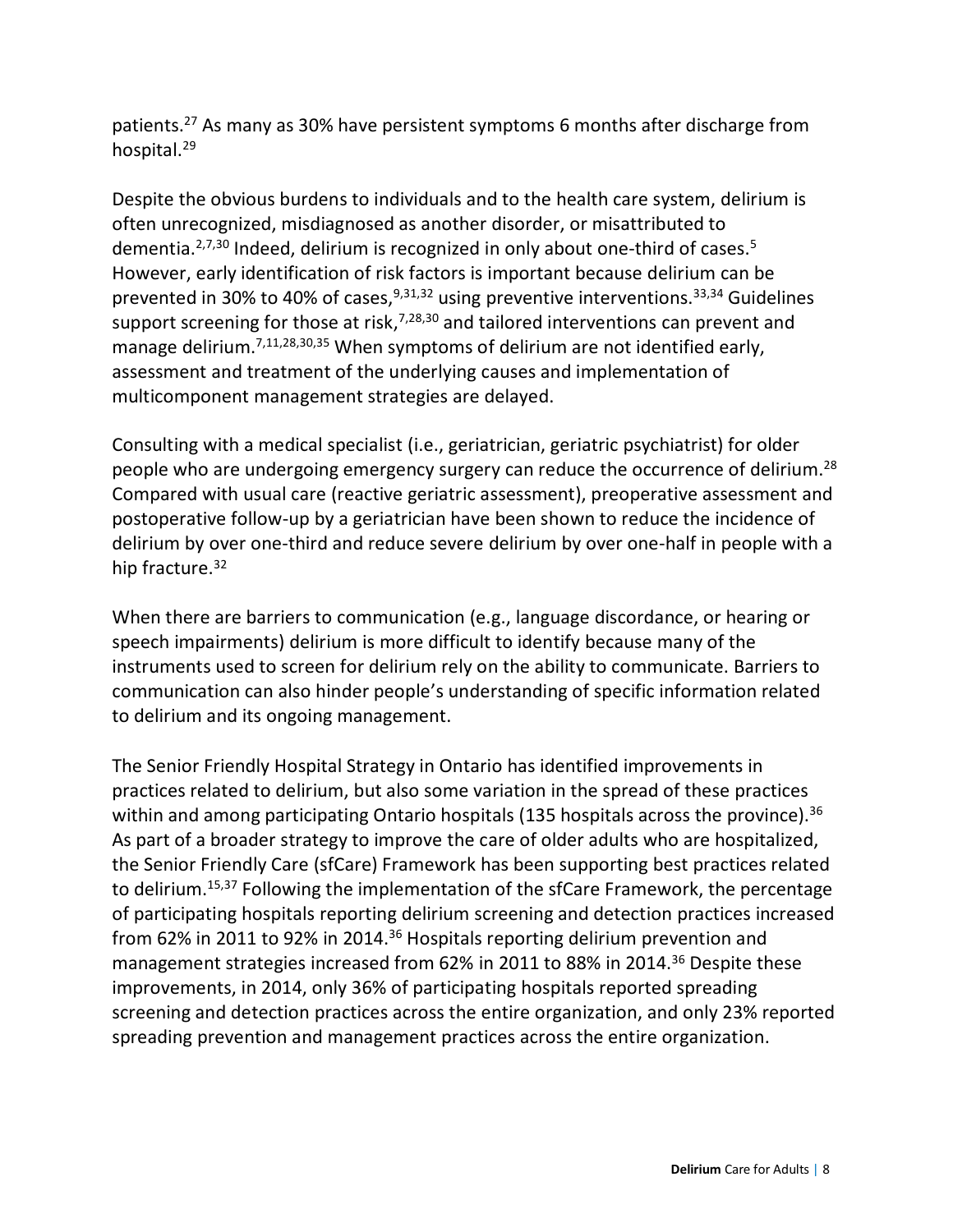Regional disparities also exist for access to specialty geriatric services and other providers who may have special expertise in identifying and managing delirium.<sup>38</sup>

### **How to Use This Quality Standard**

Quality standards inform patients, clinicians, and organizations about what high-quality care looks like for health conditions or processes deemed a priority for quality improvement in Ontario. They are based on the best evidence.

Guidance on how to use quality standards and their associated resources is included below.

#### **For Patients**

This quality standard consists of quality statements. These describe what high-quality care looks like for adults with delirium.

Within each quality statement, we've included information on what these statements mean for you, as a patient.

In addition, you may want to download this accompanying [patient guide](https://www.hqontario.ca/evidence-to-improve-care/quality-standards/view-all-quality-standards/delirium) on delirium to help you and your family have informed conversations with your health care providers. Inside, you will find questions you may want to ask as you work together to make a plan for your care. 

#### **For Clinicians and Organizations**

The quality statements within this quality standard describe what high-quality care looks like for adults with delirium.

They are based on the best evidence and designed to help you know what to do to reduce gaps and variations in care.

Many clinicians and organizations are already providing high-quality evidence-based care. However, there may be elements of your care that can be improved. This quality standard can serve as a resource to help you prioritize and measure improvement efforts.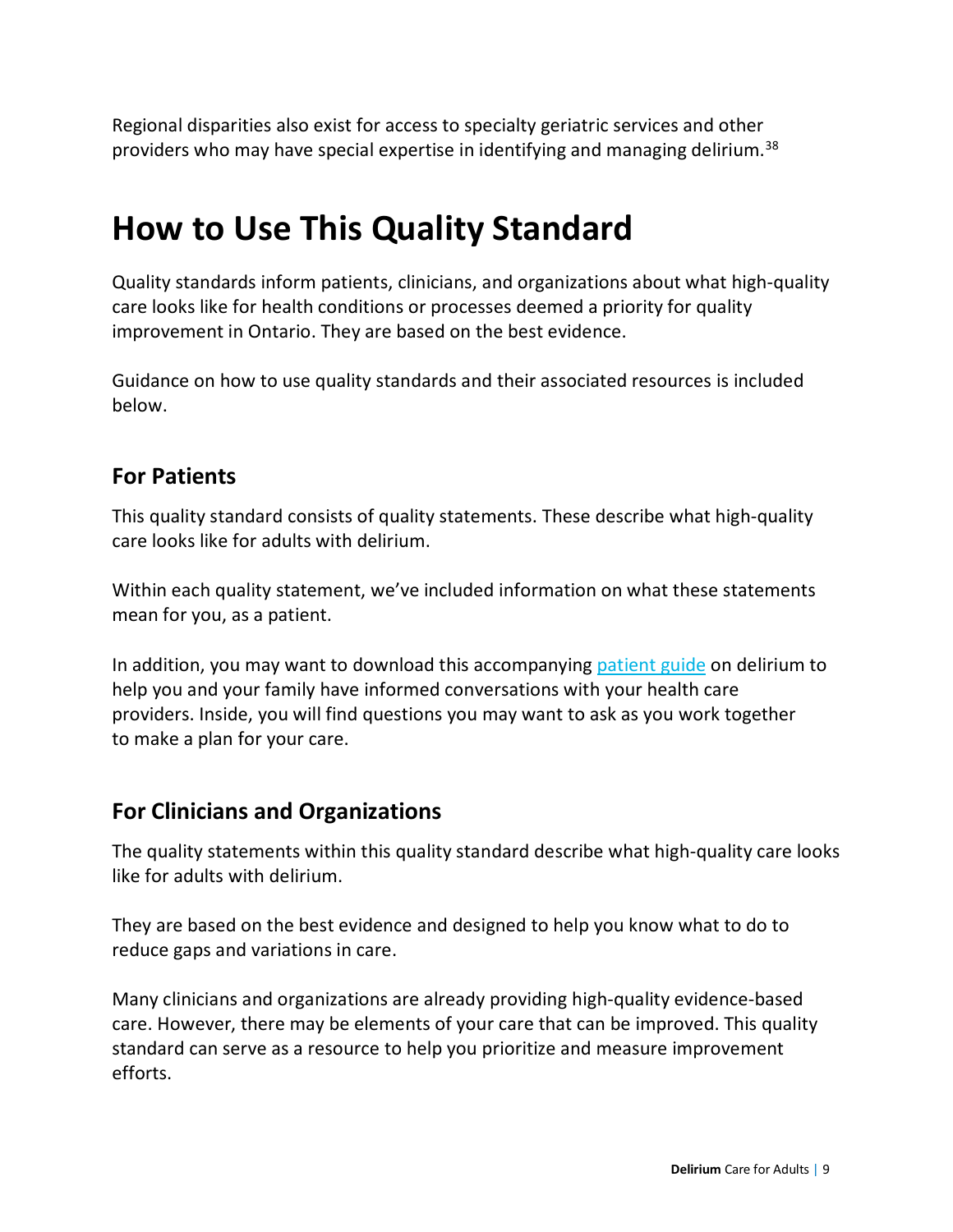Tools and resources to support you in your quality improvement efforts accompany each quality standard. These resources include indicators and their definitions (Appendix 1) to help you assess the quality of care you are delivering and identify gaps in care and areas for improvement. While it is not mandatory to use or collect data when using a quality standard to improve care, measurement is key to quality improvement.

There are also a number of resources online to help you, including:

- Our [patient guide](https://www.hqontario.ca/evidence-to-improve-care/quality-standards/view-all-quality-standards/delirium) on delirium, which you can share with patients and families to help them have conversations with you and their other health care providers. Please make the patient guide available where you provide care
- Our [measurement resources,](https://www.hqontario.ca/evidence-to-improve-care/quality-standards/view-all-quality-standards/delirium) which include our measurement guide of technical specifications for the indicators in this standard, and our "case for improvement" slide deck to help you to share why this standard was created and the available data behind it
- Our *[Getting Started Guide](https://www.hqontario.ca/Portals/0/documents/evidence/quality-standards/getting-started-guide-en.pdf)*, which includes links to templates and tools to help you put quality standards into practice. This guide shows you how to plan for, implement, and sustain changes in your practice
- [Quorum,](https://www.hqontario.ca/Quality-Improvement/Quorum) an online community dedicated to improving the quality of care across Ontario. This is a place where health care providers can share information, inform, and support each other, and it includes tools and resources to help you implement the quality statements within each standard
- Quality [Improvement Plans,](https://www.hqontario.ca/Quality-Improvement/Quality-Improvement-Plans) which can help your organization outline how it will improve the quality of care provided to your patients, residents, or clients in the coming year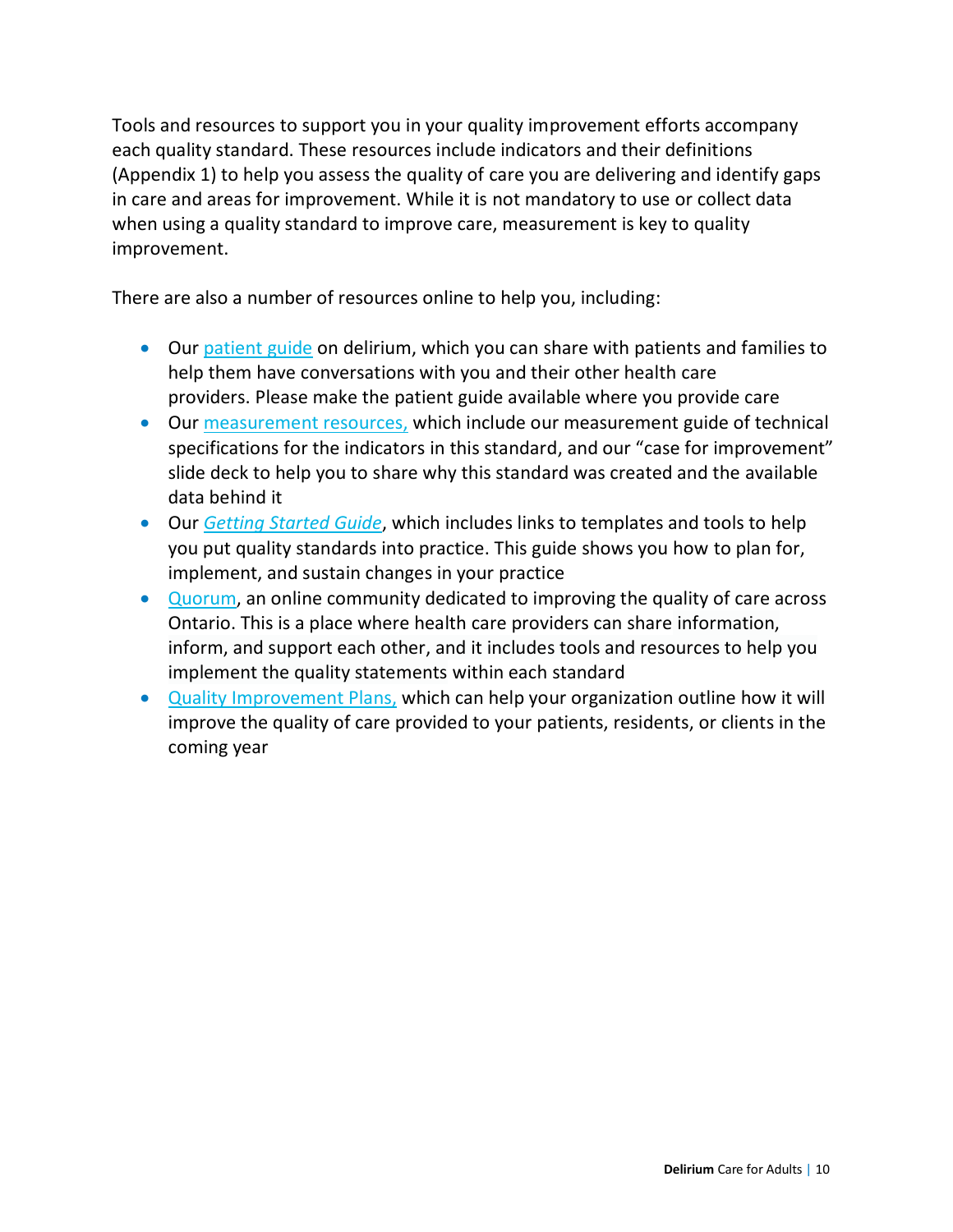## **How the Health Care System Can Support Implementation**

As you work to implement this quality standard, there may be times when you find it challenging to provide the care outlined due to system-level barriers or gaps. These challenges have been identified and documented as part of the development of the standard, which included extensive consultation with health care professionals and lived experience advisors and careful review of available evidence and existing programs. Many of the levers for system change fall within the purview of Ontario Health, and as such we will continue to work to address these barriers to support the implementation of quality standards. We will also engage and support other provincial partners, including the Ministry of Health or other relevant ministries, on policy-level initiatives to help bridge system-level gaps.

In the meantime, there are many actions you can take on your own, so please read the standard and act where you can.

## **How to Measure Overall Success**

The Delirium Quality Standard Advisory Committee identified some overarching goals for this quality standard. These goals were mapped to indicators that can be used to monitor the progress being made to improve care for adults with delirium in Ontario. Some indicators are provincially measurable, while some can be measured using only locally sourced data.

Collecting and using data associated with this quality standard is optional. However, data will help you assess the quality of care you are delivering and the effectiveness of your quality improvement efforts.

We realize this standard includes a lengthy list of indicators. We've given you this list so you don't have to create your own quality improvement indicators. We recommend you identify areas to focus on in the quality standard and then use one or more of the associated indicators to guide and evaluate your quality improvement efforts.

See Appendix 1 for additional details on how to measure these indicators and our [measurement guide](https://www.hqontario.ca/evidence-to-improve-care/quality-standards/view-all-quality-standards/delirium) for more information and support.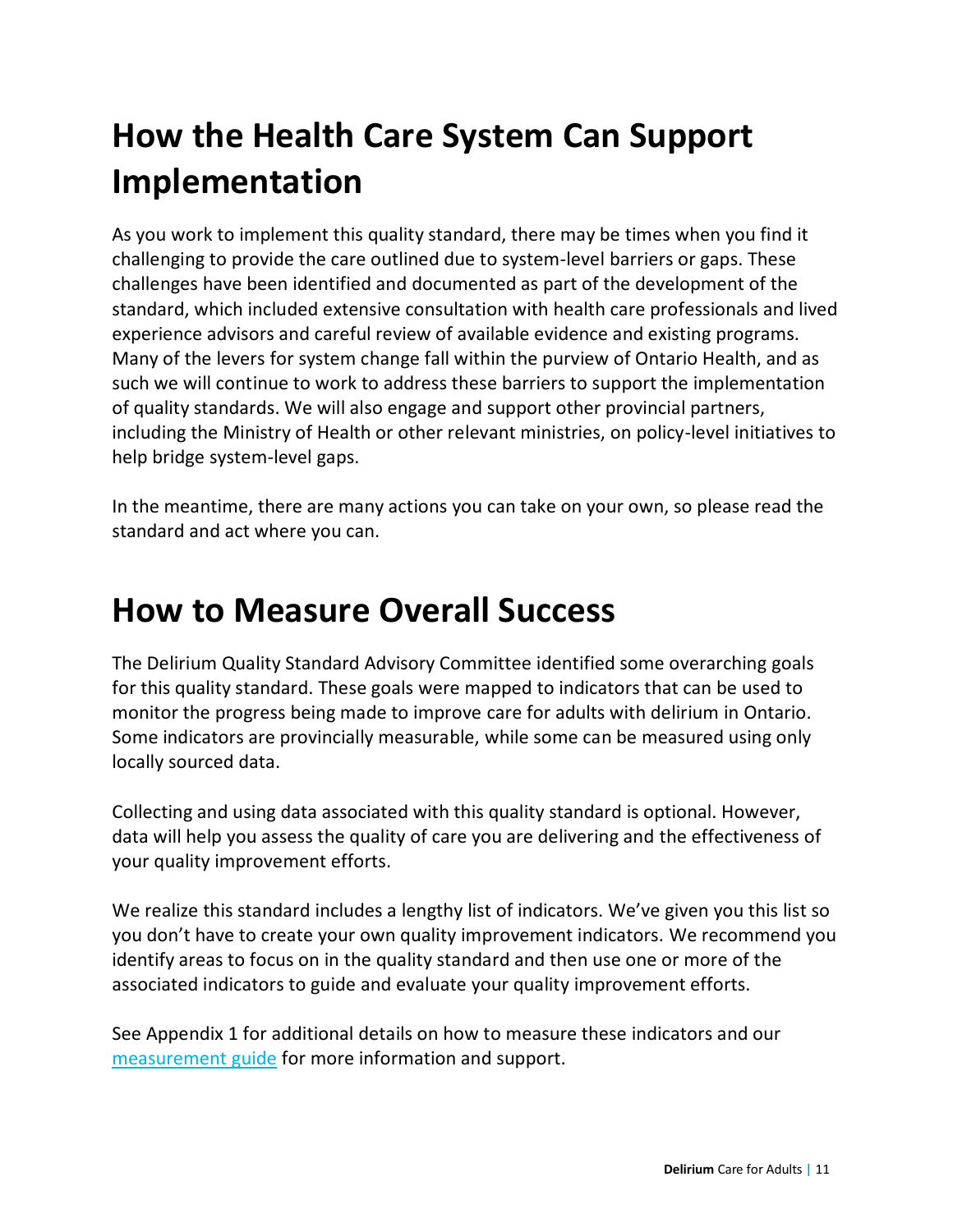#### **Indicators That Can Be Measured Using Provincial Data**

- Rate of delirium among people admitted to hospital, with onset during their stay
- Percentage of people with delirium who are discharged from hospital to home and who report feeling that they were involved in care delivery and discharge planning as much as they wanted to be

#### **Indicators That Can Be Measured Using Only Local Data**

- Percentage of people at risk for delirium who have interventions to prevent delirium documented in their care plan
- Percentage of people with delirium who have a multicomponent interprofessional management plan to address the causes and manage the symptoms of delirium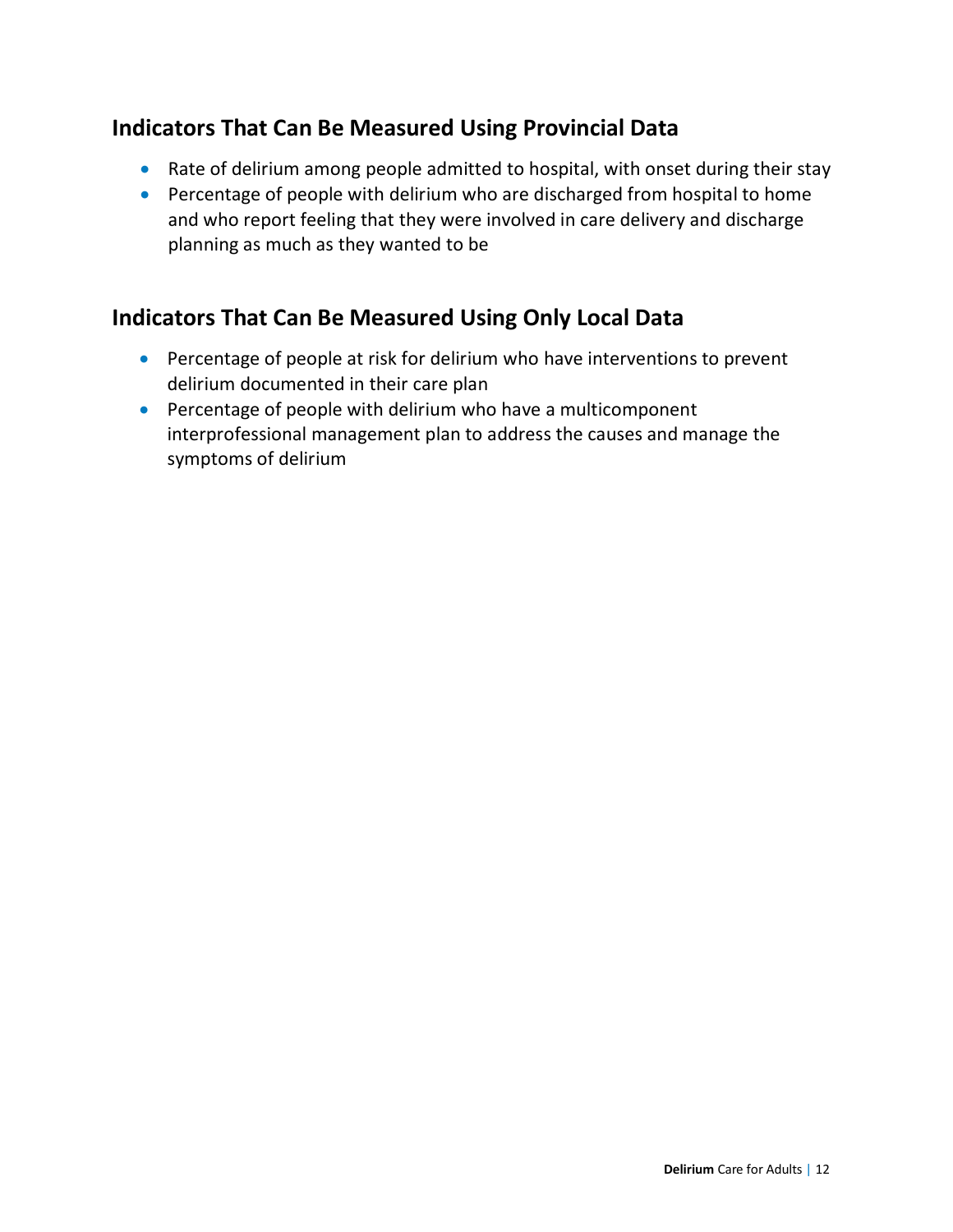## **Quality Statements to Improve Care: The Details**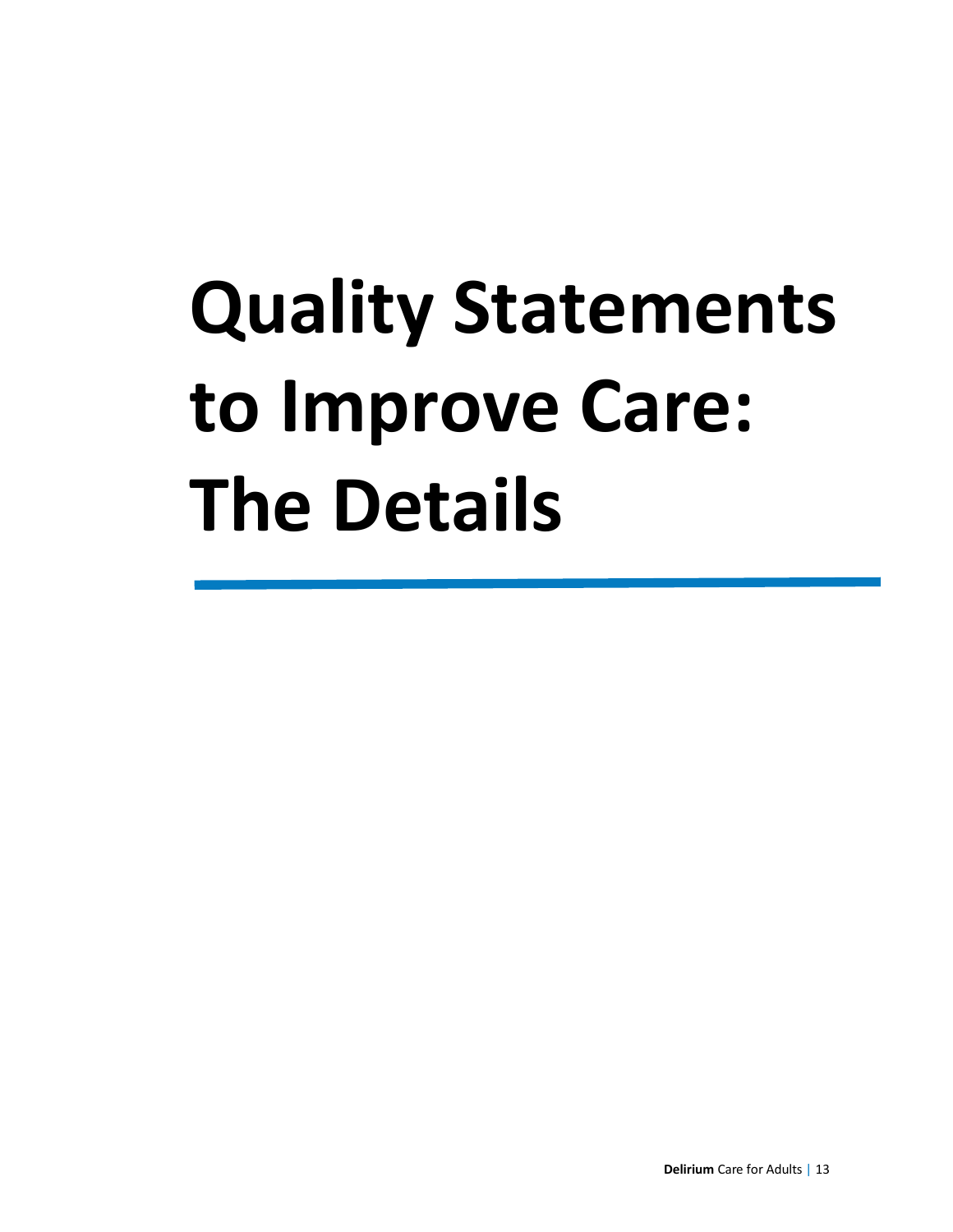## **Identification of Risk Factors for Delirium**

On initial contact with the health care system, people are assessed for risk factors for delirium, especially when they present to hospital or long-term care. Any risk factors for delirium are documented in their health record and at transitions in care, and are communicated to the person, their family and caregivers, and their health care team.

Sources: Canadian Coalition for Seniors' Mental Health, 2014<sup>28</sup> | National Institute for Health and Care Excellence, 2019<sup>30</sup> | Registered Nurses' Association of Ontario, 2016<sup>7</sup>

#### **Definitions**

**Initial contact:** Initiation of care or first contact with the health care system.

**Risk factors for delirium:** If any of these key risk factors are present, the person is at risk for delirium<sup>5,7,30</sup>:

- Age 65 years or older
- Cognitive impairment and/or dementia
- Current hip fracture (broken hip)
- Severe illness (a clinical condition that is deteriorating or is at risk for deterioration)
- **•** Previous delirium
- Problematic alcohol or substance use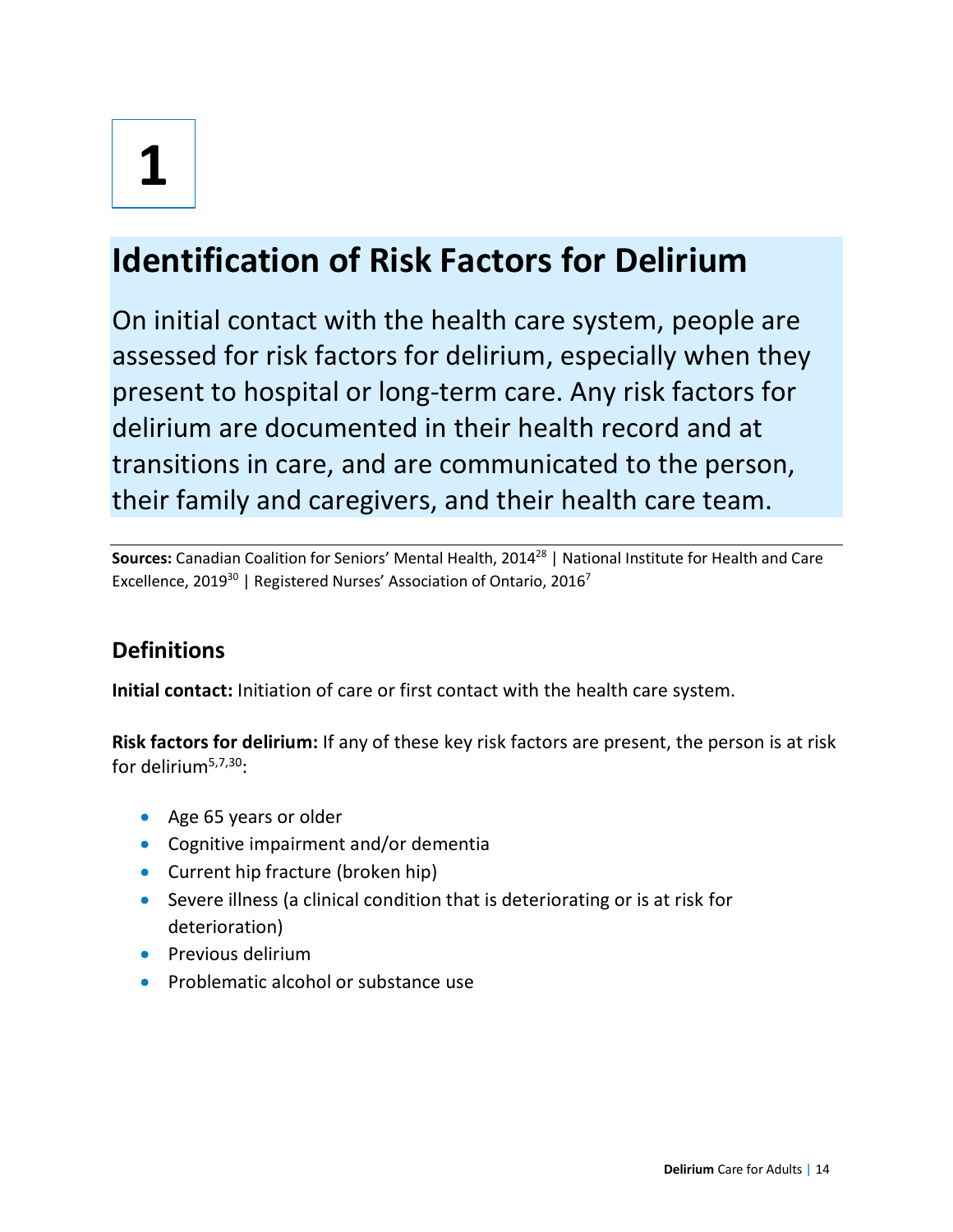#### **Rationale**

Some people may be at risk for delirium and need to be identified so that health care providers, family, and caregivers can monitor them closely and put effective interventions in place to prevent delirium (quality statement  $2$ ).<sup>7</sup> This is important because delirium is frequently unrecognized or missed in routine clinical care, and it has potentially serious consequences, including increased risk of cognitive and functional decline and death. 7,30

Documentation of a person's risk factors for delirium in their health record and communication about these risk factors with the health care team, the patient, and their family and caregivers are key to raising awareness, watching for early signs and symptoms of delirium, and putting interventions in place to prevent or promptly manage delirium.<sup>7</sup>

#### **What This Quality Statement Means**

#### **For Patients**

At your first contact with the health care system, you should be assessed to see if you are at risk for delirium. This is especially important when you arrive at a hospital or a long-term care home. This is so your care team can try to stop delirium from happening.

#### **For Clinicians**

Assess people for risk factors for delirium on initial contact with the health care system. This is especially important for those who present to hospital or long-term care. Document any risk factors for delirium in the person's health record (including baseline preadmission information) and communicate those risk factors to the health care team, the person, and their family and caregivers. Risk factors should also be clearly documented at transitions in care (e.g., via clinical handover notes, discharge summaries, transition plans, and referrals).

#### **For Health Services Planners**

Ensure that training, systems, processes, and resources are in place for health care providers to perform risk assessments for delirium on people's initial contact with the health care system. Ensure that systems and processes are in place to communicate any risk factors for delirium and document them in the person's health record (including baseline preadmission information) and at transitions in care.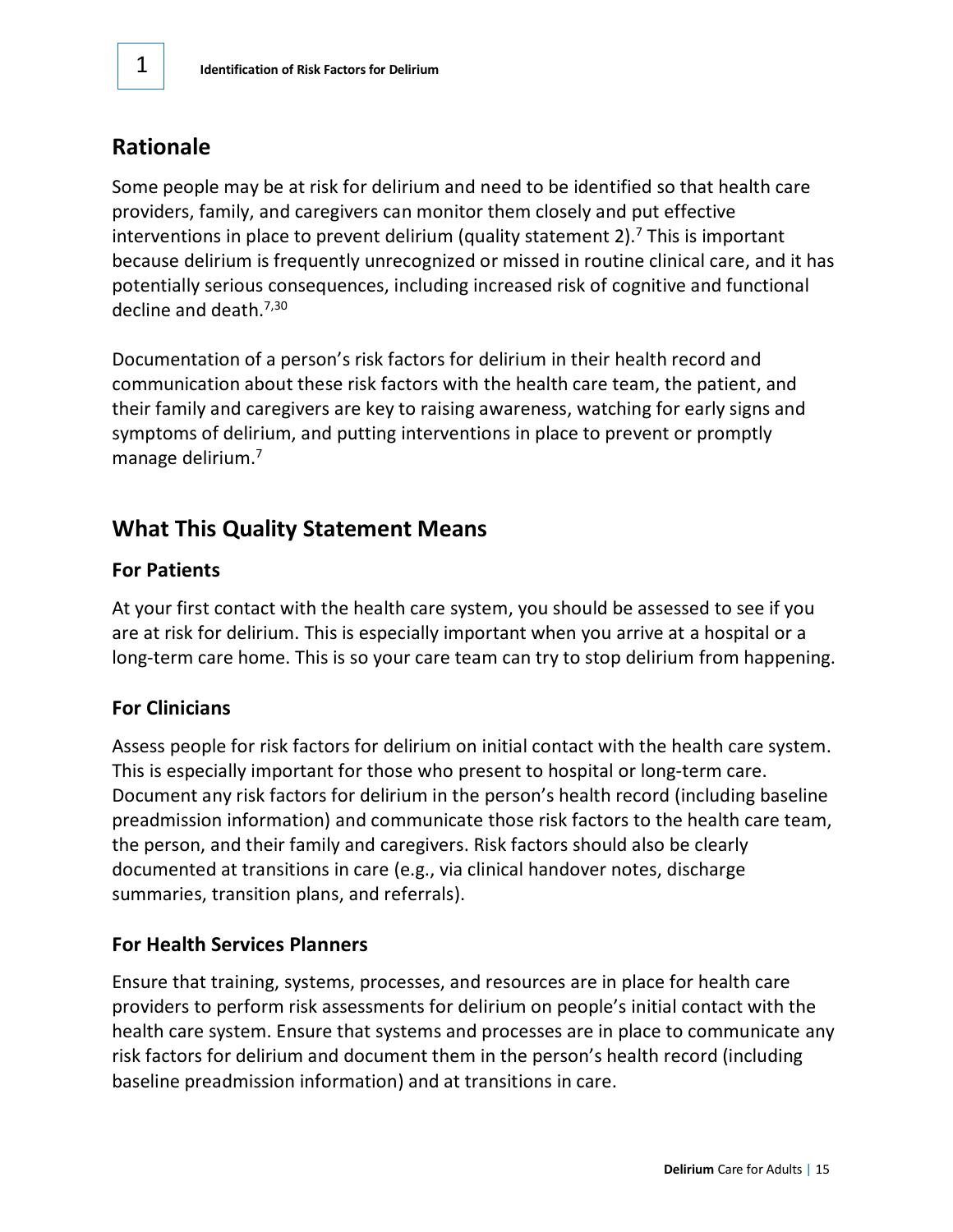Ensure that health care providers are knowledgeable about assessing patients for risk factors for delirium on initial contact.

#### **QUALITY INDICATORS: HOW TO MEASURE IMPROVEMENT FOR THIS STATEMENT**

- Percentage of people presenting to hospital who are assessed for risk factors for delirium on initial contact
- Percentage of people presenting to long-term care who are assessed for risk factors for delirium on initial contact
- Local availability of electronic integrated health records in which delirium risk factors are documented and communicated between providers

Measurement details for these indicators, as well as indicators to measure overarching goals for the entire quality standard, are presented in Appendix 1.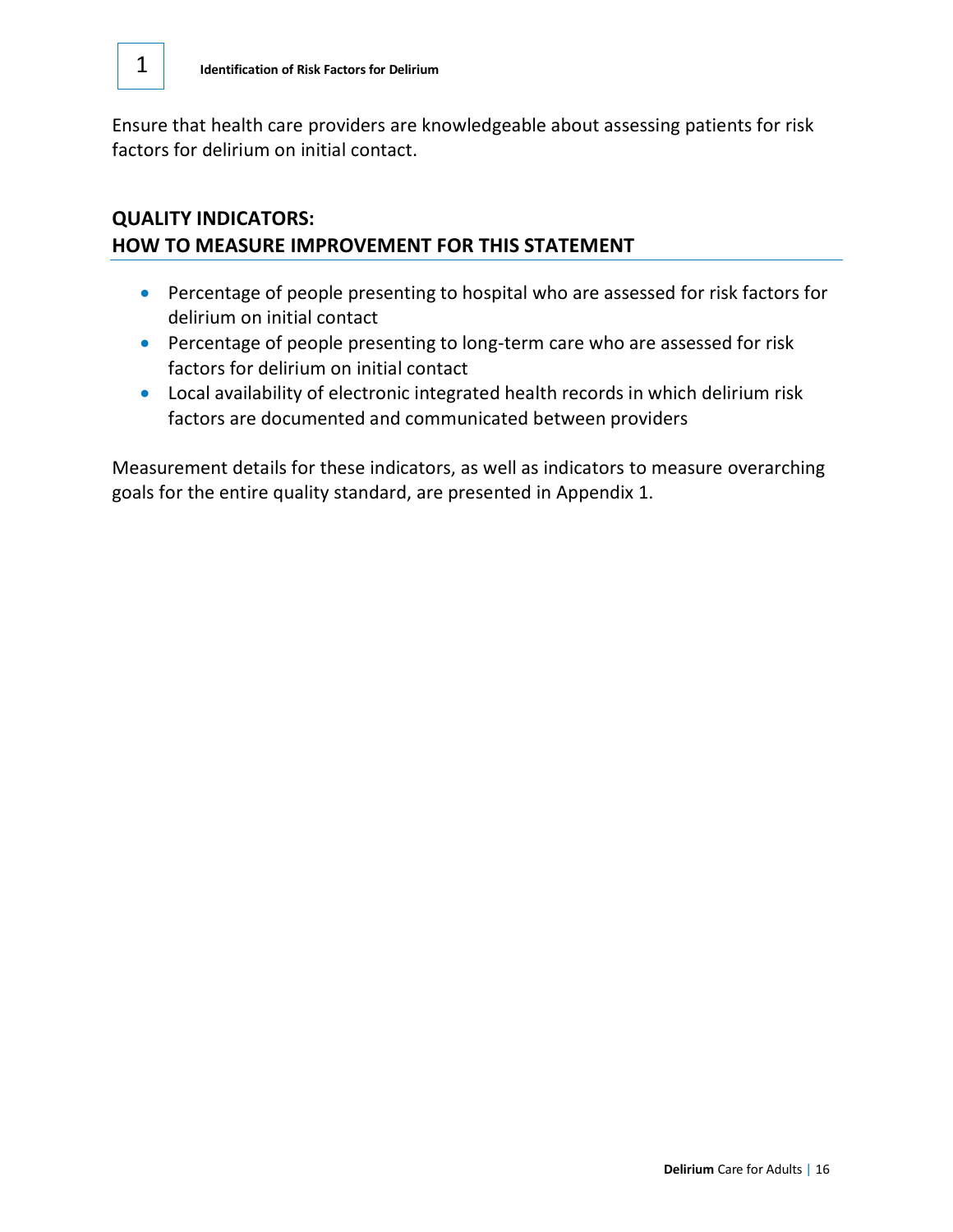### **Interventions to Prevent Delirium**

People at risk for delirium receive interventions to prevent delirium that are tailored to their individual needs and care setting.

Sources: American Geriatrics Society, 2014<sup>35</sup> | Canadian Coalition for Seniors' Mental Health, 2014<sup>28</sup> | National Institute for Health and Care Excellence, 2019<sup>30</sup> | Registered Nurses' Association of Ontario, 2016<sup>7</sup> | Scottish Intercollegiate Guidelines Network, 2019<sup>11</sup>

#### **Definition**

**Tailored interventions to prevent delirium:** Multicomponent interventions tailored to the person's individual needs and care setting, based on an assessment for clinical factors that may contribute to the development of delirium, such as cognitive impairment, disorientation, dehydration, constipation, hypoxia, infection or other acute illness, immobility or limited mobility, pain, effects of medication, poor nutrition, sensory impairment, and sleep disturbance.<sup>7,30</sup> Interventions may include<sup>6</sup>:

- Reorienting the person as to the current day, month, and year
- Ensuring that hearing and visual aids are working and being used
- Encouraging regular visits from family and friends as possible
- Ensuring that the person has adequate fluid intake
- Ensuring that the person has food provided (if permitted) throughout the day
- Encouraging the person to walk or, if this is not possible, engage in range-ofmotion exercises
- Avoiding the movement of people within and between clinical units or rooms unless absolutely necessary
- Providing appropriate lighting (e.g., daylight when possible, minimize light at night) and clear signage (e.g., a 24-hour clock, a calendar)
- Introducing cognitively stimulating activities (e.g., reading, listening to music, doing crossword puzzles)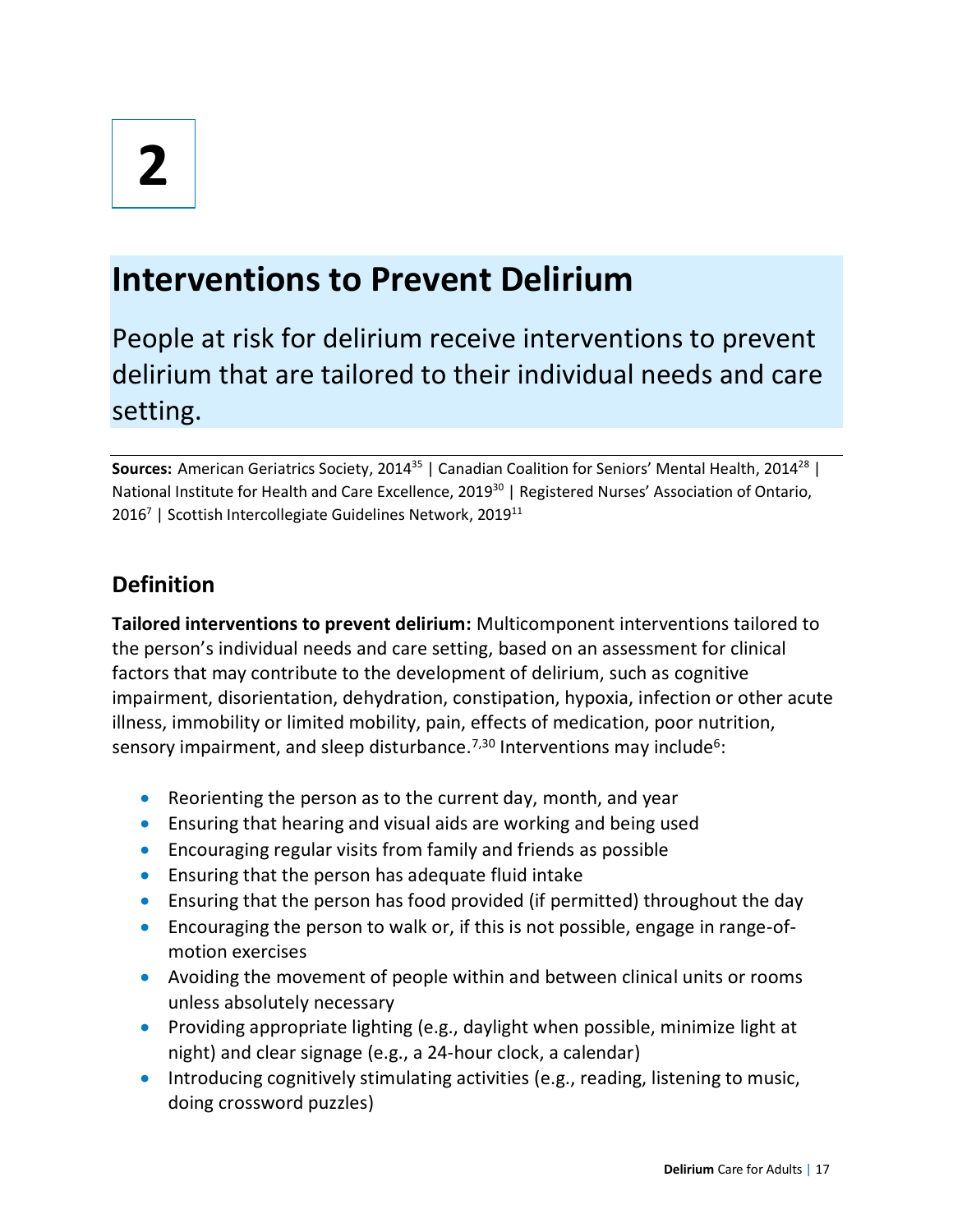- Identifying and treating infections
- Avoiding unnecessary urinary catheterization
- Establishing a toileting routine
- Reviewing pain management
- Carrying out a medication review
- Ensuring that the person's dentures are available
- Reducing noise during sleep periods
- Avoiding medical or nursing interventions during sleep periods
- Monitoring older people (over age 60 years) undergoing general anesthesia lasting more than an hour to avoid deep anesthesia $11,35$
- Consulting with a medical specialist (i.e., geriatrician, geriatric psychiatrist) for older people undergoing emergency surgery<sup>28</sup>
- Avoiding physical restraints

These interventions are provided by an interprofessional team of health care providers who are competent in delirium prevention and management.<sup>6</sup> The above interventions should be implemented for patients who are at risk for delirium (quality statement 1), and for those who have delirium (quality statement 5).<sup>39</sup>

#### **Rationale**

Delirium is a complex condition, and many factors can contribute to its onset.<sup>7</sup> However, delirium can be prevented in up to 30% to 40% of people at risk, using preventive interventions. 33,34 Such measures can also prevent complications (such as falls and pressure injuries) and reduce length of stay in hospital,<sup>9,40</sup> but many hospitals and longterm care facilities do not have prevention programs in place, or they do not consistently implement or adhere to their programs.<sup>9,40</sup>

Plans for prevention should be developed by an interprofessional team in collaboration with the person and their family and caregivers.<sup>7,28,30</sup>

#### **What This Quality Statement Means**

#### **For Patients**

If you are at risk for delirium, your health care team should take steps to reduce your chances of getting delirium, taking into account your specific needs. This care may include a combination of things, such as: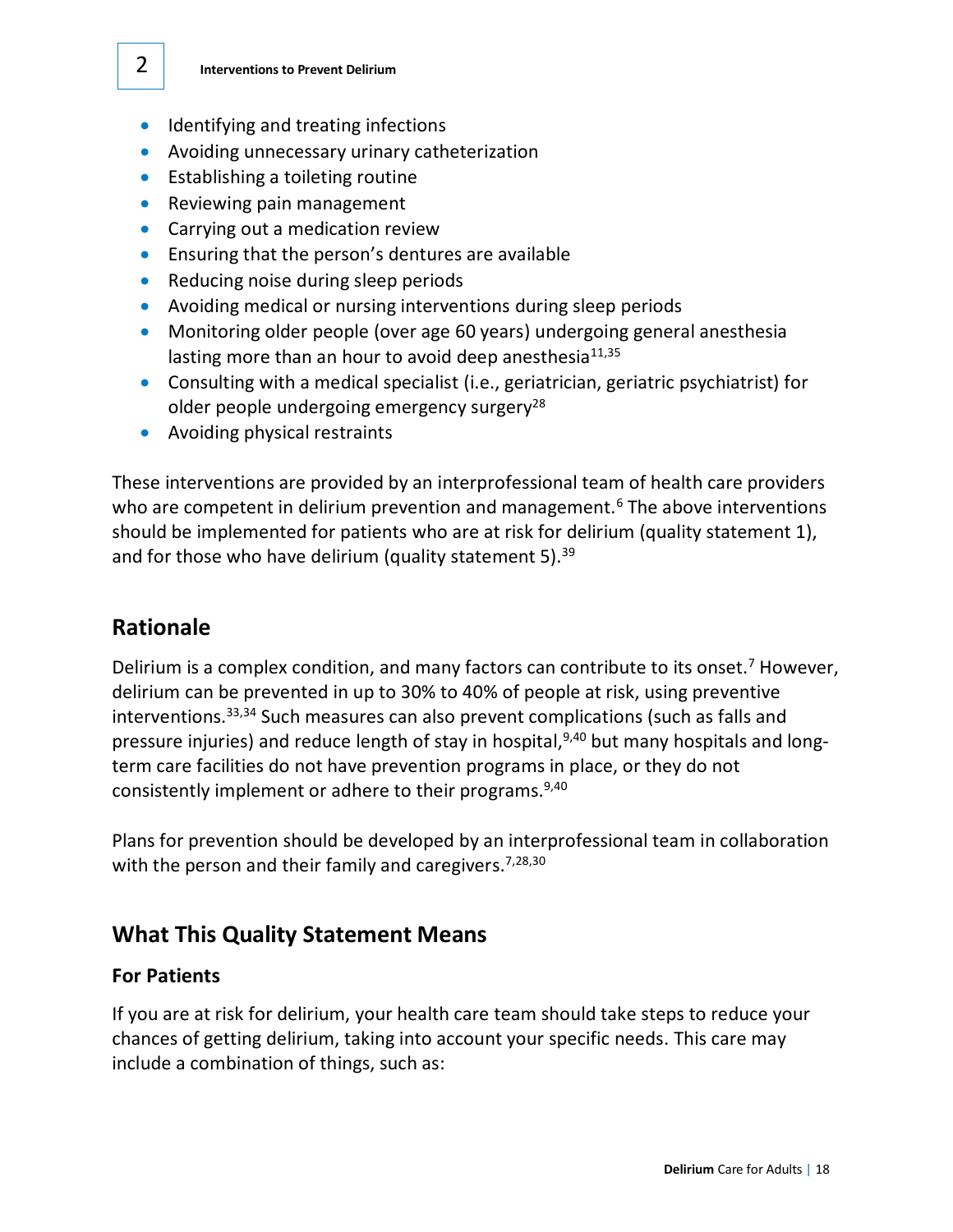- Reminding you what day, month, and year it is
- If you wear glasses or hearing aids, making sure you have them and that they are working
- Encouraging regular visits from family and friends as possible
- Making sure you have enough to eat and drink throughout the day
- Helping you move around as much as possible
- Encouraging you to stimulate your mind (read, listen to music, do crossword puzzles)
- Making you as comfortable as possible
- Managing any pain you may have

#### **For Clinicians**

Provide people at risk for delirium with a range of tailored interventions to prevent delirium, taking into account their individual needs and the clinical setting.<sup>30</sup> Discuss the proposed interventions with the person and their family and caregivers, and encourage them to be involved.

#### **For Health Services Planners**

Ensure that training, systems, processes, and resources are in place in hospitals, longterm care homes, and community-based settings so that health care providers can provide tailored interventions to prevent delirium for those at risk. Ensure that people who are at risk for delirium and their family and caregivers have access to health care providers who are trained in providing interventions to prevent delirium.

#### **QUALITY INDICATOR: HOW TO MEASURE IMPROVEMENT FOR THIS STATEMENT**

• Percentage of people at risk for delirium who have interventions to prevent delirium documented in their care plan

Measurement details for this indicator, as well as indicators to measure overarching goals for the entire quality standard, are presented in Appendix 1.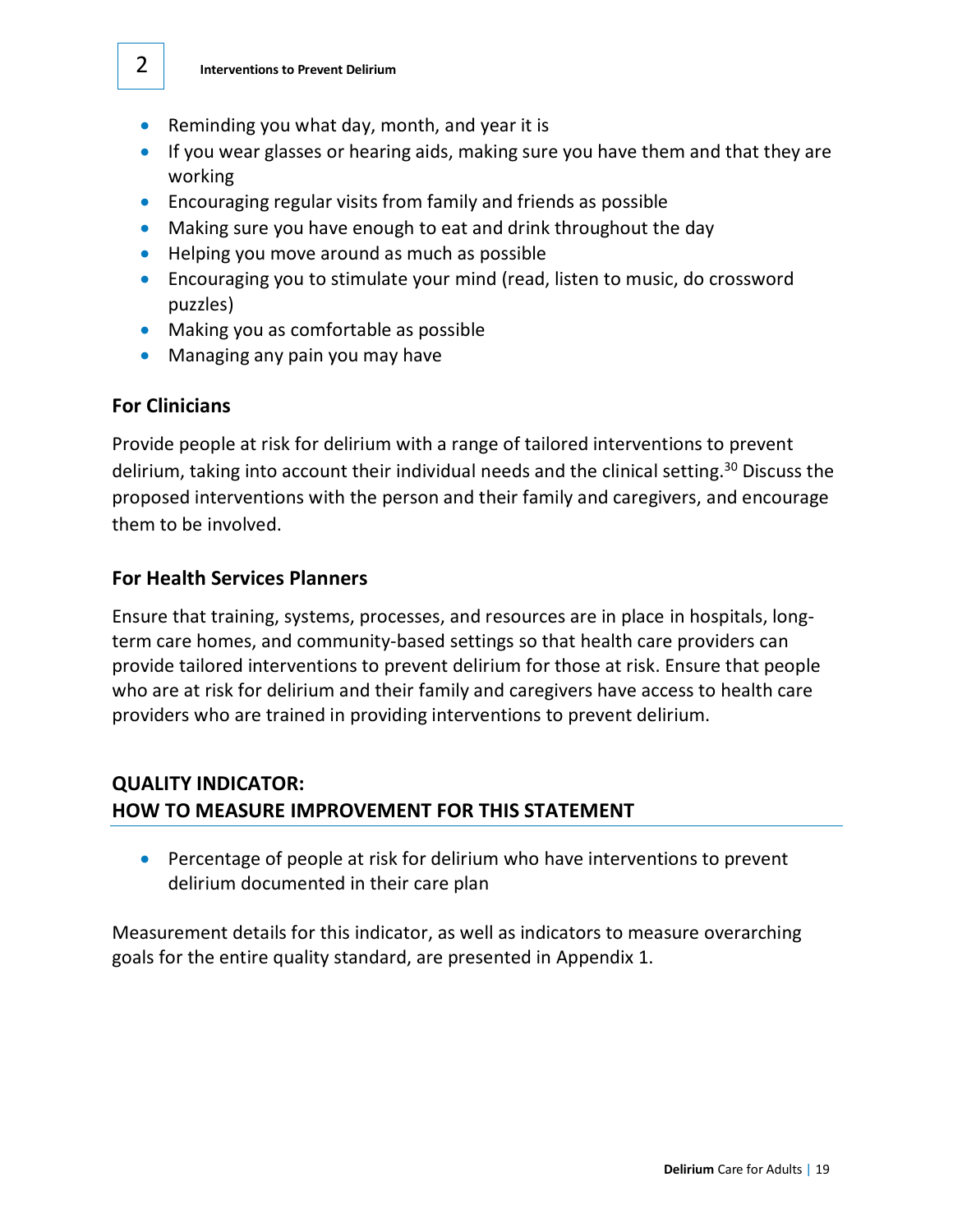## **Early Screening for Delirium**

People presenting to hospital with any risk factors for delirium, or who have an acute change in behaviour or cognitive function during a hospital stay or in a long-term care home or in the community, are screened for delirium in a timely manner by a health care professional who is trained in screening for delirium using standardized, validated tools. The person and their family and caregivers are asked about any acute changes in the person's behaviour or cognitive function.

**Sources:** Advisory committee consensus (timing) | American Geriatrics Society, 2014<sup>35</sup> | Canadian Coalition for Seniors' Mental Health, 2014<sup>28</sup> | National Institute for Health and Care Excellence, 2019<sup>30</sup> | Registered Nurses' Association of Ontario, 2016<sup>7</sup> | Scottish Intercollegiate Guidelines Network, 2019<sup>11</sup>

#### **Definitions**

**Acute change in behaviour or cognitive function**: This includes recent (within hours or days) changes or fluctuations in behaviour or thinking. Changes may be reported by the person at risk or by a family member or caregiver, and may affect: $2,30,41$ 

- Cognitive function (e.g., worsened concentration, slow responses, or confusion)
- Perception (e.g., visual, auditory, or tactile hallucinations, or delusions)
- Physical function (e.g., reduced mobility, reduced movement, restlessness, agitation, changes in appetite, or sleep disturbance)
- Social behaviour (e.g., difficulty with or inability to cooperate with reasonable requests, withdrawal, or alterations in communication, mood, or attitude)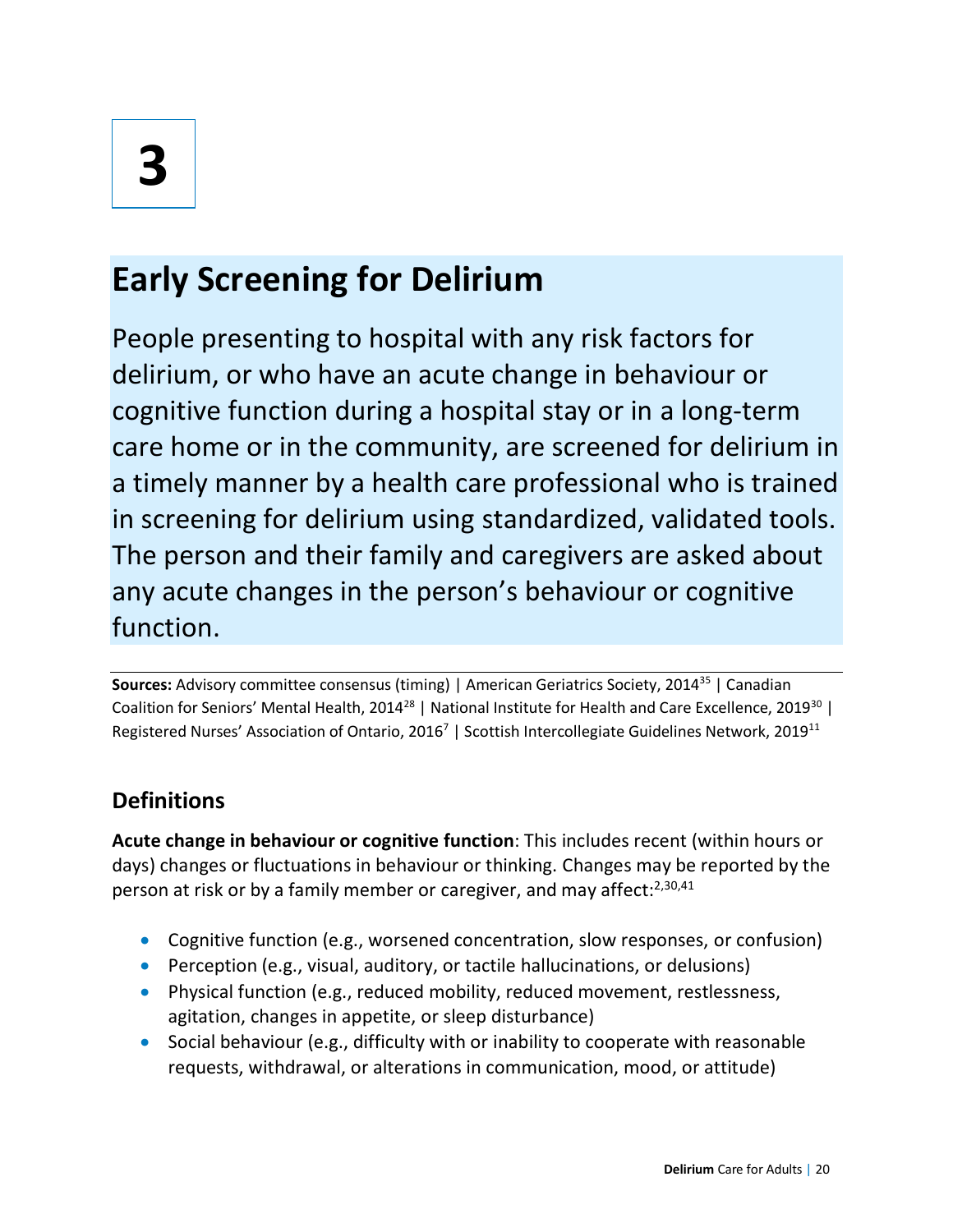• Alertness (e.g., altered level of alertness or consciousness, such as difficult to rouse and markedly drowsy or sleepy, or hyperalert)

**Screened for delirium:** This begins with a brief delirium screening assessment using a standardized, validated tool. Delirium may still occur in people with a negative screening result because the condition fluctuates. Health care professionals should not rely on a single delirium screening result during hospital admission.<sup>11</sup>

If a person screens positive with the delirium screening tool, a suitably trained health care professional<sup>11</sup> conducts an assessment using the current diagnostic standard for delirium described in the *International Classification of Diseases* (*ICD-10*) <sup>42</sup> or the *Diagnostic and Statistical Manual of Mental Disorders* (*DSM-5*). 1

**Timely manner:** For people presenting to hospital with risk factors for delirium, screening for delirium should occur within 2 hours of presentation (advisory committee consensus), and at least daily thereafter.<sup>7,30</sup> For people who have an acute change in behaviour or cognitive function during a hospital stay, in a long-term care home, or in the community, screening for delirium should occur immediately after these are observed or reported (advisory committee consensus).

**Trained health care professional:** A doctor, nurse, or other health care professional with appropriate training and competence in screening for delirium.

**Standardized, validated tools:** Many tools are available to screen for probable delirium in different settings. Examples of validated delirium screening tools include:

- Delirium Triage Screen (DTS) for the emergency department and inpatient hospital settings (outside of the intensive care unit) $43,44$ 
	- $\circ$  If the DTS is positive, a more specific delirium assessment is needed to rule in delirium (e.g., one of the Confusion Assessment Method tools or the Arousal, Attention, Abbreviated Mental Test 4, Acute change tool, below). If the DTS is negative, then delirium is ruled out at that point in time
- Confusion Assessment Method (CAM) tools:
	- o Confusion Assessment Method (CAM)2,45-47
	- $\circ$  Confusion Assessment Method for the Intensive Care Unit (CAM-ICU)<sup>47,48</sup>
	- 3-minute diagnostic assessment (3D-CAM)<sup>47,49</sup>
	- o Family Confusion Assessment Method (FAM-CAM)<sup>47,50</sup>
	- O Brief Confusion Assessment Method (B-CAM)<sup>43</sup>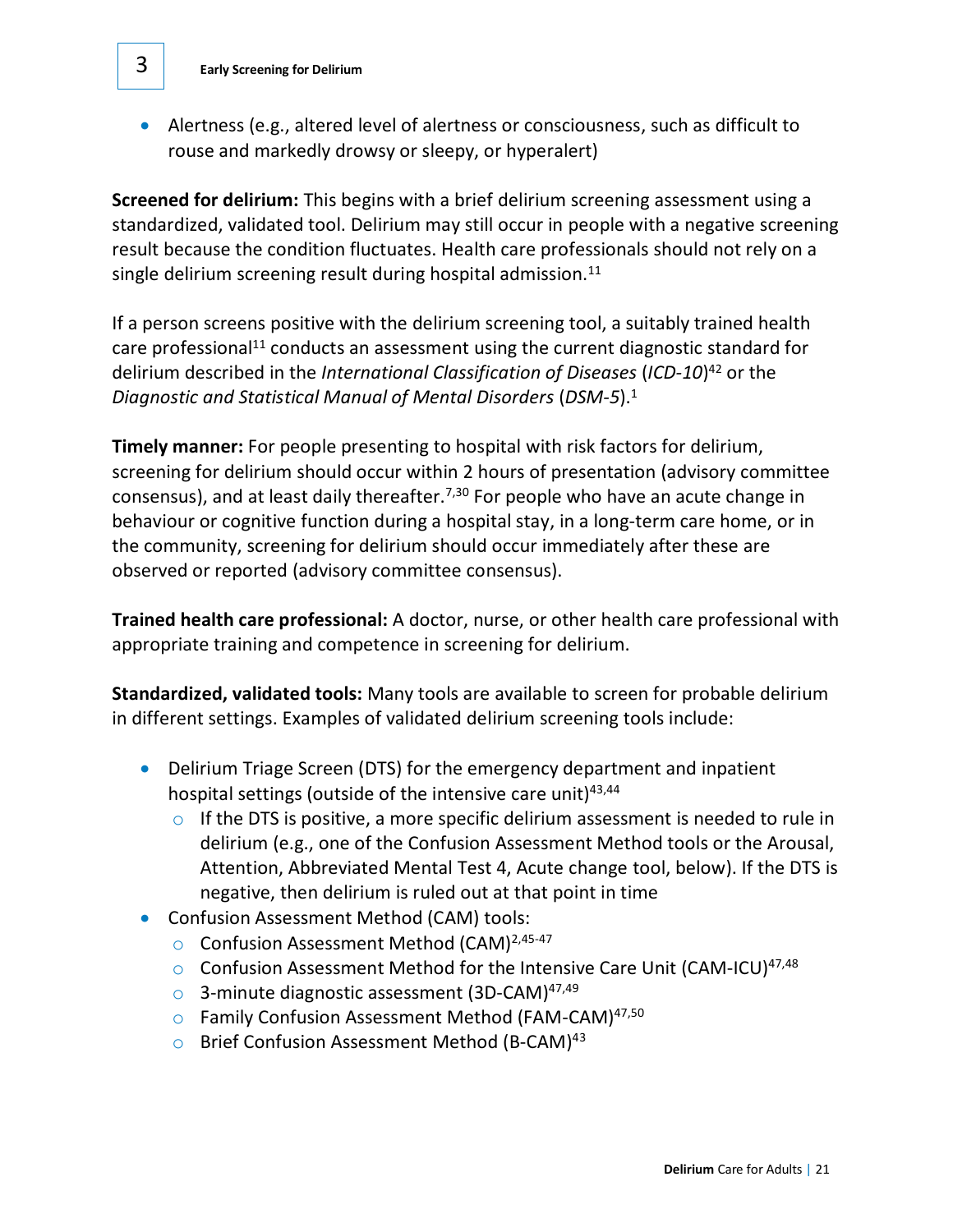- Arousal, Attention, Abbreviated Mental Test 4, Acute change (4AT tool)<sup>41</sup>
	- $\circ$  The 4AT tool can be used to screen for probable delirium in emergency department and acute hospital settings. It can also be considered for use in community or other settings to screen people with probable delirium
- Intensive Care Delirium Screening Checklist (ICDSC)<sup>51</sup>

#### **Rationale**

In hospital and long-term care settings, delirium is often unrecognized, misdiagnosed as depression or a psychotic disorder, or misattributed to dementia.<sup>2,7,30</sup> Poor recognition of delirium is especially an issue in older people, particularly in those with the hypoactive form of delirium, because it can be more difficult to recognize than hyperactive delirium.<sup>52</sup> However, early screening and detection of delirium is important so that reversible causes can be addressed and supportive care can be put in place as soon as possible to manage symptoms (quality statement 5).<sup>6</sup> A delay in identifying delirium symptoms can result in poor outcomes for patients<sup>30</sup> and significant distress for patients, family, and caregivers. 24,25

Because delirium is usually identified secondary to the person's main reason for admission to hospital or a long-term care home, it is often not documented in the health record or communicated to the person's care team.<sup>6</sup> Improving communication and documentation related to delirium may help to raise awareness and recognition.

There is also a need to increase awareness and knowledge among health care providers about the importance of early screening for delirium and the availability of standardized, validated tools.

#### **What This Quality Statement Means**

#### **For Patients**

If you are at risk for delirium when you go to hospital, or if you have a sudden change in behaviour or thinking while you are in hospital or a long-term care home or in the community, your health care team should check to see if you have problems with your memory, thinking, or communicating. You and your family and caregivers should also be asked about any recent changes in your behaviour or thinking.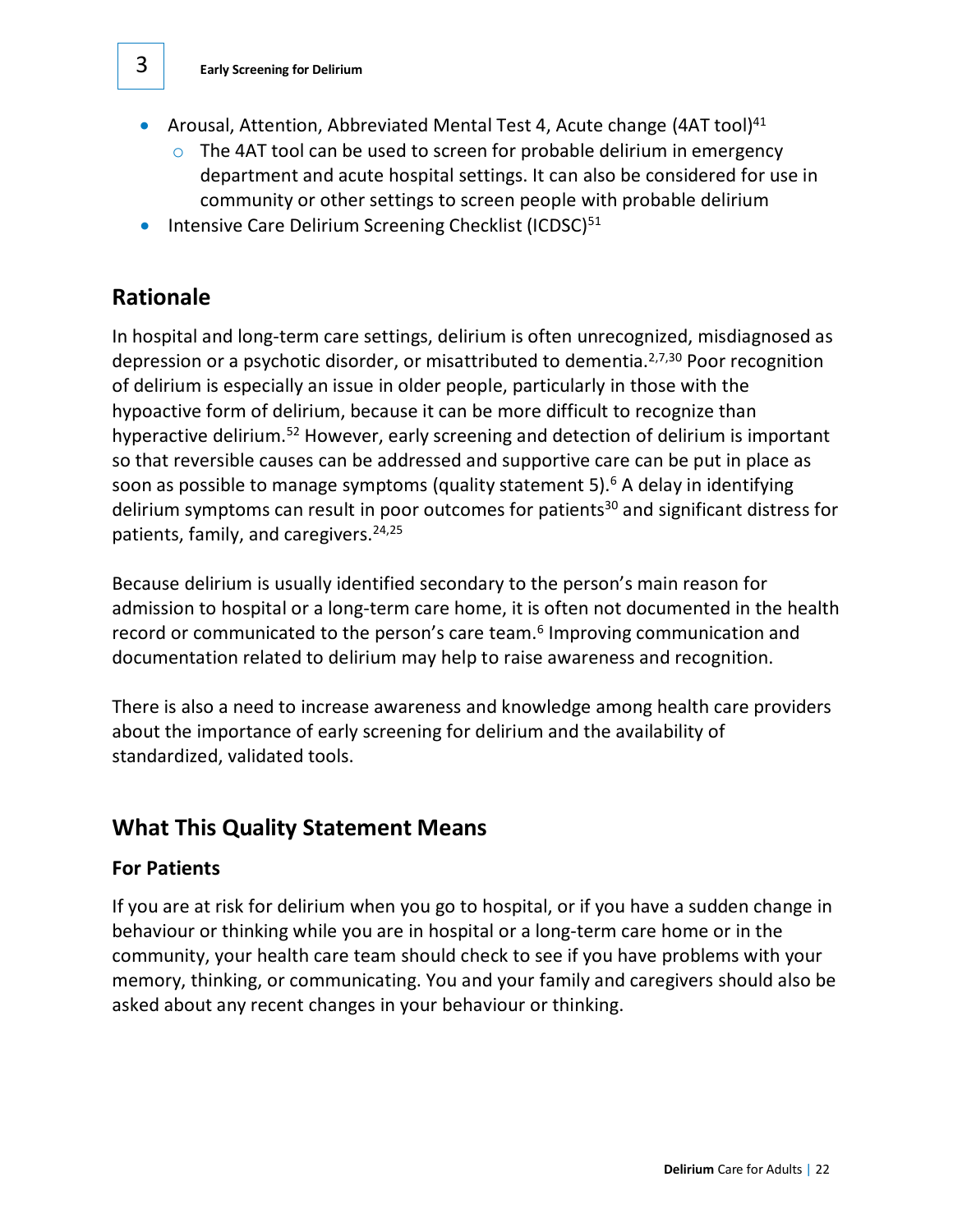#### **For Clinicians**

Evaluate people presenting to hospital who are at risk for delirium, or who have acute changes in behaviour or cognitive function during a hospital stay, in a long-term care home, or in the community. Use a standardized, validated tool to screen for probable delirium (e.g., DTS, CAM tools), which can then prompt a more detailed assessment to confirm delirium (e.g., *DSM-5,<sup>1</sup> ICD-10<sup>42</sup>*) and consideration of underlying causes (see the definition for "comprehensive assessment" in quality statement 5). $^{11}$ 

When delirium is confirmed, discuss it with the person and their family and caregivers, communicate it to their care team, assess for underlying causes, and put in place a multicomponent interprofessional management plan (quality statement 5). Document delirium in their health record.<sup>11</sup>

#### **For Health Services Planners**

Ensure that training, systems, processes, and resources are in place for health care professionals to support early screening for delirium in people presenting to hospital who are at risk for delirium, and in people who have an acute change in behaviour or cognitive function during a hospital stay, in a long-term care home, or in the community. This includes ensuring that standardized, validated tools are locally available, and that they are used by staff who are trained and competent in their use.

Ensure systems and processes are in place to communicate and document and code the presence of delirium in patients' health records, assess for underlying causes, and put in place a management plan (quality statement 5).

#### **QUALITY INDICATORS: HOW TO MEASURE IMPROVEMENT FOR THIS STATEMENT**

- Percentage of people who present to hospital with risk factors for delirium who are screened for delirium
- Percentage of people presenting to hospital with risk factors for delirium who are screened within 2 hours of presentation and at least daily thereafter
- Local availability of health care professionals who have received education and training in screening for delirium using standardized, validated tools

Measurement details for these indicators, as well as indicators to measure overarching goals for the entire quality standard, are presented in Appendix 1.

3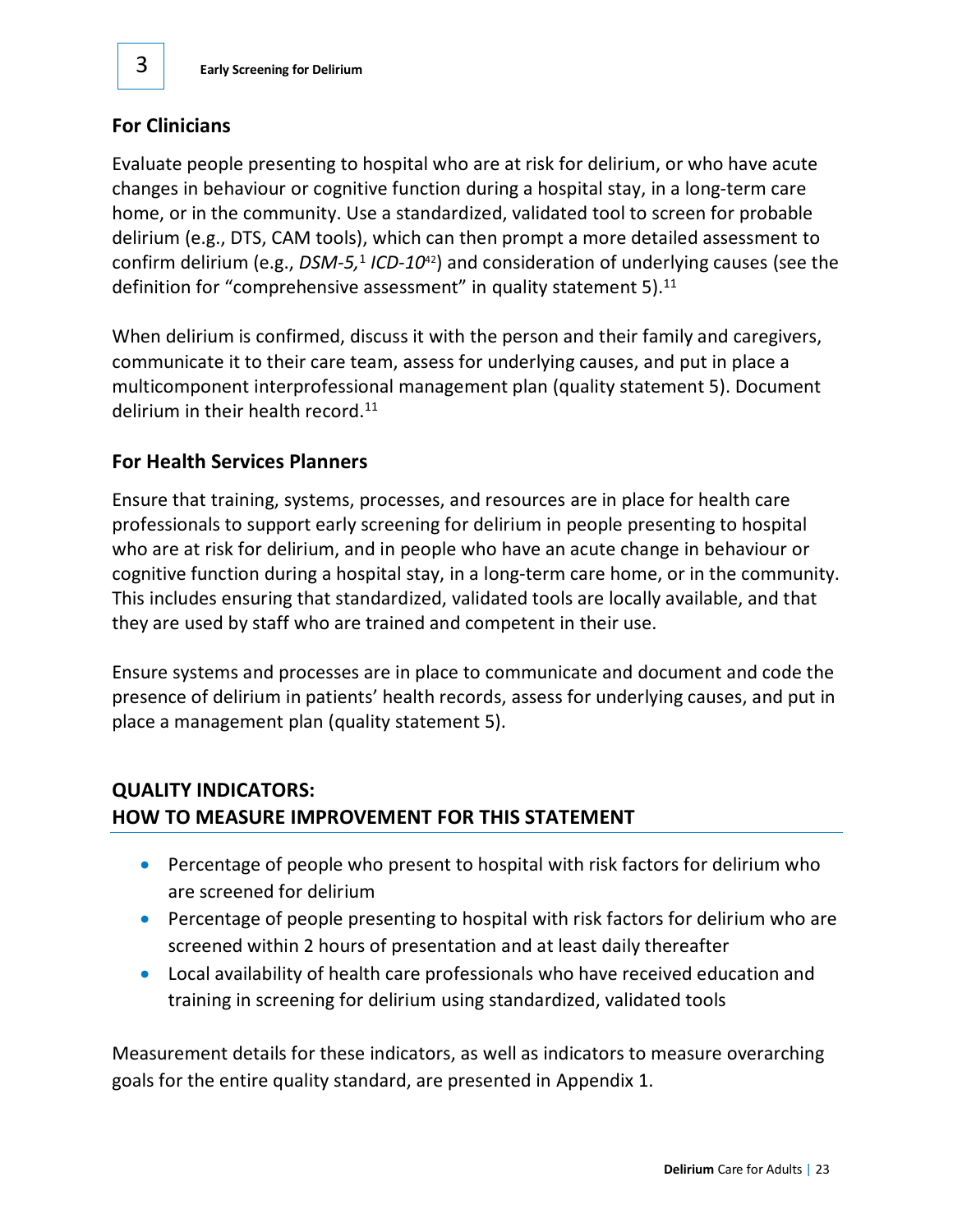## **Education for People With Delirium, Family, and Caregivers**

People who are at risk for delirium or who have delirium (as well as their family and caregivers) are offered education about delirium.

Sources: Canadian Coalition for Seniors' Mental Health, 2014<sup>28</sup> | National Institute for Health and Care Excellence, 2019<sup>30</sup> | Registered Nurses' Association of Ontario, 2016<sup>7</sup> | Scottish Intercollegiate Guidelines Network, 2019<sup>11</sup>

#### **Definition**

**Education about delirium:** Education should be tailored to the individual needs of patients, families, and caregivers using plain language and visual tools. Education should be provided in a variety of formats, including verbal (face-to-face meetings or phone calls), written, or electronic. Education should $11,30$ :

- Explain what delirium is, and that symptoms can fluctuate (i.e., confusion can come and go over the course of a day)
- Inform people that delirium is common and potentially reversible, but that some people may not have a full recovery and can be at risk for longer-term cognitive impairment
- Inform people that delirium arises quickly (within hours or days), signals the need for immediate medical treatment, and can affect people of all ages
- Inform people about how to identify the early symptoms of delirium (quality statement 3)
- Provide training on delirium screening tools for family and caregivers to assist with early identification of delirium (quality statement 3; e.g., FAM-CAM,<sup>47,50</sup> Delirium Detection Questionnaire<sup>53</sup>)
- Inform people of the key risk factors for delirium (quality statement 1)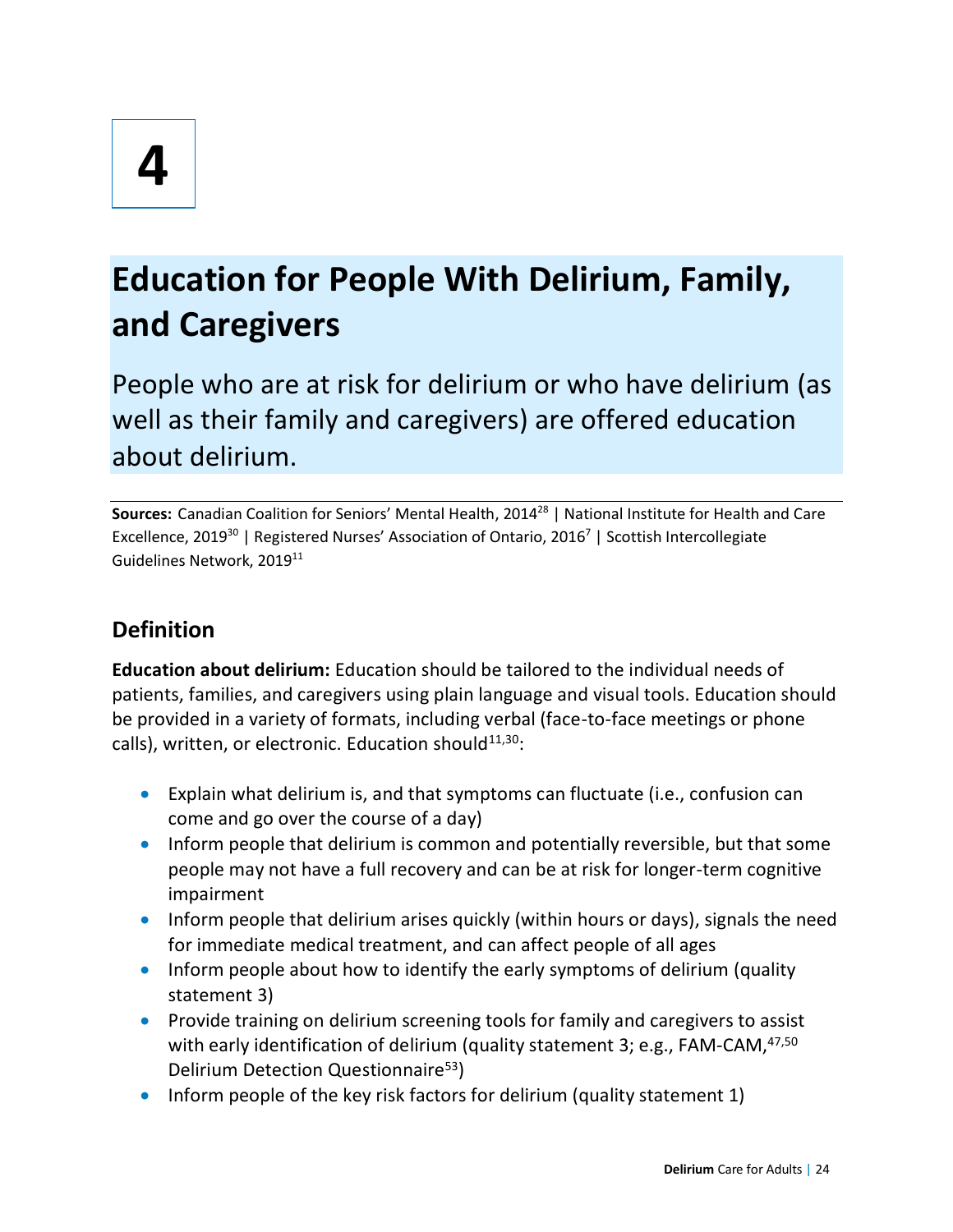- Inform those having surgery about the increased risk of developing delirium in the perioperative period (during or after surgery)
- Describe people's experiences of delirium
- Encourage people at risk for delirium, as well as their family and caregivers, to tell their health care team or primary care provider (e.g., family doctor, nurse practitioner) about acute changes or fluctuations in behaviour or cognitive function as soon as possible
- Encourage people who have had delirium to share their experiences with their health care team during their recovery
- Provide information about available support groups, if needed
- Advise people about strategies to prevent and/or manage delirium (quality statements 2 and 5)

#### **Rationale**

Experiencing delirium can be frightening and distressing for patients, families, and caregivers. Providing information and support to help people better understand delirium, its risk factors, and effective prevention and management can lessen fear, improve understanding, and help people to cope with an episode of delirium.<sup>7</sup>

#### **What This Quality Statement Means**

#### **For Patients and Caregivers**

Your health care team should offer you education that will help you understand what delirium is, ways to prevent or manage it, and the supports available. They should talk with you about treatments or supports to prevent or manage delirium, and they should encourage your family and caregivers to be involved.

#### **For Clinicians**

Offer education about delirium to people at risk for delirium or who have delirium, as well as their family and caregivers. Tailor the information to the person's needs, discuss any interventions being put in place to prevent or manage delirium, and encourage family and caregivers to be involved according to their willingness and capacity (e.g., providing orientation, cognitive stimulation, and reassurance to the person they care for). Ensure that the information provided meets people's cultural, cognitive, and language needs. When needed, ensure an interpreter or advocate is available.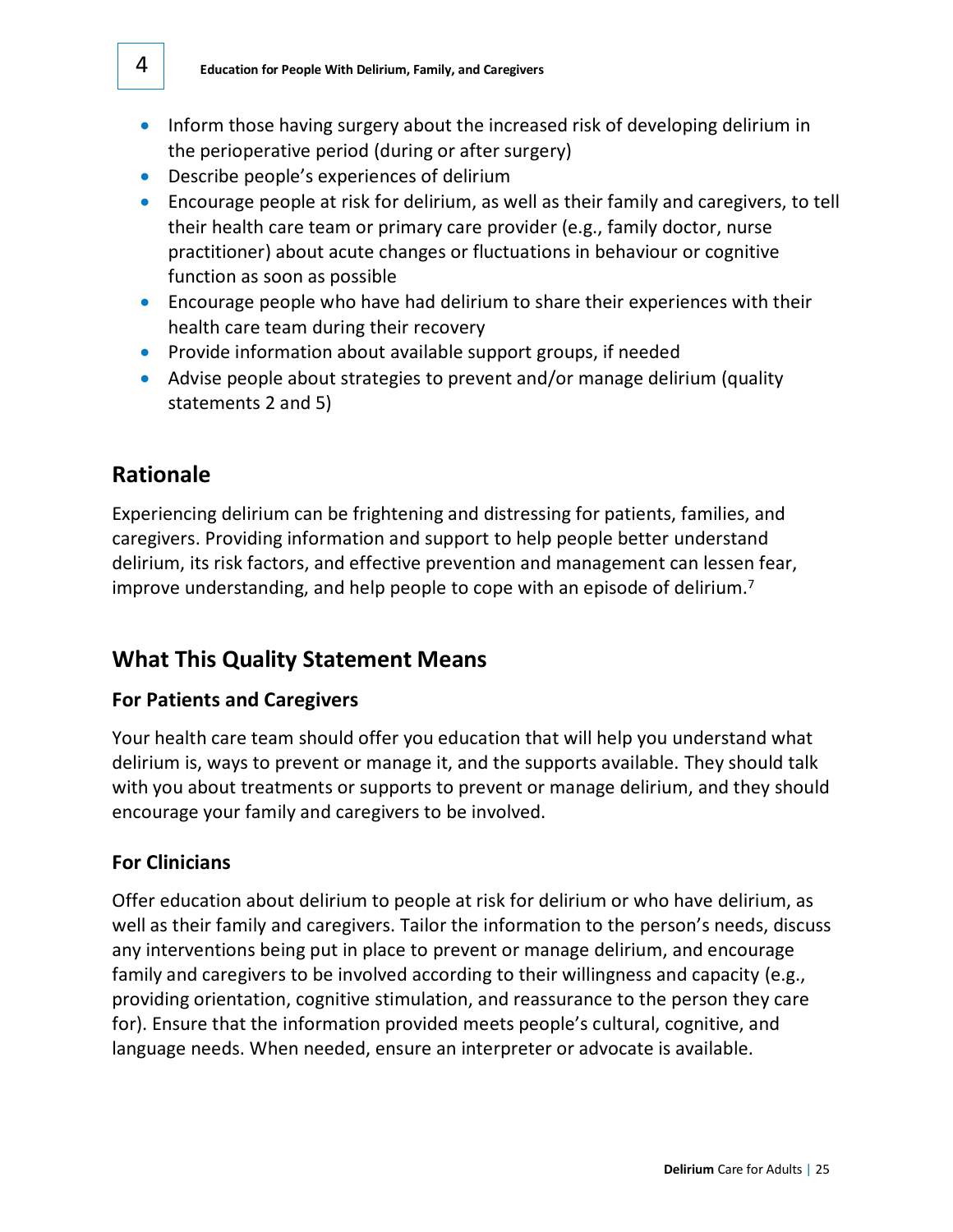#### **For Health Services Planners**

Ensure that training, systems, processes, and resources are in place in hospitals, longterm care homes, and community-based settings so that health care providers can provide education about delirium in response to the needs of people who are at risk for delirium or who have delirium, as well as their family and caregivers.

#### **QUALITY INDICATORS: HOW TO MEASURE IMPROVEMENT FOR THIS STATEMENT**

- Percentage of people who are at risk for delirium or who have delirium (as well as their family and caregivers) who report receiving education about delirium
- Local availability of education programs about delirium for people who are at risk for delirium or who have delirium, as well as their family and caregivers

Measurement details for these indicators, as well as indicators to measure overarching goals for the entire quality standard, are presented in Appendix 1.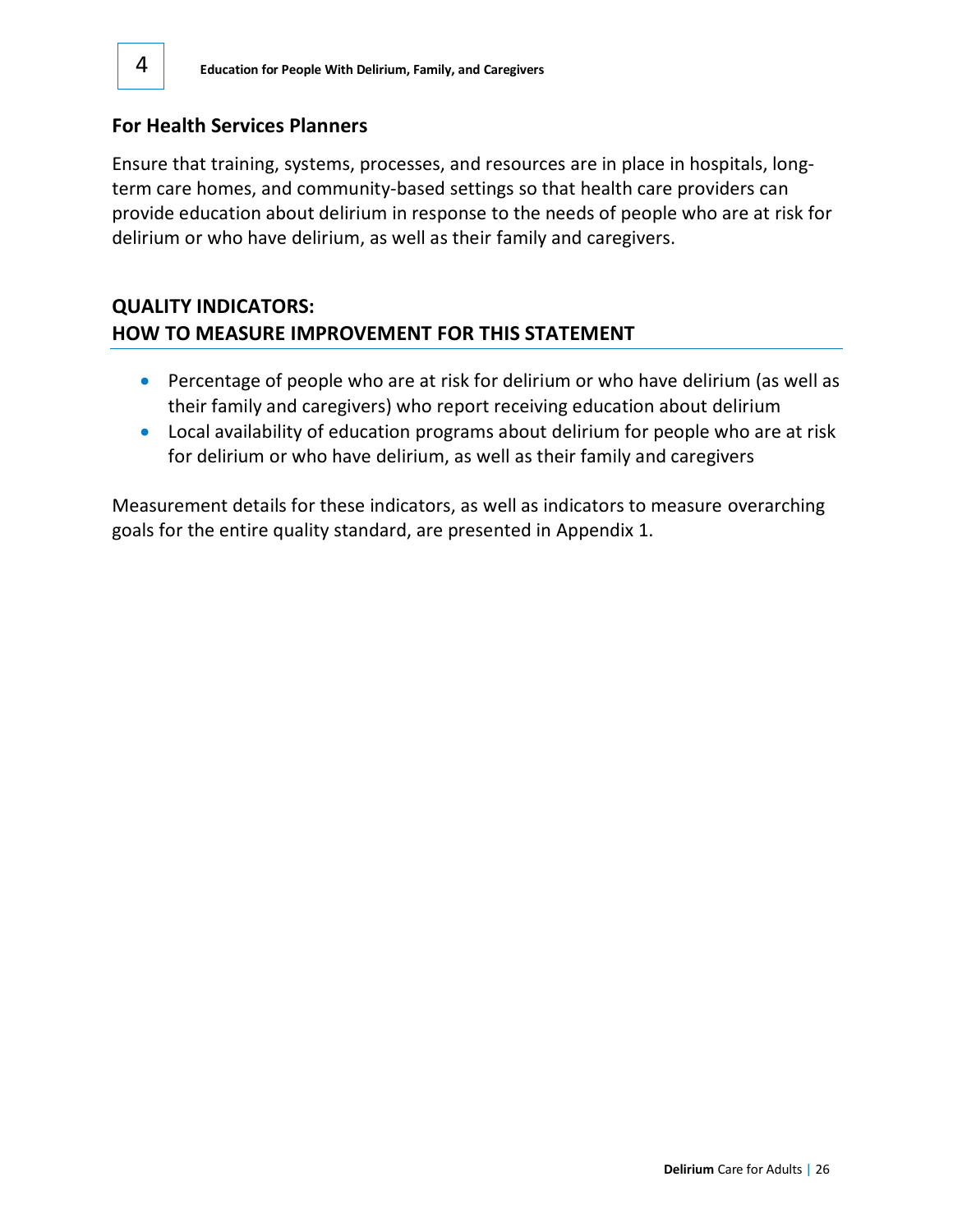## **Management of Delirium**

Based on the results of a comprehensive assessment, people with delirium have a multicomponent interprofessional management plan to address the causes and manage the symptoms of delirium.

**Sources:** American Geriatrics Society, 2014<sup>35</sup> | Canadian Coalition for Seniors' Mental Health, 2014<sup>28</sup> | National Institute for Health and Care Excellence, 2019<sup>30</sup> | Registered Nurses' Association of Ontario, 2016<sup>7</sup> | Scottish Intercollegiate Guidelines Network, 2019<sup>11</sup>

#### **Definitions**

**Comprehensive assessment:** This is conducted in collaboration with the person and their family and caregivers to identify the possible underlying causes of delirium (e.g., infection, metabolic imbalances, environmental contributors). It should include the following $11,39$ :

- A medical and social history, paying close attention to the person's medication history, their pain management needs, and their nutritional status
- A physical examination
- Relevant investigations, informed by the medical history and physical examination

**Multicomponent interprofessional management plan**: This plan should be developed by an interprofessional team of health care providers working with the person and their family and caregivers. It should include the following:

• Identifying and addressing the underlying causes of delirium based on the results of a comprehensive assessment by a health care professional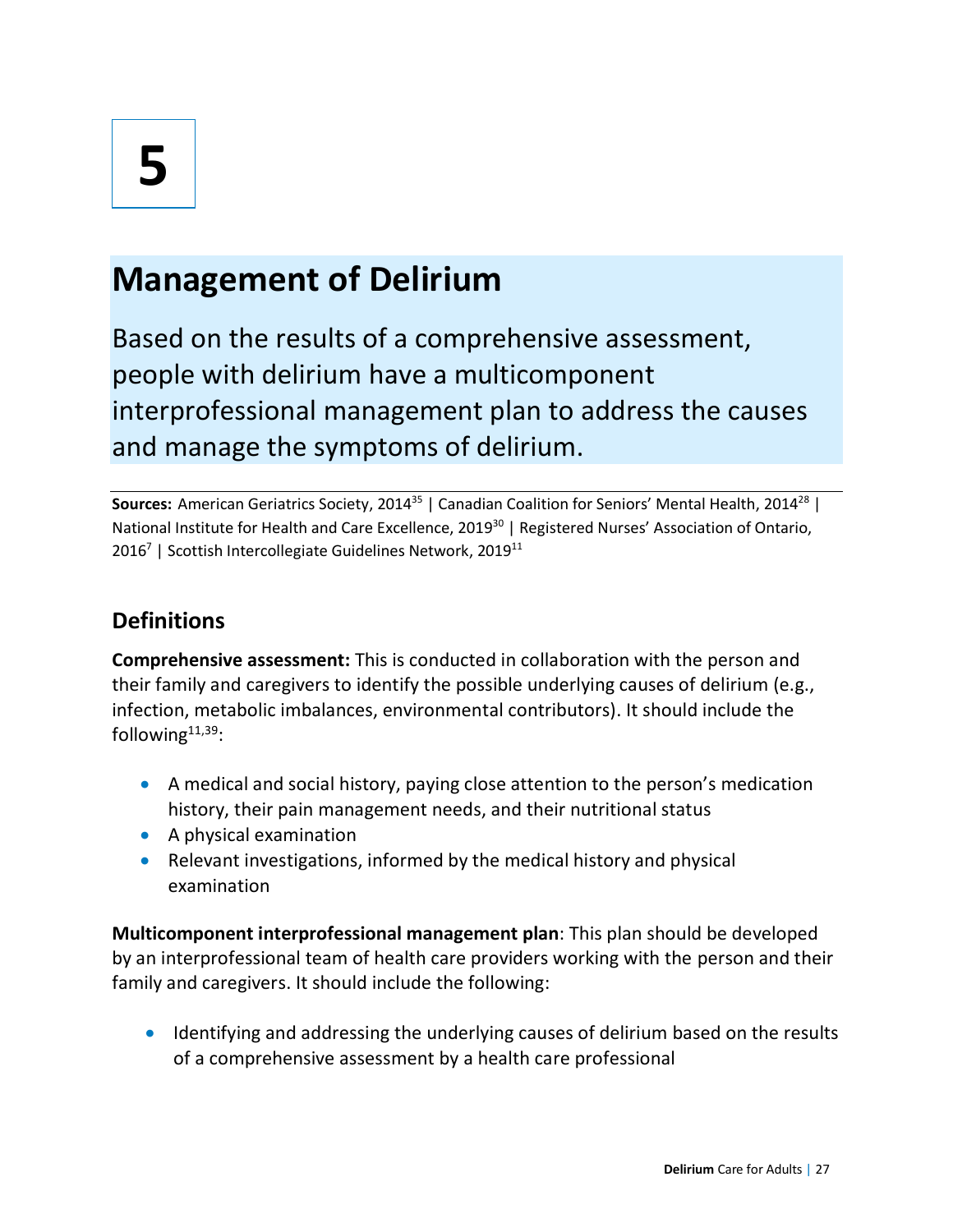• Multicomponent interventions tailored to the person's needs, type of delirium, and care setting, including interventions to prevent delirium (quality statement 2) and supportive care to manage the symptoms of delirium<sup>14,15</sup>

#### **Rationale**

Delirium is an acute medical emergency that requires prompt recognition and treatment of underlying causes.<sup>14,15</sup> This may require referral to an emergency department for immediate investigation of possible causes and treatment.<sup>15</sup>

Early identification and treatment of the causes of delirium may reduce its duration and severity, as well as the risk of complications from it.<sup>30</sup> There are many possible causes or triggers of delirium (e.g., acute illness, infection, surgery, sleep interruptions), so a comprehensive assessment is critical to identifying and addressing those underlying causes. The person and their family or caregivers should be included in the assessment. If a person's delirium does not get better with treatment, the person should be reassessed to see if any underlying problems were missed and to investigate possible dementia (see our *[Behavioural Symptoms of Dementia](https://www.hqontario.ca/evidence-to-improve-care/quality-standards/view-all-quality-standards/behavioural-symptoms-of-dementia)* quality standard).

There is a need for increased awareness and knowledge among health care professionals about assessing people with delirium and identifying the underlying causes as soon as it has been identified.

Some people may require consultation with a specialist physician in geriatrics or geriatric psychiatry, a geriatric nurse practitioner, or a neuropsychologist (e.g., those with severe agitation or distress related to their delirium symptoms, those who are not responding to the standard measures above, those whose diagnosis is in doubt, or older people who are undergoing emergency surgery). 11,28 There are regional variations in access to these services and to health care professionals who have special expertise in assessing and managing delirium.<sup>38</sup>

#### **What This Quality Statement Means**

#### **For Patients**

If you have delirium, your health care team should work with you and your family and caregivers to find out what is causing your delirium and how to treat it. They may examine you and run tests (for example, blood tests, urine tests, chest x-ray). They may ask about medications you are taking, any recent medication changes, and whether you are in pain. You should receive treatment based on the cause of your delirium (for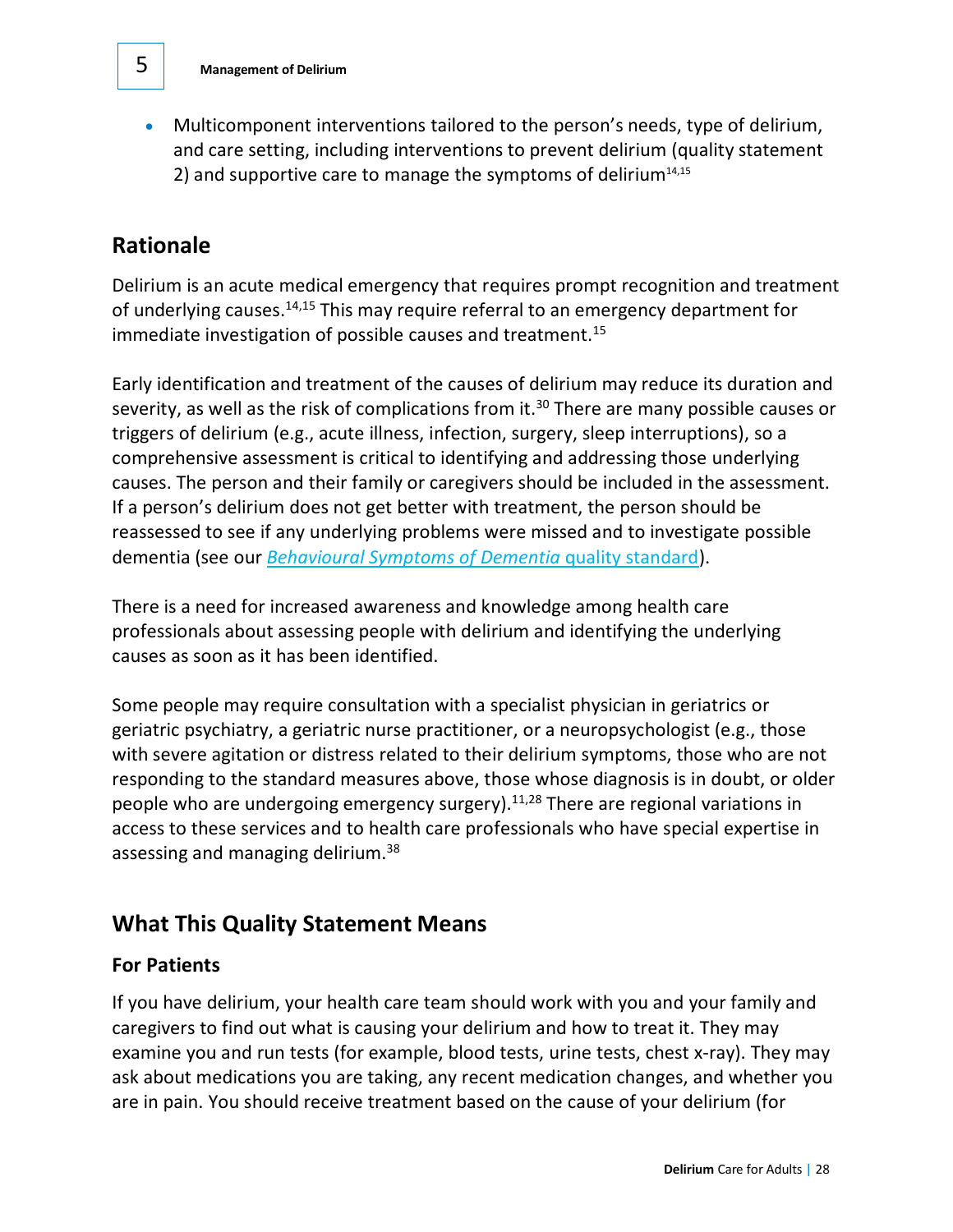example, changing your medication, giving you more fluids to drink, or prescribing antibiotics if you have an infection).

Your care team, including your family and caregivers, should work together to support you (for example, reassuring you, calming you if you are distressed, helping you sleep, reducing noise, and ensuring your basic daily needs are being met).

#### **For Clinicians**

Perform and document a comprehensive assessment for people with delirium, in consultation with the person and their family and caregivers. If possible, seek a summary from the person's primary care provider to help inform the assessment. If needed, refer the person to an emergency department for immediate investigation of possible causes and treatment. Start treatment based on the causes identified and the target symptoms of delirium (see the definition of "tailored interventions to prevent delirium" in quality statement 2). Ensure that interventions to prevent delirium (quality statement 2) and environmental modifications are in place, and that the person's basic daily needs and psychological needs are being met.

Monitor patients regularly for changes in behaviour or cognitive function, including clinical deterioration.

#### **For Health Services Planners**

Ensure that training, systems, processes, and resources are in place in hospitals, longterm care homes, and community-based settings to support health care professionals in determining the causes of delirium based on a comprehensive assessment, and to develop interprofessional management plans to address the causes and manage the symptoms of delirium.

#### **QUALITY INDICATORS: HOW TO MEASURE IMPROVEMENT FOR THISSTATEMENT**

- Percentage of people with delirium who have a comprehensive assessment to identify the causes of their delirium
- Percentage of people with delirium who have a multicomponent interprofessional management plan to address the causes and manage the symptoms of delirium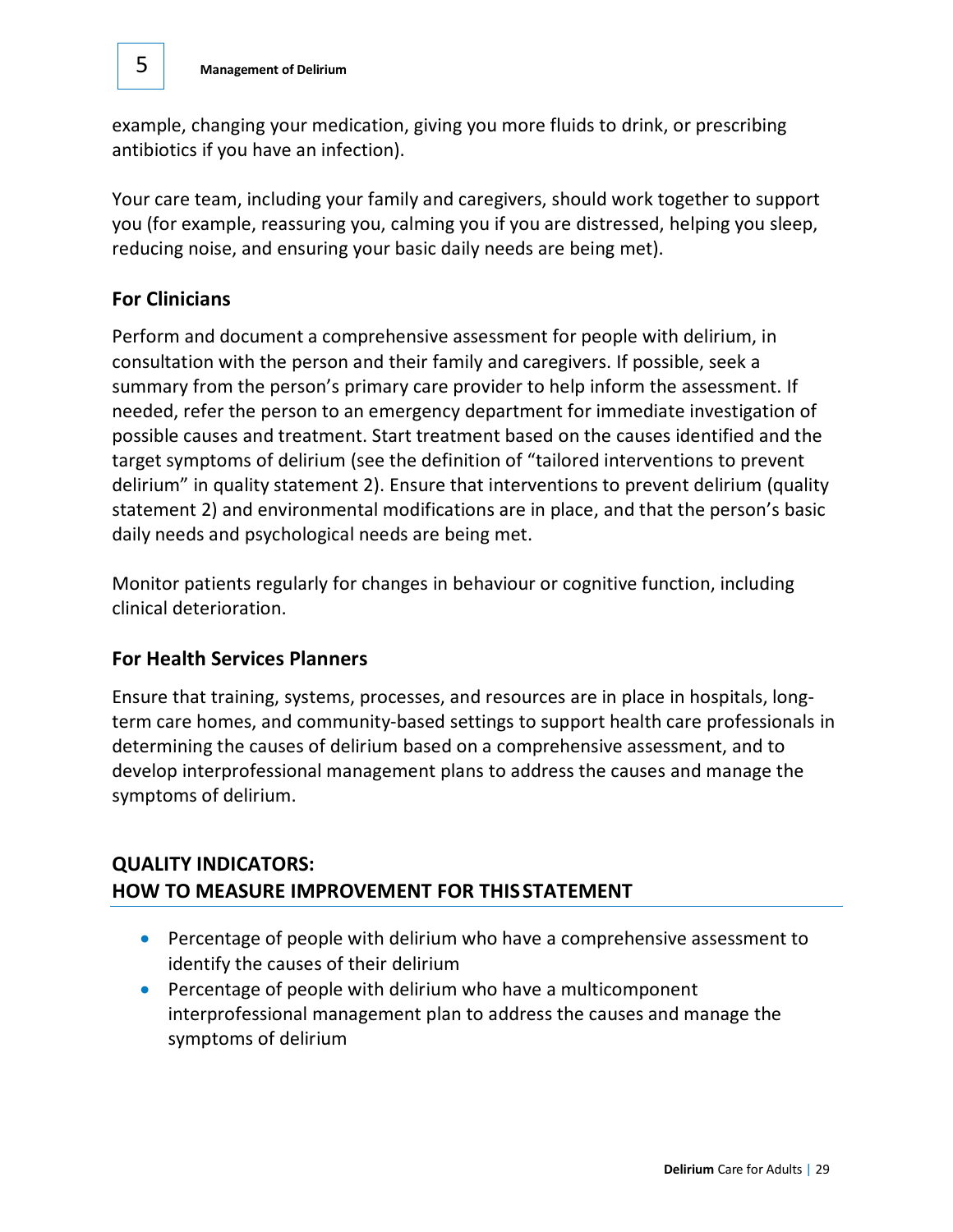Measurement details for these indicators, as well as indicators to measure overarching goals for the entire quality standard, are presented in Appendix 1.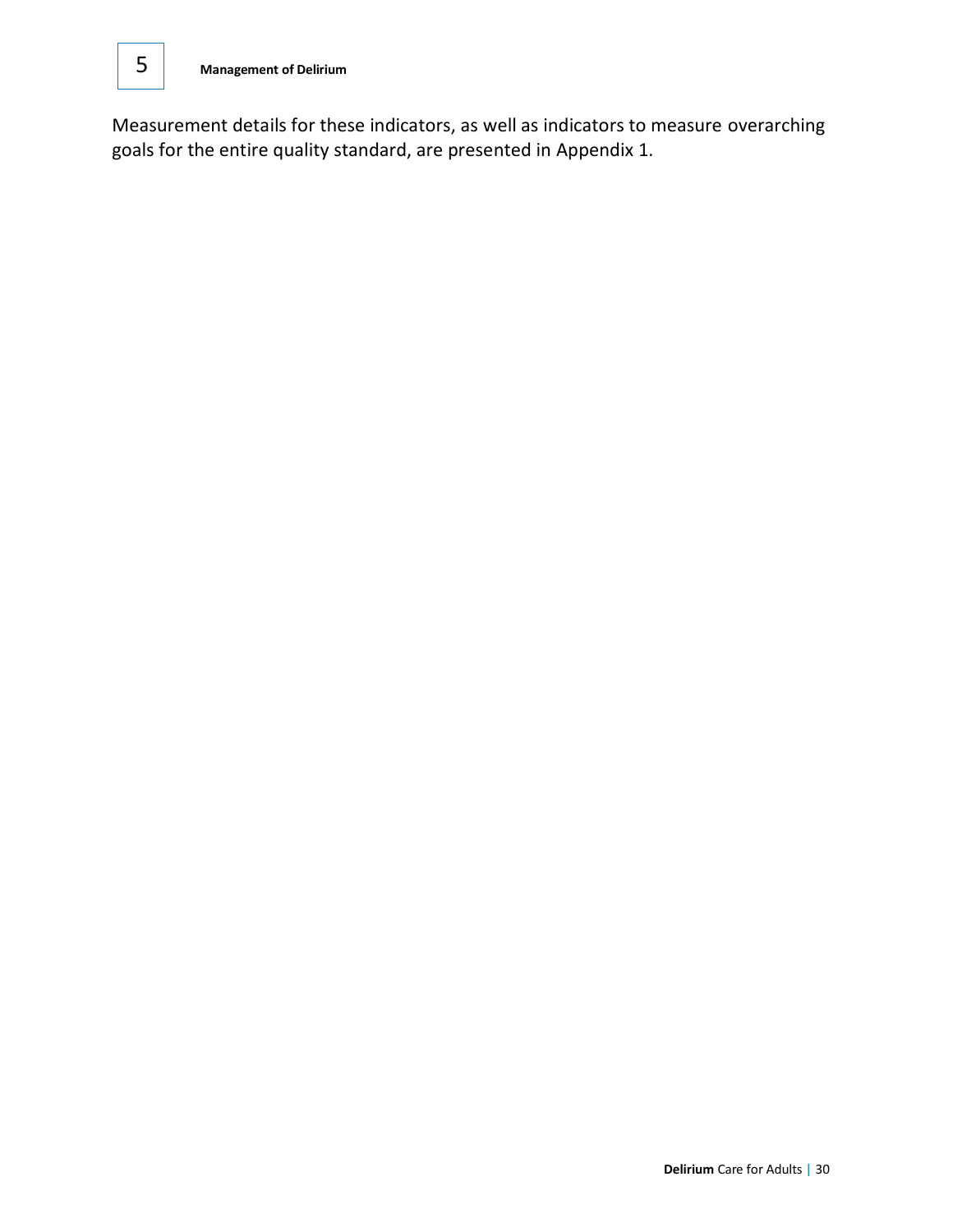## **Antipsychotic Medication**

Only people who are in severe distress from symptoms of delirium or at immediate risk of harm to themselves or others are considered for antipsychotic medication use. These medications are always used in combination with first-line management strategies. If antipsychotic medication is started, it is reviewed daily and discontinued as soon as the clinical situation allows.

**Sources:** American Geriatrics Society, 2014<sup>35</sup> | Canadian Coalition for Seniors' Mental Health, 2014<sup>28</sup> | National Institute for Health and Care Excellence, 2019<sup>30</sup> | Registered Nurses' Association of Ontario, 2016<sup>7</sup> | Scottish Intercollegiate Guidelines Network, 2019<sup>11</sup>

#### **Definitions**

**Severe distress from symptoms of delirium:** This refers to distress from the person's experience of psychotic symptoms related to delirium (hallucinations or delusions).

**Antipsychotic medication:** A second-line management strategy for delirium that is considered only in circumstances when the psychotic symptoms of delirium (e.g., hallucinatory or delusional experiences) are causing the person severe distress; when the person is at immediate risk of harm to themself or others; or to facilitate necessary life-sustaining care that cannot be delivered because of the person's behaviour. It is used mainly to treat the distress related to the experience of hallucinations or delusions, and reduce symptoms of agitation associated with delirium, to keep patients, family, and caregivers safe.

**First-line management strategies:** These include identifying and addressing the underlying causes of delirium (quality statement 5) and using verbal and nonverbal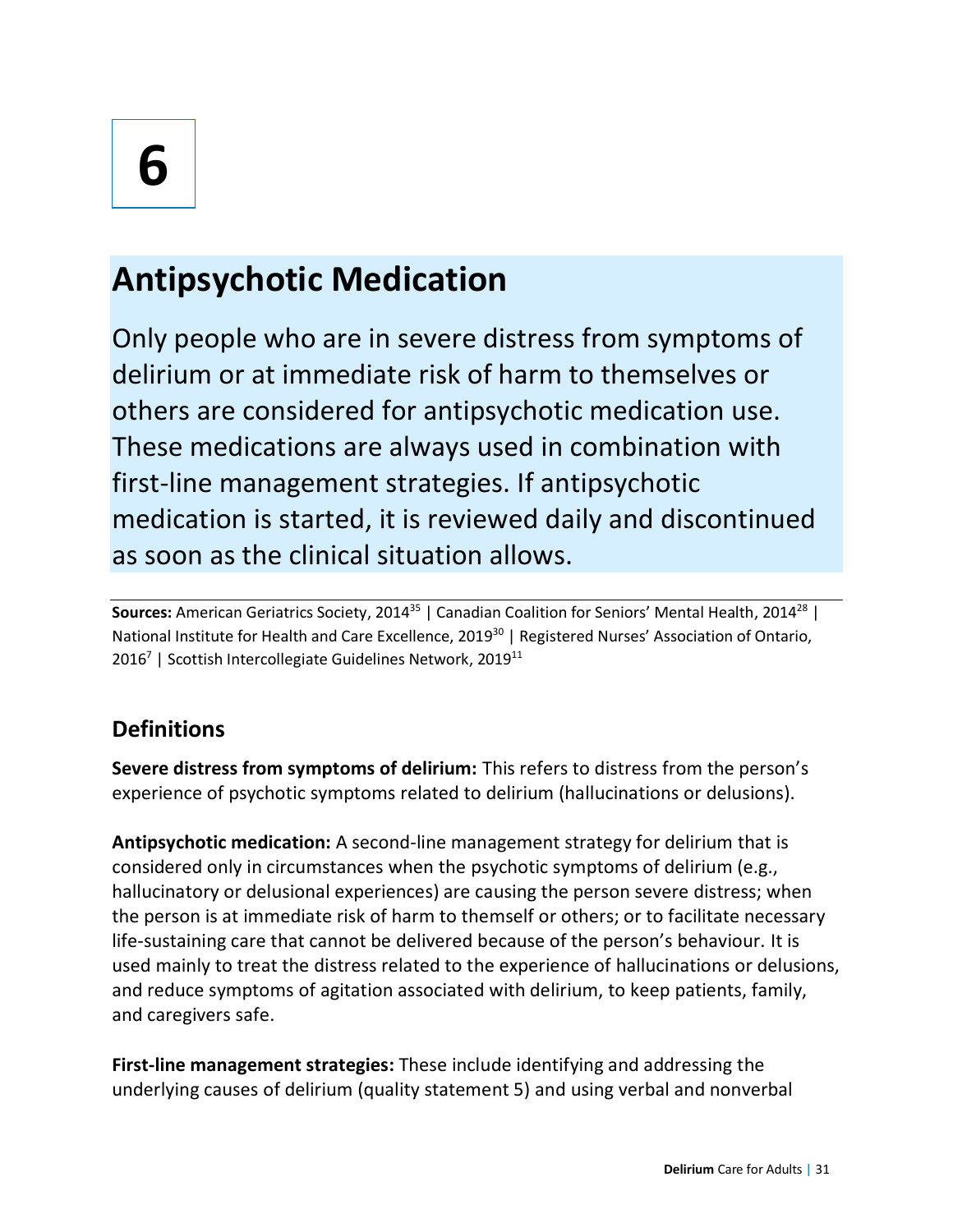techniques to de-escalate the situation if needed, <sup>30</sup> as well as following a multicomponent interprofessional management plan (see definition in quality statement 5) that includes communication and behavioural strategies and environmental considerations (quality statements 2 and 5).

**Discontinued:** The medication is stopped using a planned and supervised process, including safe tapering where appropriate.

#### **Rationale**

There is no consistent evidence demonstrating that using antipsychotic medication in people with delirium leads to a shorter duration of delirium symptoms, less severe symptoms, or resolution of symptoms; indeed, some studies suggest worse clinical outcomes with its use. <sup>54</sup> Antipsychotic medication has been linked to a number of serious adverse effects (e.g., heart attack, abnormal heartbeat, death).<sup>30,55</sup> For people with delirium at end of life, antipsychotic medication can worsen the symptoms.<sup>56</sup> Therefore, antipsychotic medication should not be routinely prescribed in people with delirium and should be considered only in circumstances when the symptoms of delirium (e.g., delusional or hallucinatory experiences) are causing the person severe distress; when the person is at immediate risk of harm to themself or others; or to facilitate necessary life-sustaining care that cannot be delivered because of the person's behaviour.

It is important to balance the risks of prescribing antipsychotic medication against the benefits to the person with delirium and their family and caregivers. If an antipsychotic medication is used, it should be prescribed at the lowest effective dose for the shortest possible duration. First-line management strategies for delirium are always appropriate.

Antipsychotic medication started in the hospital is often continued after discharge without due consideration. For those who may benefit from continuing antipsychotic medication beyond discharge or transfer from hospital, plans need to be made for a medication review and follow-up in long-term care homes and other home and community settings.<sup>11</sup> This should include communication and documentation of an agreed-upon plan with the person's primary care provider and community pharmacist to reduce and discontinue the medication once the delirium has resolved.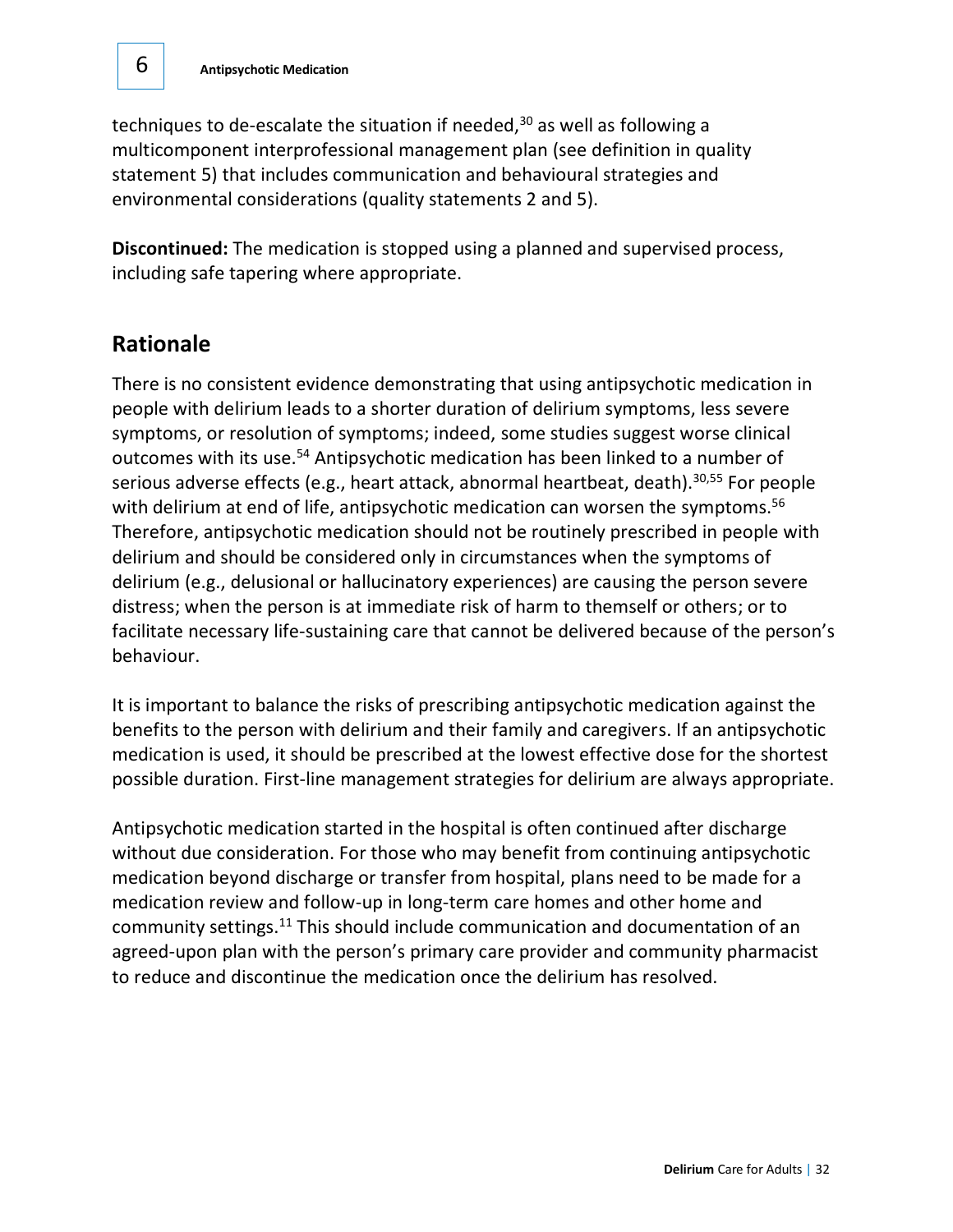#### **What This Quality Statement Means**

#### **For Patients**

If you have delirium and have severe distress related to your symptoms (e.g., hallucinations, delusions) or if you are at immediate risk of harm to yourself or others, a doctor or nurse may talk with you and your family and caregivers about prescribing an antipsychotic medication at a low dose for a short time. These medications should always be used with other ways to support you (for example, reassuring you, calming you if you are distressed, helping you sleep, reducing noise, and ensuring your basic daily needs are being met). The doctor or nurse should also talk with you and your family and caregivers about the choice of medication, its side effects and benefits, the dose, and how long you will need to take it. If you need to continue taking the medication when you return home, your family doctor and community pharmacist should work together to reduce and stop the medication when you no longer have symptoms.

#### **For Clinicians**

For a person with delirium, consider antipsychotic medication only when the symptoms of delirium are causing the person severe distress or placing them at immediate risk of harm to themself or others. If an antipsychotic medication is being considered:

- Weigh the individual risks and benefits before prescribing
- Discuss the choice of antipsychotic medication, the risks and benefits, and the dosage and duration with the person, family, and caregivers
- Use a low dose, closely monitor response (i.e., vital signs, changes in the person's behaviour) before considering any dose increases, and limit use for as short a period as possible
- Avoid using antipsychotic medication, or use it with caution, in people with Parkinson's disease or dementia with Lewy bodies<sup>30</sup>

These medications should always be used in combination with first-line management strategies.

For those who may benefit from continuing antipsychotic medication for delirium beyond discharge or transfer from hospital, work with the primary care provider and community pharmacist to agree on a clear plan for a medication review and follow-up in the community, with the goal of reducing and discontinuing the medication once the delirium has resolved.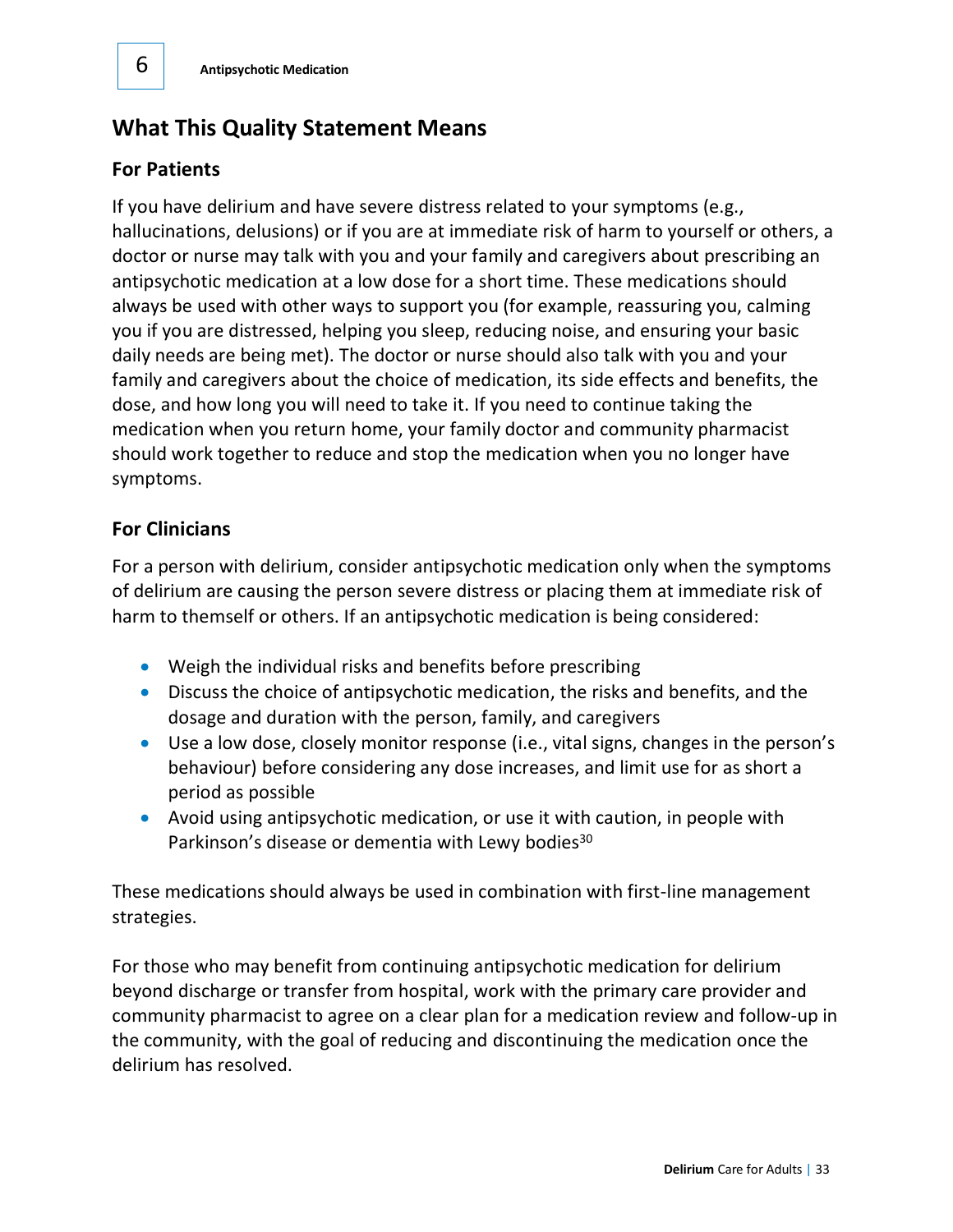#### **For Health Services Planners**

6

Ensure that training, systems, processes, and resources are in place in hospitals, longterm care homes, and community-based settings to support the use of first-line management strategies for delirium and the use of antipsychotic medication only when appropriate (i.e., when symptoms of delirium are causing the person severe distress or placing them at immediate risk of harm to themself or others), including guidance for health care professionals on dosage, duration of therapy, the need for regular review, and tapering and discontinuation.

#### **QUALITY INDICATORS: HOW TO MEASURE IMPROVEMENT FOR THIS STATEMENT**

- Percentage of people with delirium who are administered antipsychotic medication without documentation of severe distress from symptoms of delirium, immediate risk of harm to themselves or others, or use of first-line management strategies
- Number of documented review days relative to the total number of days delirium patients are on antipsychotic medication

Measurement details for these indicators, as well as indicators to measure overarching goals for the entire quality standard, are presented in Appendix 1.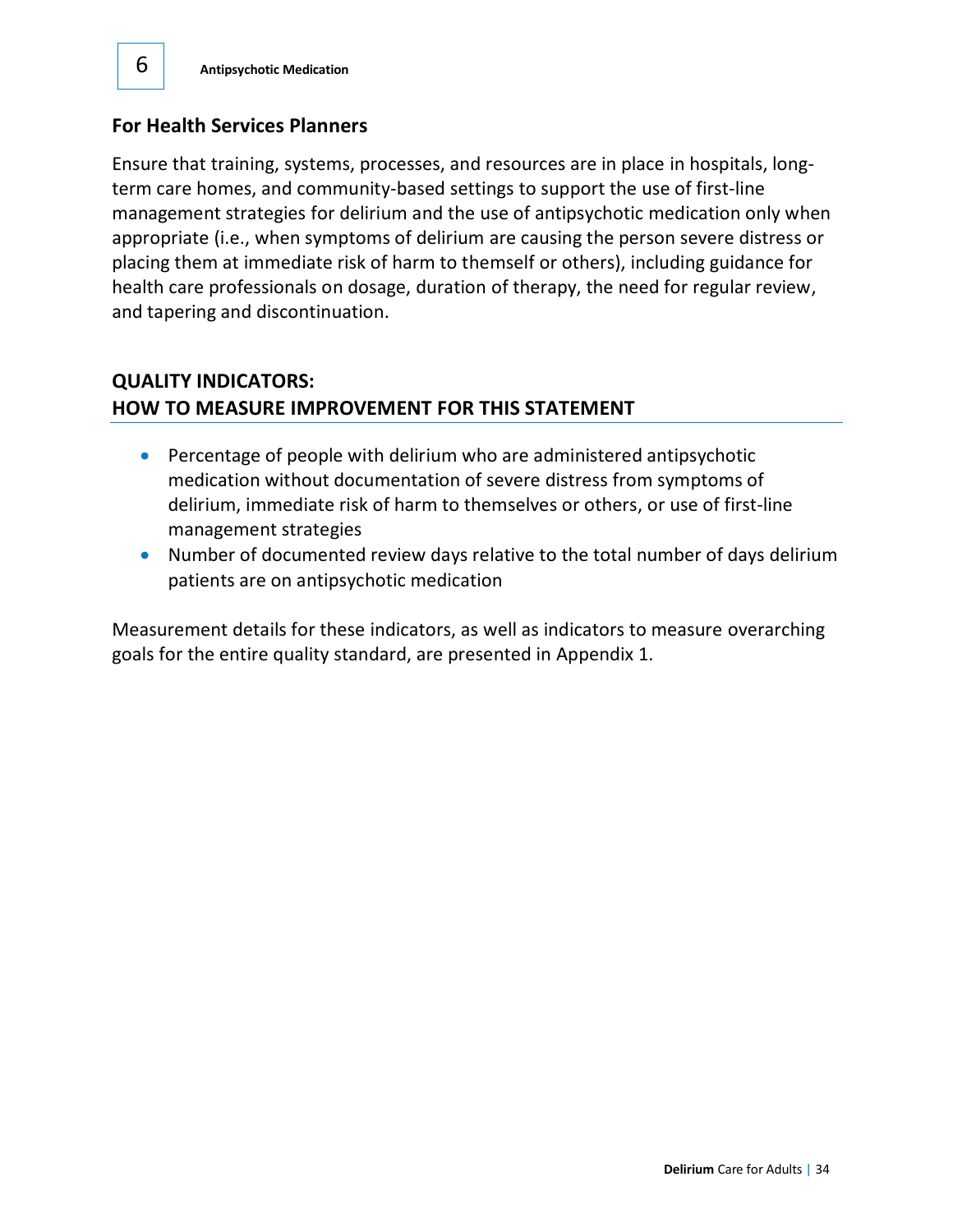# **7**

## **Transitions in Care**

At transitions in care, people with current or resolved delirium (as well as their family and caregivers) are given information related to delirium and its management. This information is communicated to those involved in the person's circle of care and documented in the health record at transitions in care.

Sources: Canadian Coalition for Seniors' Mental Health, 2014<sup>28</sup> | National Institute for Health and Care Excellence, 2019<sup>30</sup> | Scottish Intercollegiate Guidelines Network, 2019<sup>11</sup>

#### **Definitions**

**Information related to delirium and its management:** Specific information relevant to a person's episode of delirium, including the following<sup>6,11,39</sup>:

- Documentation of current or resolved delirium and its current status
- A reminder that symptoms of delirium may persist at or beyond discharge from hospital
- Strategies for managing persistent delirium and for preventing recurrence of delirium
- Description of ongoing treatments related to delirium and any follow-up care
- If an antipsychotic medication has been prescribed, a plan for daily review and when to reduce and discontinue (quality statement 6)
- Arrangements for follow-up care (e.g., primary care provider, medical specialist) or contact details of ongoing health and social support services available in the community, as appropriate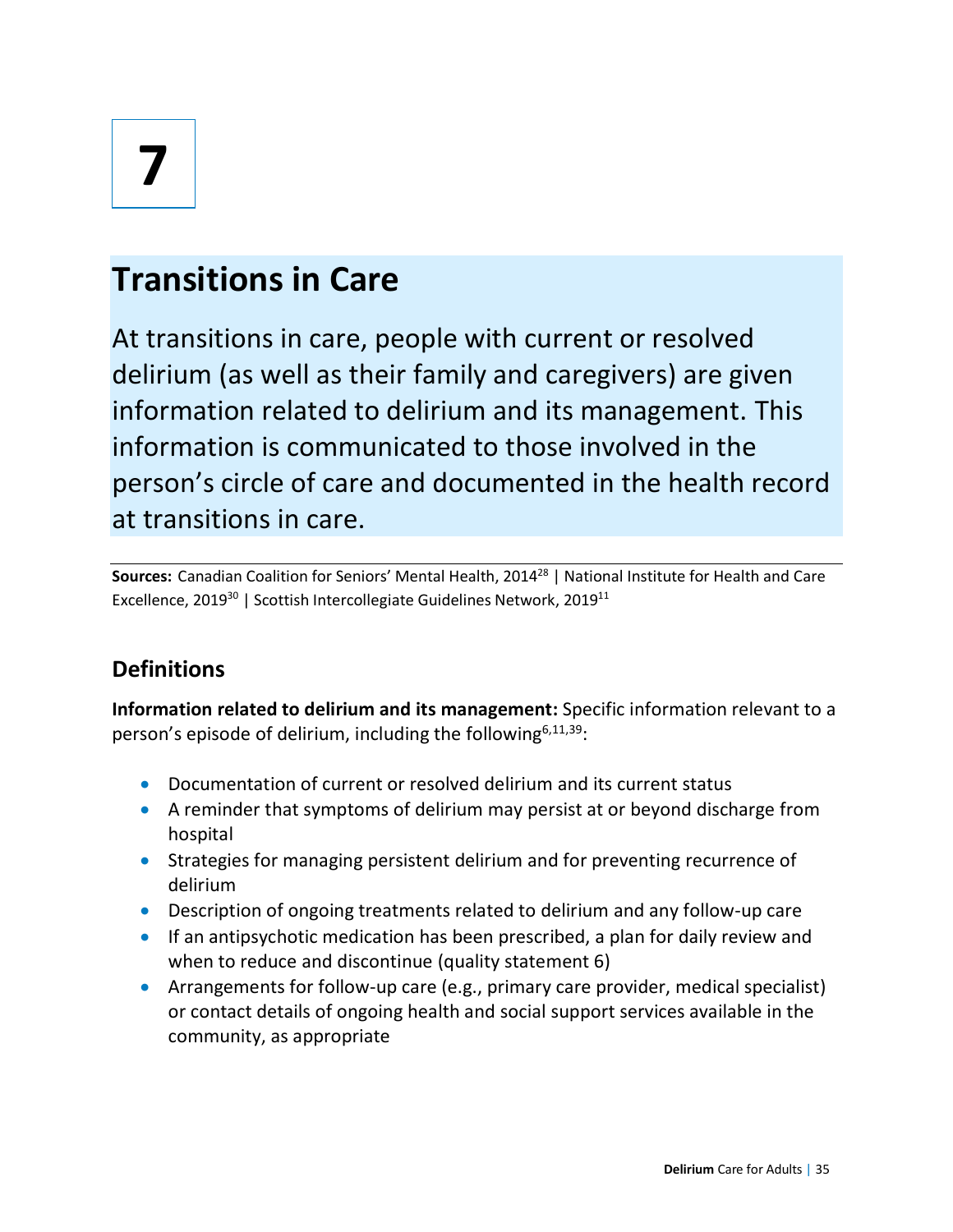This information is shared at transitions in care with the person, family, caregivers, and everyone involved in the person's care.

Some of this information can reside in the discharge summary or transition plan, which is a written (printed or electronic) document summarizing the person's hospital stay, their diagnoses, interventions performed, and recommended actions (e.g., coordination of care and support for the transition from hospital to home; see our *[Transitions](https://www.hqontario.ca/evidence-to-improve-care/quality-standards/view-all-quality-standards/transitions-between-hospital-and-home)  [Between Hospital and Home](https://www.hqontario.ca/evidence-to-improve-care/quality-standards/view-all-quality-standards/transitions-between-hospital-and-home)* quality standard).57,58

**Circle of care:** This includes those members of the health care team who are included in the individual's implied consent to collect, use, or disclose a person's personal health information for the purpose of providing or assisting in providing health care.<sup>59</sup> The circle of care may also include family members and caregivers whom the patient consents to include in their circle of care, and any substitute decision-makers (see the definition in Appendix 2. Glossary).

#### **Rationale**

Effective communication between health care providers across settings (e.g., emergency department, hospital, primary care, home and community care, long-term care) is essential for the ongoing care and recovery of people with delirium.<sup>39</sup>

For many people who experience delirium in hospital, symptoms may persist at or after discharge,<sup>27</sup> and some people may not have full recovery (i.e., there may be cognitive and functional decline) or be at risk for new-onset dementia.<sup>28</sup> For these reasons, it is important that the person's episode of delirium during a hospital stay is clearly documented in their health record at transitions in care and communicated to all involved in their circle of care. This includes any documentation to support transitions in care (e.g., via clinical handover notes, a transition plan, a discharge summary, referrals).

A person's delirium is usually identified secondary to their primary reason for admission to hospital and is often not communicated or documented.<sup>6</sup> Improving documentation and communication may help to raise awareness of delirium among health care providers and ensure that people who are recovering from delirium or who still have delirium receive specific information related to management and appropriate follow-up care when they transition between care settings and providers.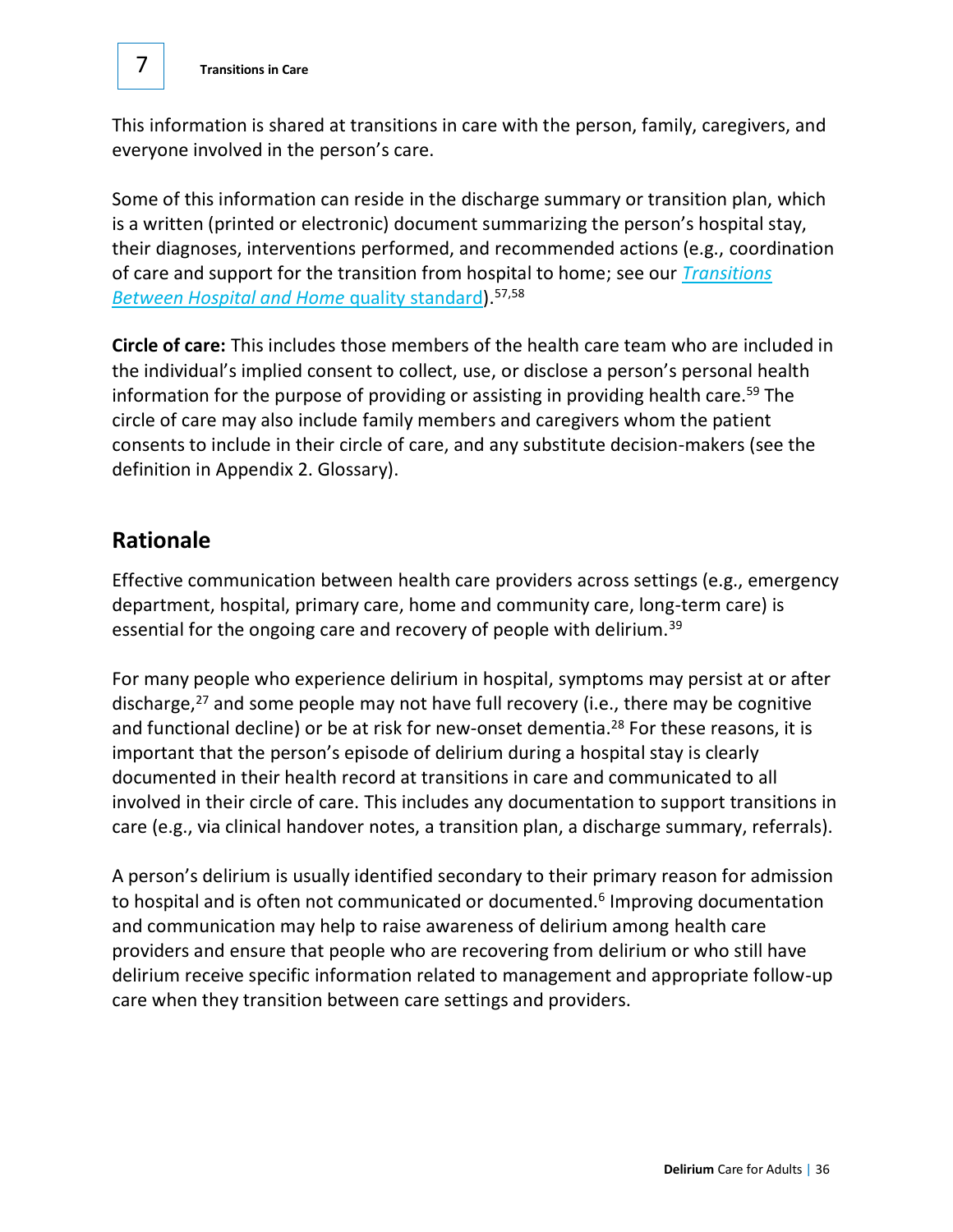#### **What This Quality Statement Means**

#### **For Patients**

Your health care team should discuss your episode of delirium with you and your family and caregivers, and describe the care you will need when you move from hospital to home or another care setting (for example, a long-term care home). They should give you information about delirium and develop a management plan with you and your family and caregivers. Your care team should give you information that explains everything you need to know, including:

- Your goals of care and ways to manage your delirium and reduce your risk of having another episode of delirium (such as eating well and drinking plenty of water or other liquids)
- Treatments you may need (such as ways to manage persistent delirium, medications to take, how to take them, what they're for, and why some medications may have stopped)
- Plans for follow-up care (for example, with your primary care provider or a medical specialist) and community support services

You will get a written copy of this information before you leave the hospital. It may be part of something called a patient-oriented discharge summary, or PODS. If you agree, your family and caregivers should also get a written copy. This information should be easy to read and understand, and your care team should offer to explain it to you.

#### **For Clinicians**

If you are part of a hospital team, give patients, families, and caregivers a written copy of specific information related to delirium and its ongoing management before the patient leaves hospital or transfers to another health care setting. Communicate this information to all those involved in the patient's circle of care and document in the health record at transitions in care.

Use standardized documentation and coding of delirium in the health record and other documentation to support transitions in care (e.g., via clinical handover notes, transition plans, discharge summaries, referrals).

#### **For Health Services Planners**

Ensure that hospitals have systems, processes, and resources in place to give people with current or resolved delirium who are transitioning from hospital to home or to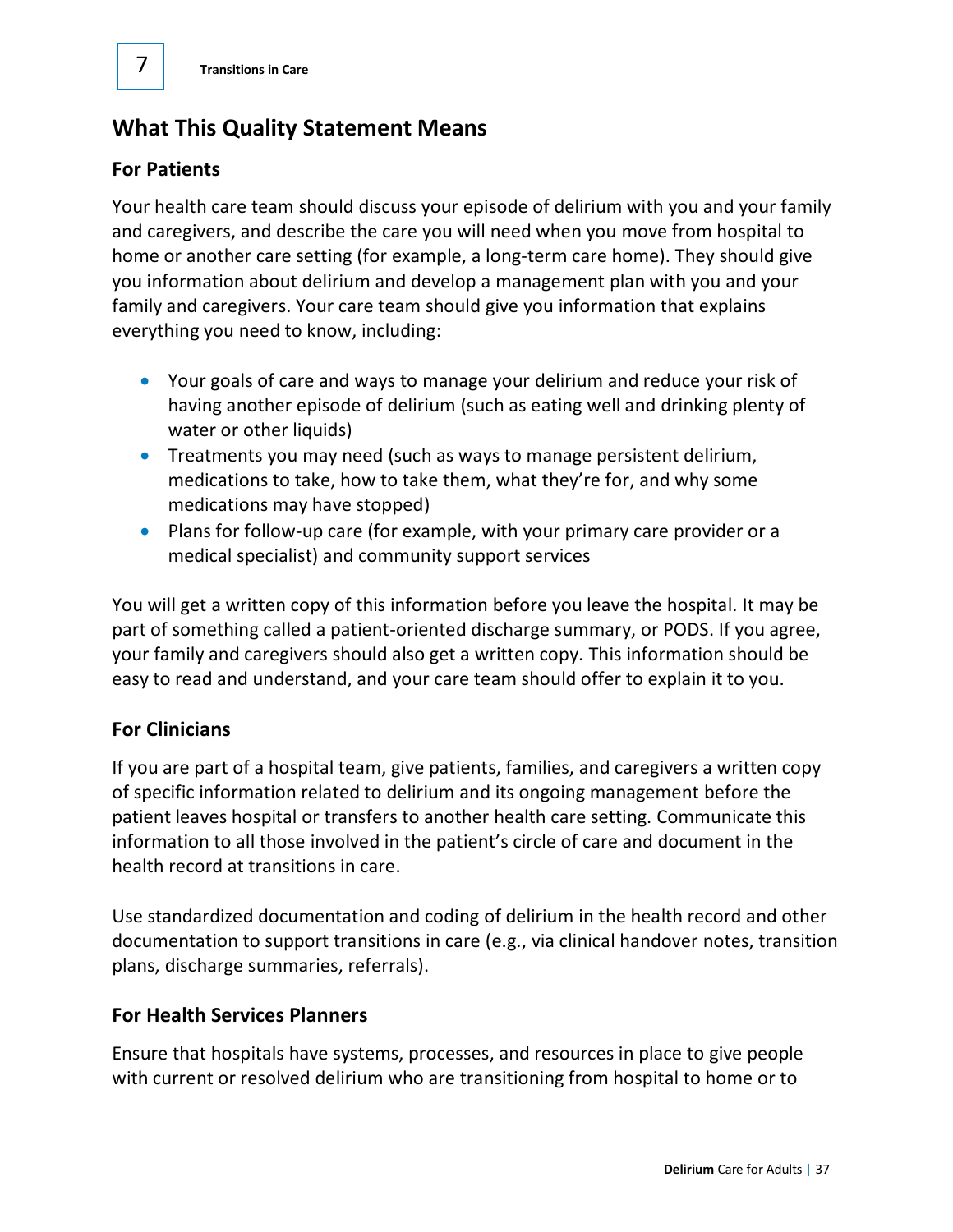7

another care setting or provider a written copy of specific information related to delirium and its management (e.g., via a patient-oriented discharge summary [PODS]).

Ensure that hospitals have systems, processes, and resources in place for standardized documentation and coding of delirium in the health record to report episodes during hospital stays and support transitions in care (e.g., clinical handover notes, transition plans, discharge summaries, referrals).

#### **QUALITY INDICATORS: HOW TO MEASURE IMPROVEMENT FOR THIS STATEMENT**

- Percentage of people discharged from hospital to home with current or resolved delirium (as well as their family and caregivers) who report receiving information about delirium and its management at transitions in care
- Percentage of people with delirium discharged from hospital to home with documentation of delirium and its management in their health record to support transitions in care

Measurement details for these indicators, as well as indicators to measure overarching goals for the entire quality standard, are presented in Appendix 1.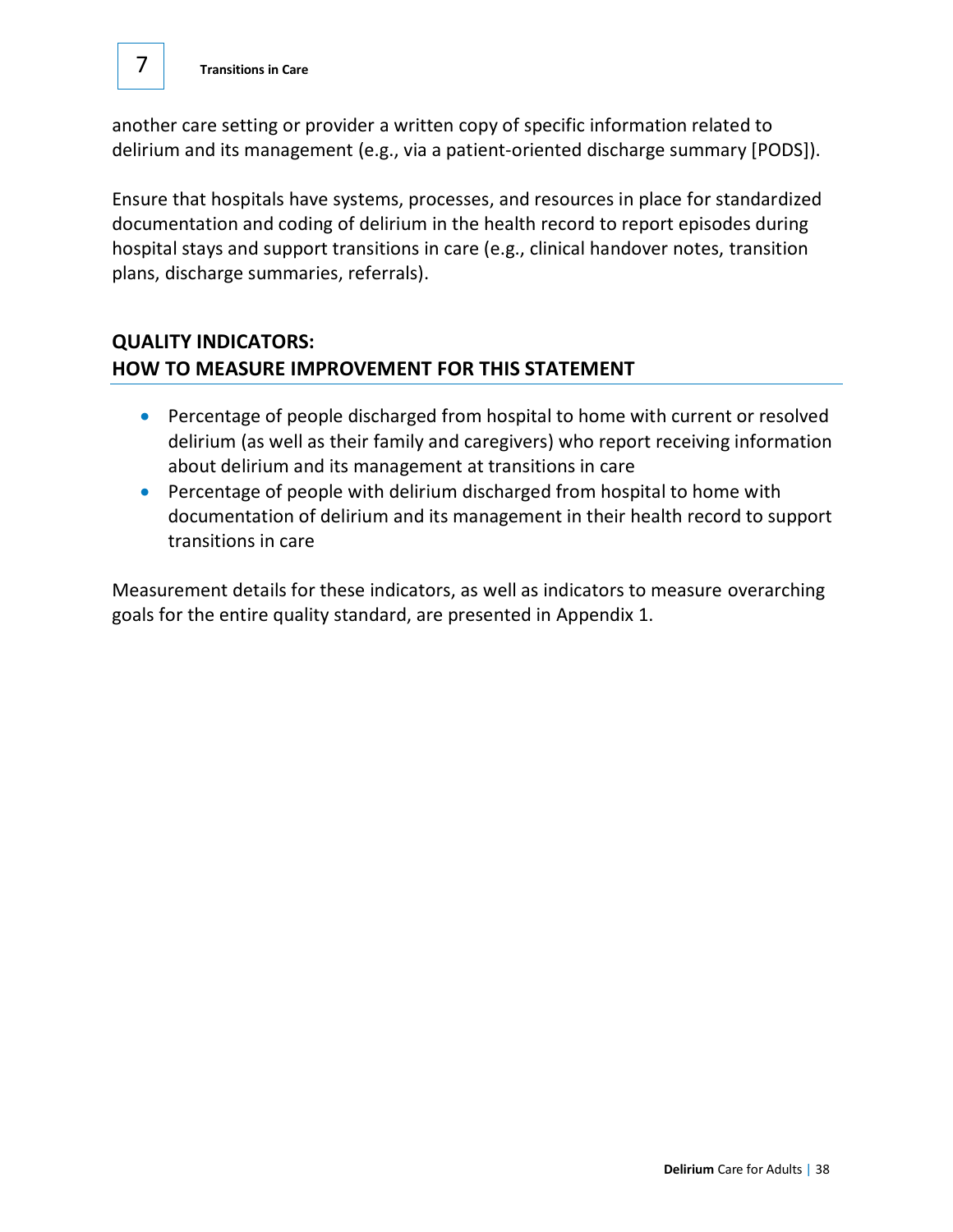## **Appendices**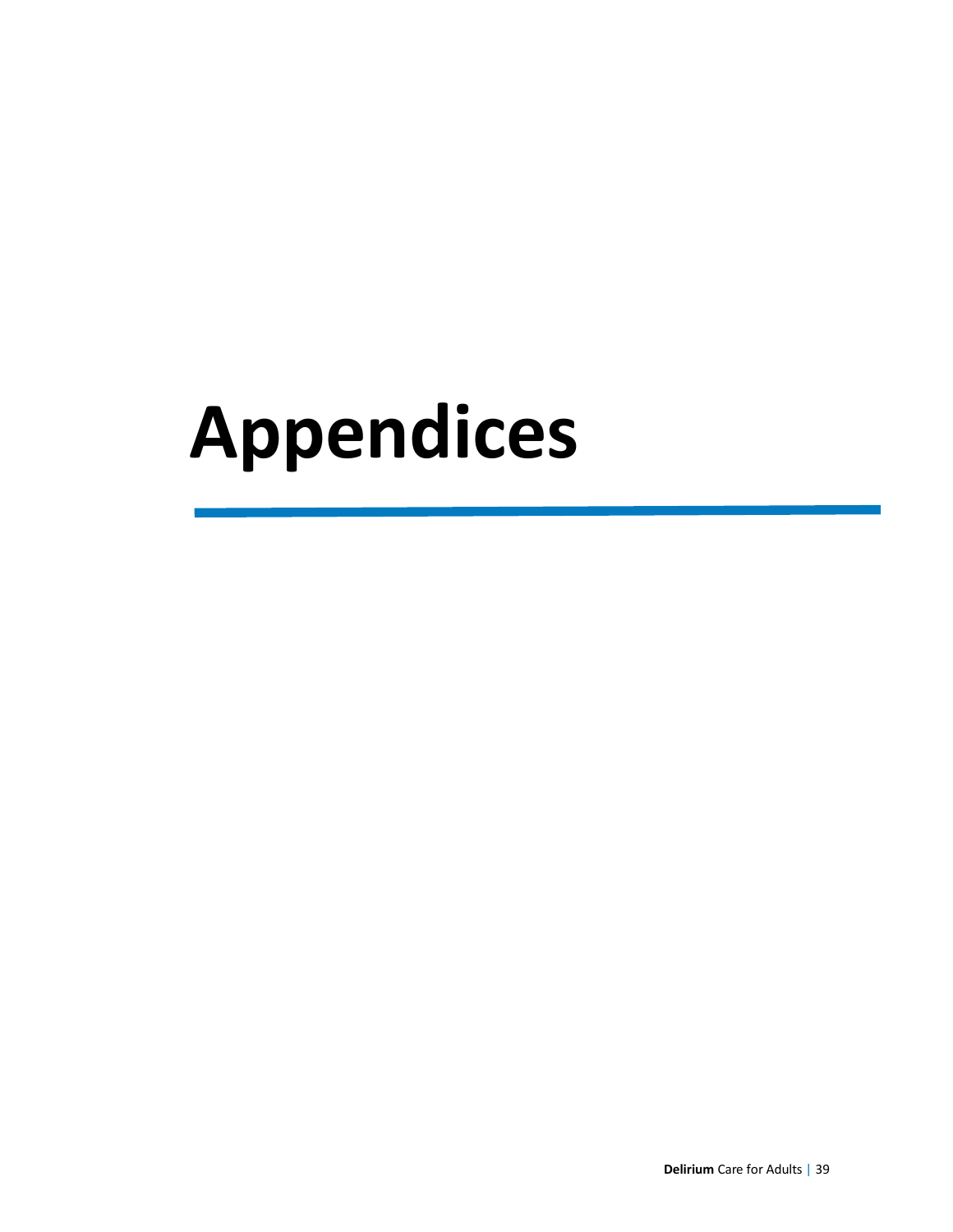## **Appendix 1. Measurement to Support Improvement**

The Delirium Quality Standard Advisory Committee identified some overarching goals for this quality standard. These goals were mapped to indicators that can be used to monitor the progress being made to improve care for people with delirium in Ontario. Some indicators are provincially measurable, while some can be measured using only locally sourced data.

Collecting and using data associated with this quality standard is optional. However, data will help you assess the quality of care you are delivering and the effectiveness of your quality improvement efforts.

We realize this standard includes a lengthy list of indicators. We've given you this list so you don't have to create your own quality improvement indicators. We recommend you identify areas to focus on in the quality standard and then use one or more of the associated indicators to guide and evaluate your quality improvement efforts.

To assess equitable delivery of care, you can stratify locally measured indicators by patient socioeconomic and demographic characteristics, such as age, education, gender, income, language, and sex.

Our [measurement guide](https://www.hqontario.ca/evidence-to-improve-care/quality-standards/view-all-quality-standards/delirium) for delirium provides more information and concrete steps on how to incorporate measurement into your planning and quality improvement work.

#### **How to Measure Overall Success**

#### **Indicators That Can Be Measured Using Provincial Data**

#### **Rate of delirium among people admitted to hospital, with onset during their stay**

- Denominator: total number of people admitted to hospital
- Numerator: number of people in the denominator with onset of delirium during their stay
- Data source: Discharge Abstract Database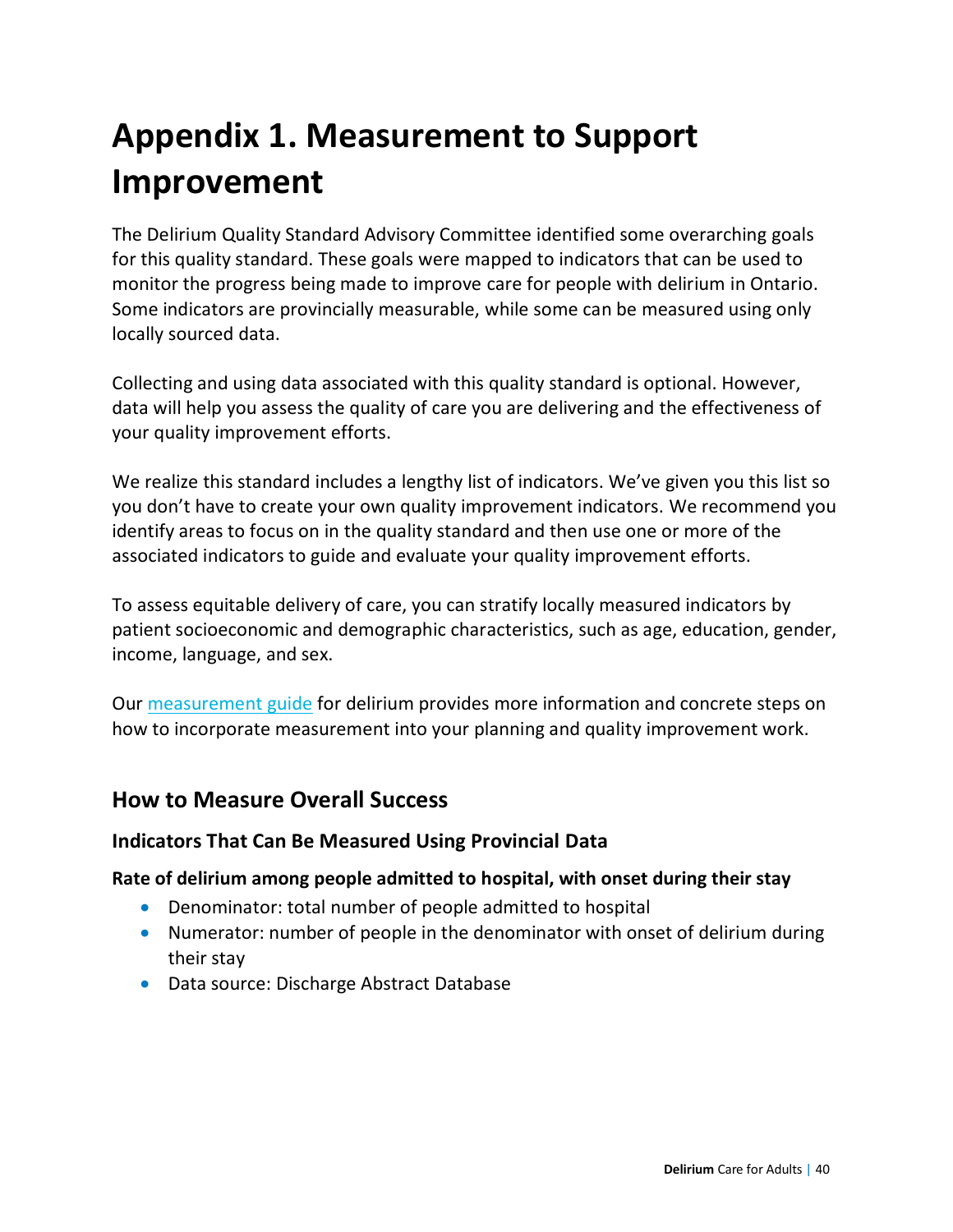**Percentage of people with delirium who are discharged from hospital to home and who report feeling that they were involved in care delivery and discharge planning as much as they wanted to be**

- Denominator: total number of people with delirium who are discharged from hospital to home
- Numerator: number of people in the denominator who report feeling that they were involved in care delivery and discharge planning as much as they wanted to be
- Data sources: Discharge Abstract Database and Canadian Patient Experience Reporting System

#### **Indicators That Can Be Measured Using Only Local Data**

#### **Percentage of people at risk for delirium who have interventions to prevent delirium documented in their care plan**

- Denominator: total number of people at risk for delirium
- Numerator: number of people in the denominator who have interventions to prevent delirium documented in their care plan
- Data source: local data collection

#### **Percentage of people with delirium who have a multicomponent interprofessional management plan to address the causes and manage the symptoms of delirium**

- Denominator: total number of people with delirium
- Numerator: number of people in the denominator who have a multicomponent interprofessional management plan to address the causes and manage the symptoms of delirium
- Data source: local data collection

#### **How to Measure Improvement for Specific Statements**

#### **Quality Statement 1: Identification of Risk Factors for Delirium**

#### **Percentage of people presenting to hospital who are assessed for risk factors for delirium on initial contact**

- Denominator: total number of people presenting to hospital
- Numerator: number of people in the denominator who are assessed for risk factors for delirium on initial contact
- Data source: local data collection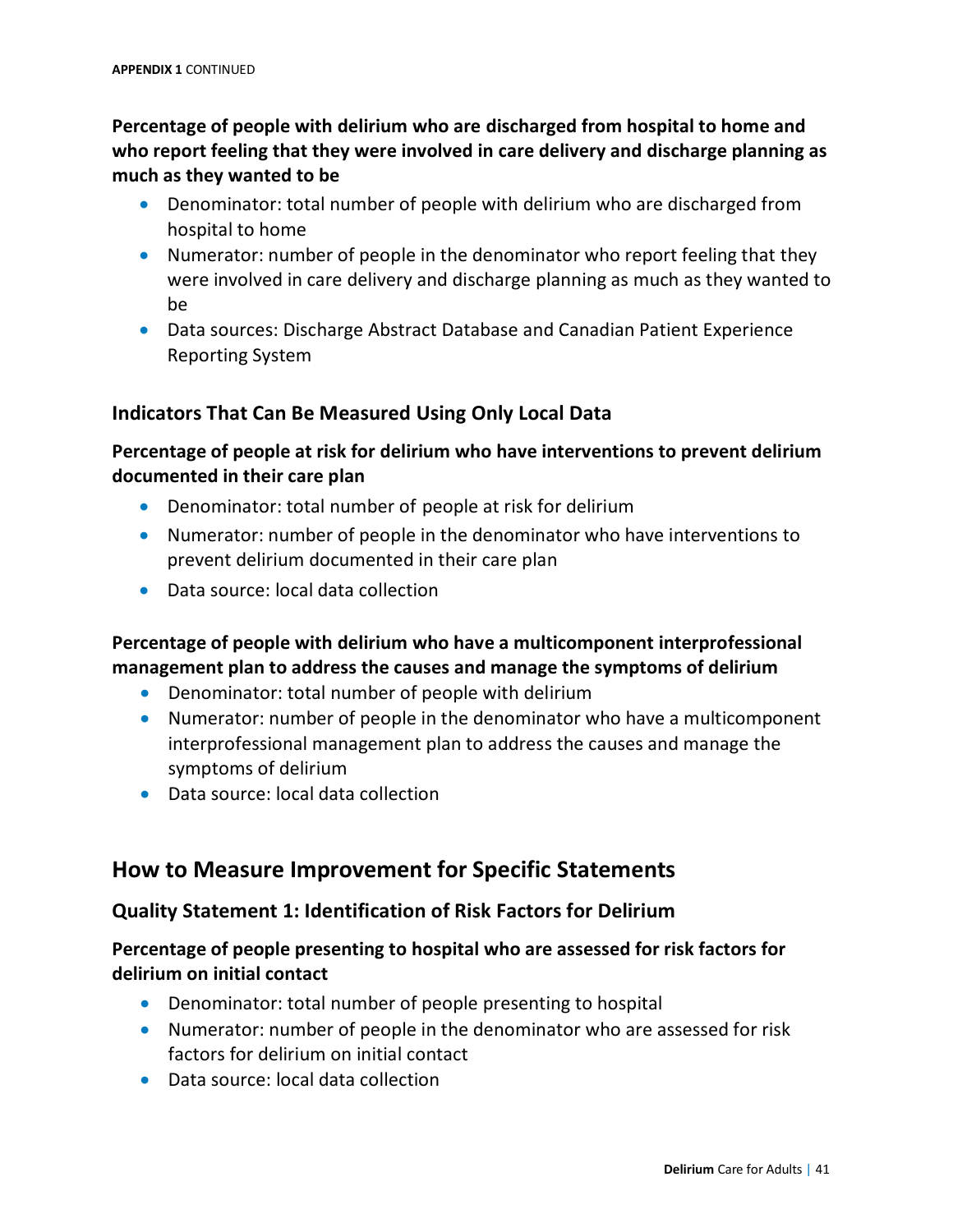#### **Percentage of people presenting to long-term care who are assessed for risk factors for delirium on initial contact**

- Denominator: total number of people presenting to long-term care
- Numerator: number of people in the denominator who are assessed for risk factors for delirium on initial contact
- Data source: local data collection

#### **Local availability of electronic integrated health records in which delirium risk factors are documented and communicated between providers**

• Data source: local data collection

#### **Quality Statement 2: Interventions to Prevent Delirium**

#### **Percentage of people at risk for delirium who have interventions to prevent delirium documented in their care plan**

- Denominator: total number of people at risk for delirium
- Numerator: number of people in the denominator who have interventions to prevent delirium documented in their care plan
- Data source: local data collection

#### **Quality Statement 3: Early Screening for Delirium**

#### **Percentage of people who present to hospital with risk factors for delirium who are screened for delirium**

- Denominator: total number of people who present to hospital with risk factors for delirium
- Numerator: number of people in the denominator who are screened for delirium
- Data source: local data collection

#### **Percentage of people presenting to hospital with risk factors for delirium who are screened within 2 hours of presentation and at least daily thereafter**

- Denominator: total number of people presenting to hospital with risk factors for delirium
- Numerator: number of people in the denominator who are screened within 2 hours of presentation and at least daily thereafter
- Data source: local data collection

#### **Local availability of health care professionals who have received education and training in screening for delirium using standardized, validated tools**

• Data source: local data collection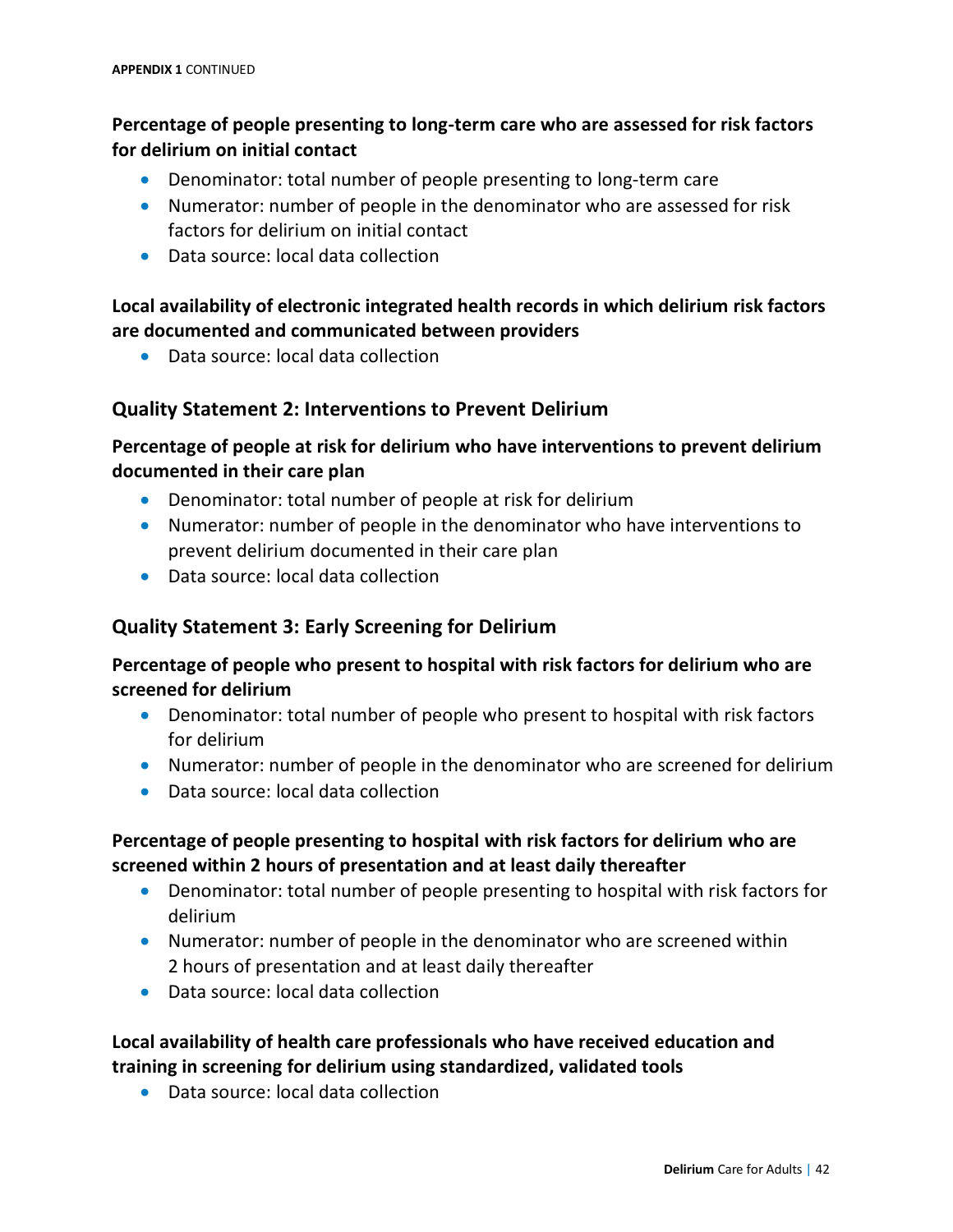#### **Quality Statement 4: Education for People With Delirium, Family, and Caregivers**

#### **Percentage of people who are at risk for delirium or who have delirium (as well as their family and caregivers) who report receiving education about delirium**

- Denominator: total number of people who are at risk for delirium or who have delirium (as well as their family and caregivers)
- Numerator: number of people in the denominator who report receiving education about delirium
- Data source: local data collection

#### **Local availability of education programs about delirium for people who are at risk for delirium or who have delirium, as well as their family and caregivers**

• Data source: local data collection

#### **Quality Statement 5: Management of Delirium**

#### **Percentage of people with delirium who have a comprehensive assessment to identify the causes of their delirium**

- Denominator: total number of people with delirium
- Numerator: number of people in the denominator who have a comprehensive assessment to identify the causes of their delirium
- Data source: local data collection

#### **Percentage of people with delirium who have a multicomponent interprofessional management plan to address the causes and manage the symptoms of delirium**

- Denominator: total number of people with delirium
- Numerator: number of people in the denominator who have a multicomponent interprofessional management plan to address the causes and manage the symptoms of delirium
- Data source: local data collection

#### **Quality Statement 6: Antipsychotic Medication**

#### **Percentage of people with delirium who are administered antipsychotic medication without documentation of severe distress from symptoms of delirium, immediate risk of harm to themselves or others, or use of first-line management strategies**

- Denominator: total number of people with delirium
- Numerator: number of people in the denominator who are administered antipsychotic medication without documentation of severe distress from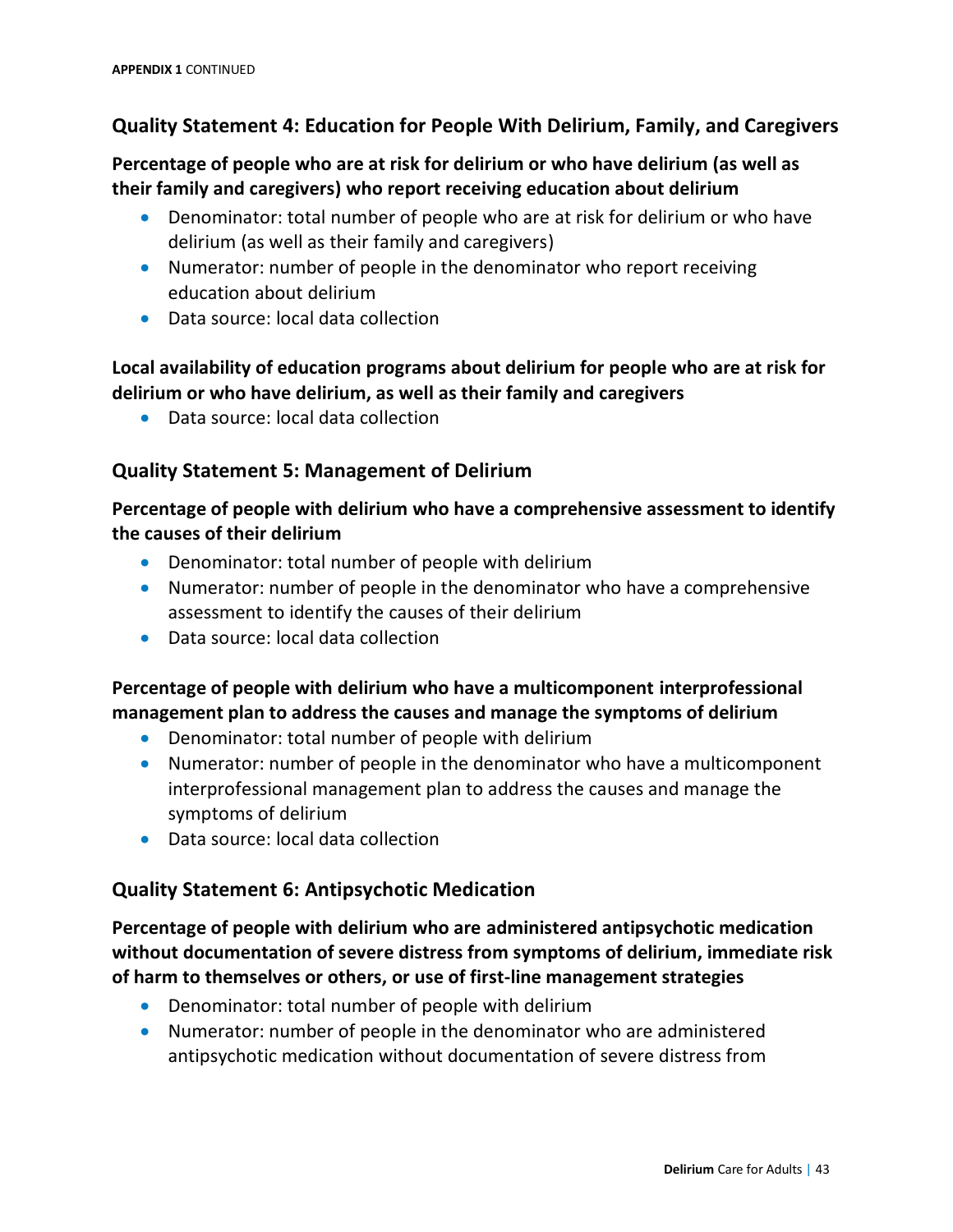symptoms of delirium, immediate risk of harm to themselves or others, or use of first-line management strategies

• Data source: local data collection

#### **Number of documented review days relative to the total number of days delirium patients are on antipsychotic medication**

• Data source: local data collection

#### **Quality Statement 7: Transitions in Care**

**Percentage of people discharged from hospital to home with current or resolved delirium (as well as their family and caregivers) who report receiving information about delirium and its management at transitions in care** 

- Denominator: total number of people discharged from hospital to home with current or resolved delirium (as well as their family and caregivers)
- Numerator: number of people in the denominator who report receiving information about delirium and its management at transitions in care
- Data source: local data collection

#### **Percentage of people with delirium discharged from hospital to home with documentation of delirium and its management in their health record to support transitions in care**

- Denominator: total number of people with delirium discharged from hospital to home
- Numerator: number of people in the denominator with documentation of delirium and its management in their health record to support transitions in care
- Data source: local data collection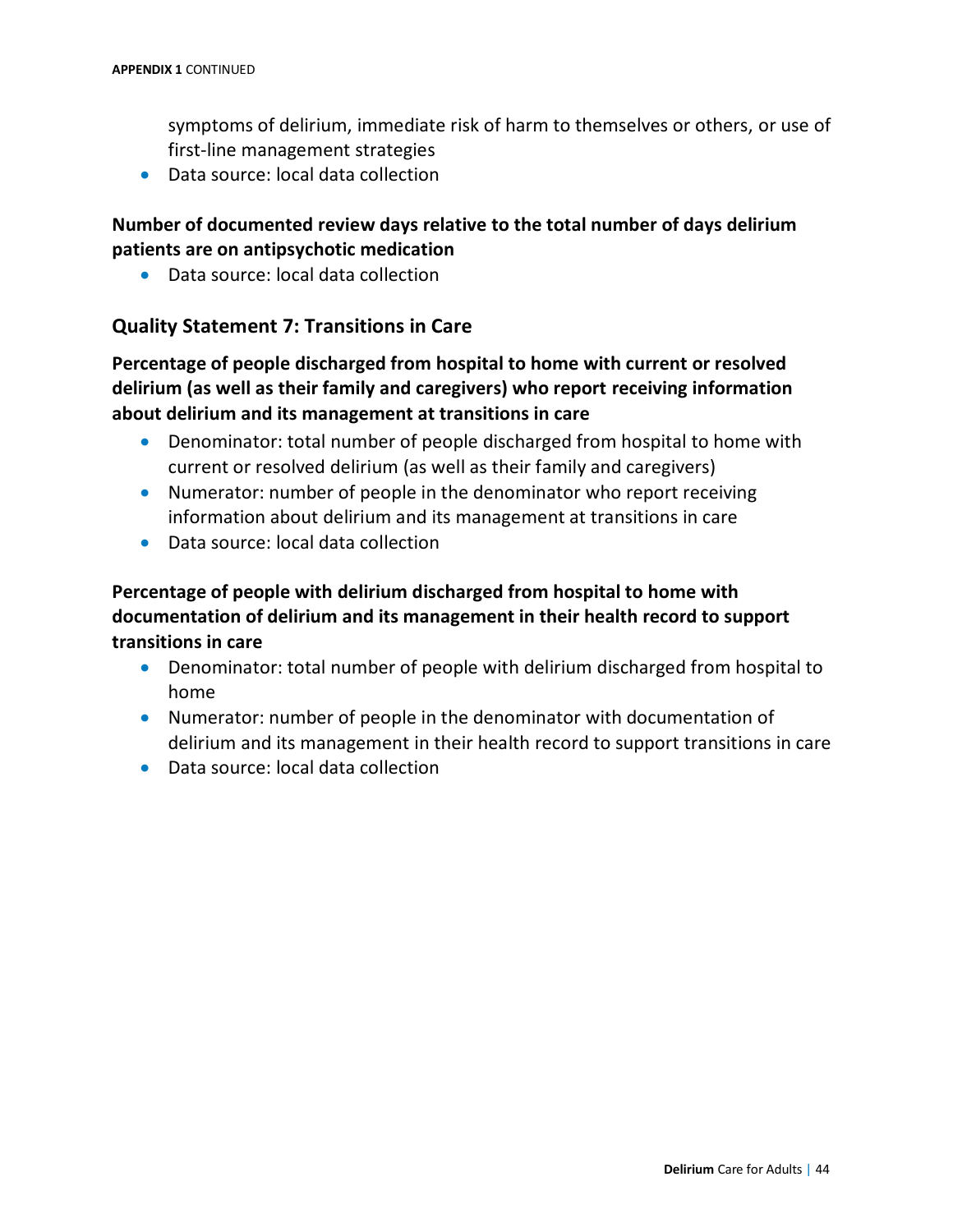## **Appendix 2. Glossary**

**Caregiver:** An unpaid person who provides care and support in a nonprofessional capacity. Caregivers may be family members, friends, or anyone else identified by the person with delirium or at risk for delirium. Other terms commonly used to describe this role include "care partner," "carer," "family caregiver," "informal caregiver," and "primary caregiver." We acknowledge that not everyone in this role may identify as a "caregiver." The caregiver's role may change over time. Our choice to use "caregiver" does not diminish or negate terms that an individual may prefer.

**Family:** Family members, friends, or supportive people not necessarily related to the person with delirium. The person with delirium defines their family and who will be involved in their care.

**Health care professionals:** Regulated professionals, such as registered nurses, nurse practitioners, occupational therapists, pharmacists, physicians (family doctors, specialists), physiotherapists, psychologists, social workers, and speech-language pathologists.

**Health care providers:** Health care professionals as well as people in unregulated professions, such as administrative staff, behavioural support workers, personal support workers, recreational staff, spiritual care staff, and volunteers.

**Health care team:** The interprofessional health care team, which includes all individuals who are involved in providing care (including health care providers).

**Home:** A person's usual place of residence; this may include personal residences, retirement residences, assisted-living facilities, long-term care homes, hospices, and shelters.

**Home and community care providers:** Health care providers based in the community, including home and community care providers; managers of retirement residences, assisted-living facilities, and long-term care homes; care coordinators; community pharmacists; and after-hours primary care providers.

**Hospital team:** All health care providers responsible for providing coordinated care for a person from presenting to hospital and through their transition home. This includes: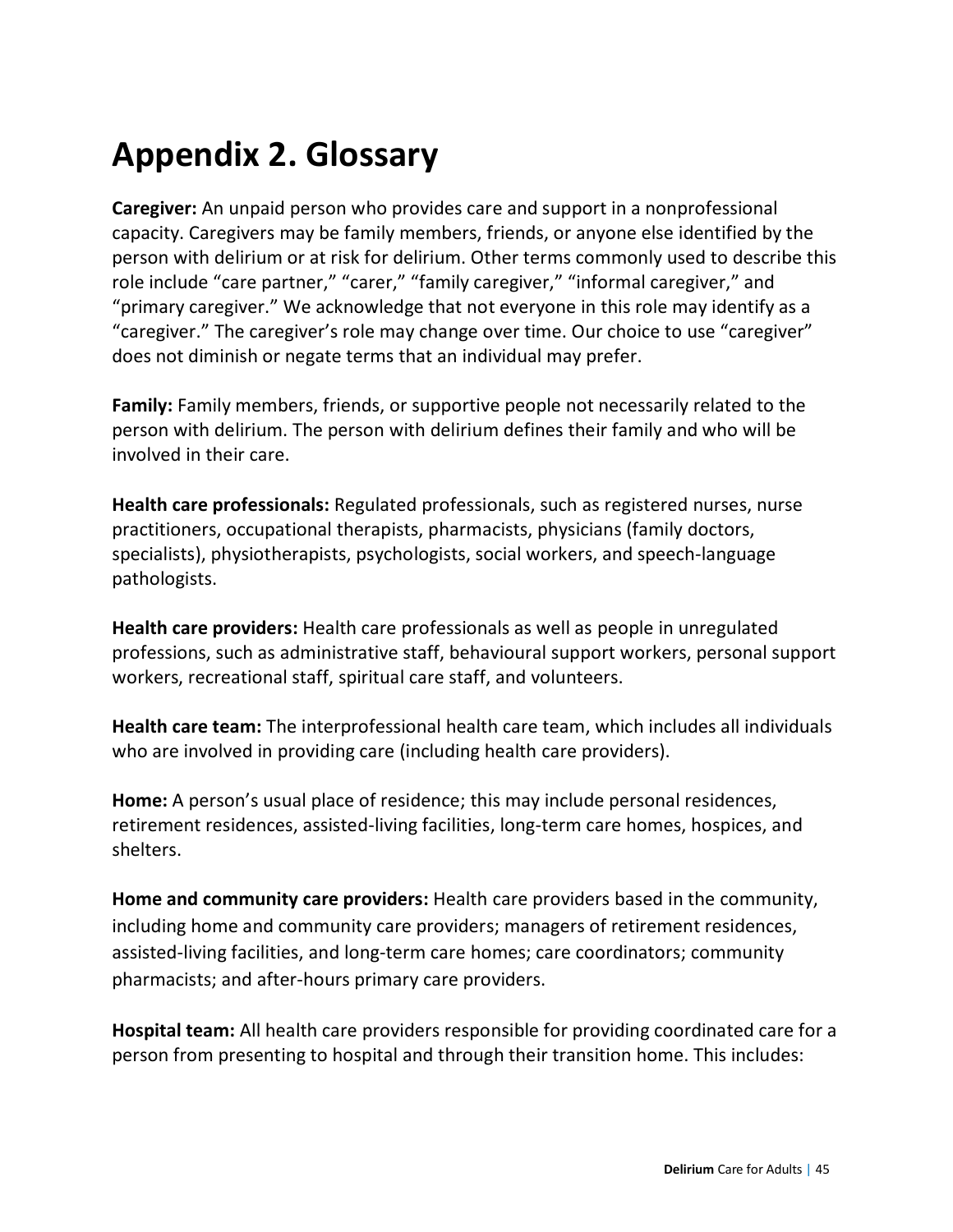- Dietitians
- Mental health and addiction services providers
- Nurses and nurse practitioners
- Occupational therapists
- Personal support workers
- Pharmacists
- Physicians
- Physiotherapists
- Psychologists
- Respiratory therapists
- Social workers
- Speech-language pathologists
- Volunteers

**Long-term care:** Care provided in a long-term care home (formerly also known as a nursing home).

**Primary care provider:** A family physician (also called a primary care physician) or nurse practitioner.

**Substitute decision-maker:** A person who makes care and treatment decisions on another person's behalf if or whenever that person becomes mentally incapable of making those decisions for themself. Capacity may vary from one treatment decision to another. <sup>60</sup> The substitute decision-maker makes decisions based on their understanding of the person's wishes, or, if these are unknown or not applicable, makes choices that are consistent with the person's known values and beliefs and in their best interests.

**Transitions in care:** These occur when patients transfer between different care settings (e.g., hospital, primary care, long-term care, home and community care) and between different health care providers during the course of an acute or chronic illness.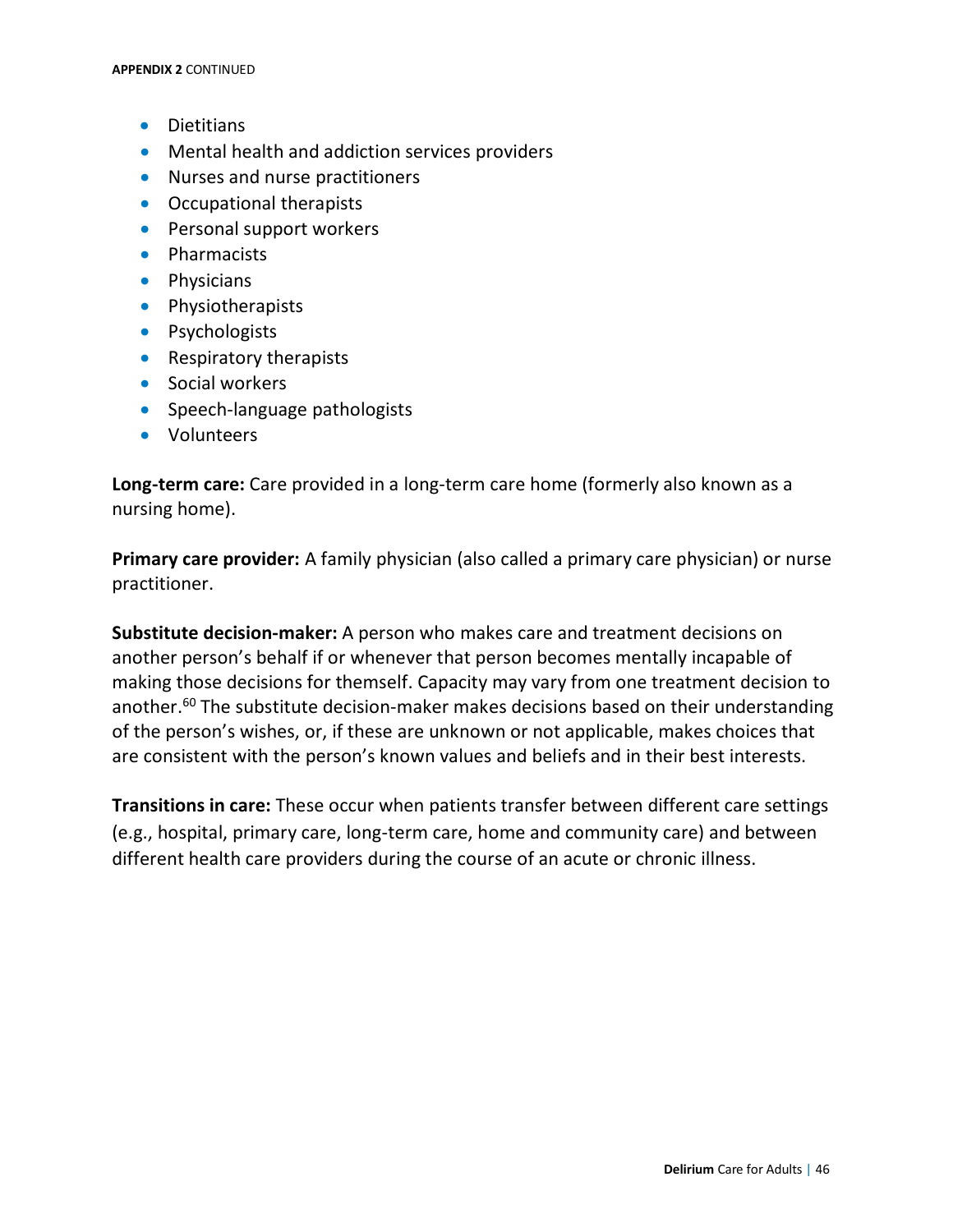## **Acknowledgements**

#### **Advisory Committee**

Ontario Health thanks the following individuals for their generous, voluntary contributions of time and expertise to help create this quality standard:

**Barbara Liu (co-chair)** Geriatrician, Executive Director, Regional Geriatric Program of Toronto

#### **Camilla Wong (co-chair)**

Geriatrician, St. Michael's Hospital, Division of Geriatrics, Associate Professor, University of Toronto

#### **Cindy Bourgault**

Manager of Clinical Practice, Senior Services, Long Term Care, Niagara Region

#### **Deborah Brown**

Nurse Practitioner, Senior Friendly Strategy, Sunnybrook Health Sciences Centre

#### **Venera Bruto**

Clinical Neuropsychologist, Private Practice; Past Chair and Current Member-at-Large, Adult Development and Aging Section, Canadian Psychological Association

**Shirley Coughlin** Registered Occupational Therapist, Halton Healthcare

#### **Sonya Hartviken**

Personal Support Worker, Region of Durham

**Karen Hicks** Advanced Practice Nurse and Geriatric Emergency Management Nurse, Peterborough Regional Health Centre

#### **Saurabh Kalra**

Medical Director, Brierwood Gardens Long Term Care

**Nicole Lafrenière-Davis**  Lived Experience Advisor

**Susan Landmark** Lived Experience Advisor

**Rebekah Larter** Elder Life Specialist, Guelph General Hospital

#### **Seung-Jun Lee** Family Physician, Community Memory Clinic Practice

**Eric Lui** Pharmacist, North York Family Health Team

#### **Don Melady**

Emergency Physician, Schwartz/Reisman Emergency Medicine Institute, Mount Sinai Hospital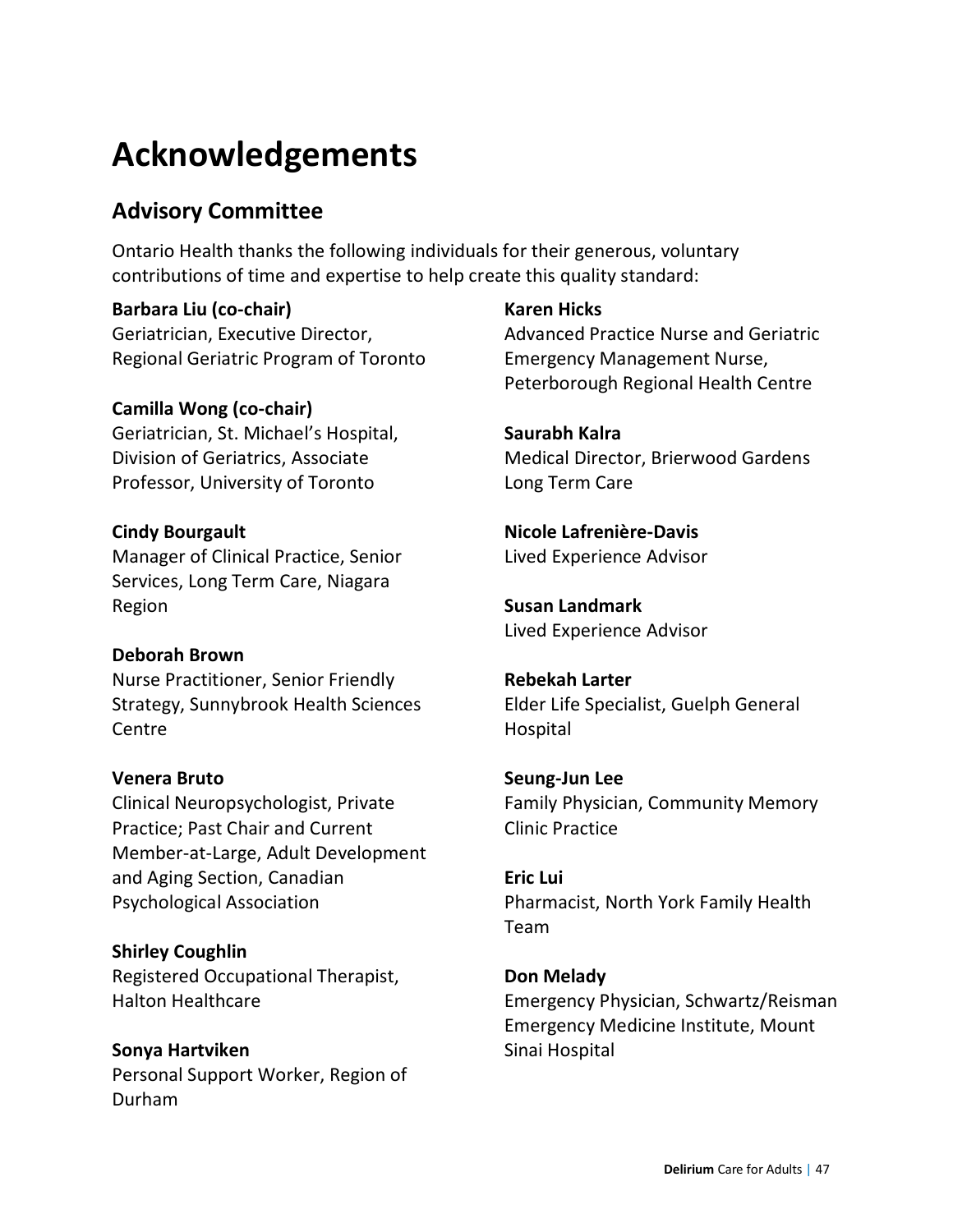#### **Savannah Perrault**

Social Worker, Thunder Bay Regional Health Sciences Centre

#### **Mary-Lynn Peters**

Nurse Practitioner, Adjunct Faculty, Lawrence Bloomberg School of Nursing, University of Toronto; Project Director, Standards of Care for Seniors, Trillium Health Partners

#### **Kathleen Sheehan**

Staff Psychiatrist, Clinician Researcher, University Health Network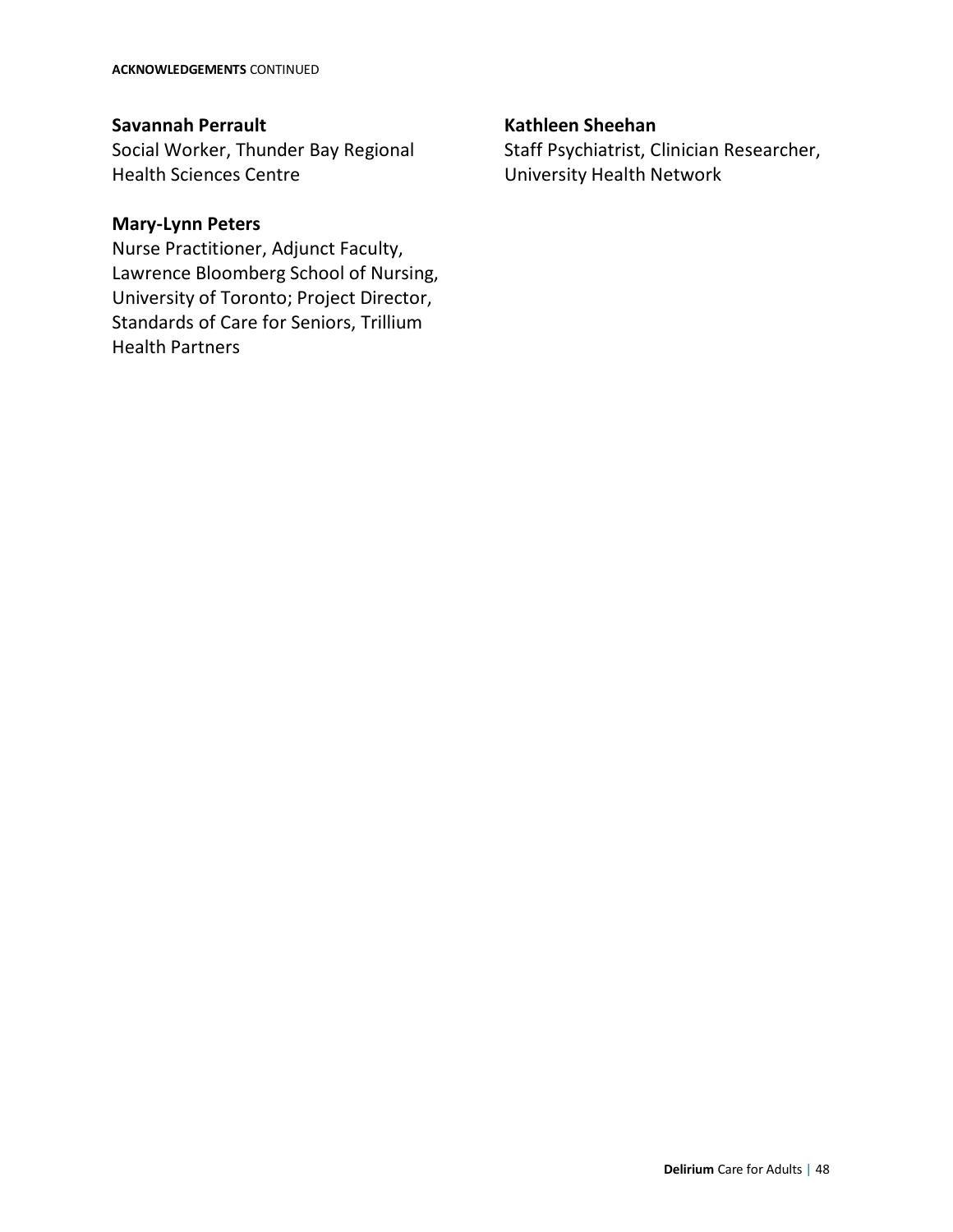## **References**

- (1) American Psychiatric Association. Diagnostic and statistical manual of mental disorders. 5th ed. Arlington (VA): The Association; 2013.
- (2) Inouye SK, van Dyck CH, Alessi CA, Balkin S, Siegal AP, Horwitz RI. Clarifying confusion: the confusion assessment method. A new method for detection of delirium. Ann Intern Med. 1990;113(12):941-8.
- (3) The DSM-5 criteria, level of arousal and delirium diagnosis: inclusiveness is safer. BMC Med. 2014;12:141.
- (4) Wong CL, Holroyd-Leduc J, Simel DL, Straus SE. Does this patient have delirium?: value of bedside instruments. J Am Med Assoc. 2010;304(7):779-86.
- (5) Oh ES, Fong TG, Hshieh TT, Inouye SK. Delirium in older persons: advances in diagnosis and treatment. J Am Med Assoc. 2017;318(12):1161-74.
- (6) National Institute for Health and Care Excellence (NICE). Delirium in adults quality standard [Internet]. United Kingdom: National Institute for Health and Care Excellence (NICE); 2014 [cited 2014 July]. Available from: [https://www.nice.org.uk/guidance/qs6](https://www.nice.org.uk/guidance/qs63) [3](https://www.nice.org.uk/guidance/qs63)
- (7) Registered Nurses' Association of Ontario. Delirium, dementia, and depression in older adults: assessment and care [Internet]. Toronto (ON): The Association; 2016 [cited 2019 Aug]. Available from:

[https://rnao.ca/sites/rnao-](https://rnao.ca/sites/rnao-ca/files/bpg/RNAO_Delirium_Dementia_Depression_Older_Adults_Assessment_and_Care.pdf)

[ca/files/bpg/RNAO\\_Delirium\\_Dementia](https://rnao.ca/sites/rnao-ca/files/bpg/RNAO_Delirium_Dementia_Depression_Older_Adults_Assessment_and_Care.pdf) Depression Older Adults Assessment [\\_and\\_Care.pdf](https://rnao.ca/sites/rnao-ca/files/bpg/RNAO_Delirium_Dementia_Depression_Older_Adults_Assessment_and_Care.pdf)

(8) Morandi A, Davis D, Bellelli G, Arora RC, Caplan GA, Kamholz B, et al. The diagnosis of delirium superimposed on

dementia: an emerging challenge. J Am Med Dir Assoc. 2017;18(1):12-8.

- (9) Inouye SK, Westendorp RG, Saczynski JS. Delirium in elderly people. Lancet. 2014;383(9920):911-22.
- (10) Ahmed S, Leurent B, Sampson EL. Risk factors for incident delirium among older people in acute hospital medical units: a systematic review and metaanalysis. Age Ageing. 2014;43(3):326- 33.
- (11) Scottish Intercollegiate Guidelines Network. Risk reduction and management of delirium [Internet]. Edinburgh (Scotland): NHS Scotland; 2019 [cited 2019 Aug]. Available from: [https://www.sign.ac.uk/assets/sign157.](https://www.sign.ac.uk/assets/sign157.pdf) [pdf](https://www.sign.ac.uk/assets/sign157.pdf)
- (12) Think delirium: delirium toolkit [Internet]. Scotland: Healthcare Improvement Scotland; 2014 [cited 2020 Jan 23]. Available from: [http://www.widgetlibrary.knowledge.sc](http://www.widgetlibrary.knowledge.scot.nhs.uk/media/WidgetFiles/1010435/Delirium%20toolkit%20v3.1%20testing%20sep%20(web).pdf) [ot.nhs.uk/media/WidgetFiles/1010435/](http://www.widgetlibrary.knowledge.scot.nhs.uk/media/WidgetFiles/1010435/Delirium%20toolkit%20v3.1%20testing%20sep%20(web).pdf) [Delirium%20toolkit%20v3.1%20testing](http://www.widgetlibrary.knowledge.scot.nhs.uk/media/WidgetFiles/1010435/Delirium%20toolkit%20v3.1%20testing%20sep%20(web).pdf) [%20sep%20\(web\).pdf](http://www.widgetlibrary.knowledge.scot.nhs.uk/media/WidgetFiles/1010435/Delirium%20toolkit%20v3.1%20testing%20sep%20(web).pdf)
- (13) Watt CL, Momoli F, Ansari MT, Sikora L, Bush SH, Hosie A, et al. The incidence and prevalence of delirium across palliative care settings: a systematic review. Palliat Med. 2019;33(8):865-77.
- (14) Canadian Coalition for Seniors' Mental Health. Clinician's pocket card: delirium assessment and treatment for older adults [Internet]. Markham (ON): The Coalition; 2010 [cited 2020 Jan]. Available from[: https://ccsmh.ca/wp](https://ccsmh.ca/wp-content/uploads/2016/03/Delirium-tool-layout-FINAL.pdf)[content/uploads/2016/03/Delirium](https://ccsmh.ca/wp-content/uploads/2016/03/Delirium-tool-layout-FINAL.pdf)[tool-layout-FINAL.pdf](https://ccsmh.ca/wp-content/uploads/2016/03/Delirium-tool-layout-FINAL.pdf)
- (15) Regional Geriatric Programs of Toronto. Senior Friendly Care: the SF7 toolkit [Internet]. Toronto: The Programs; 2019 [updated 2019; cited 2019 Nov].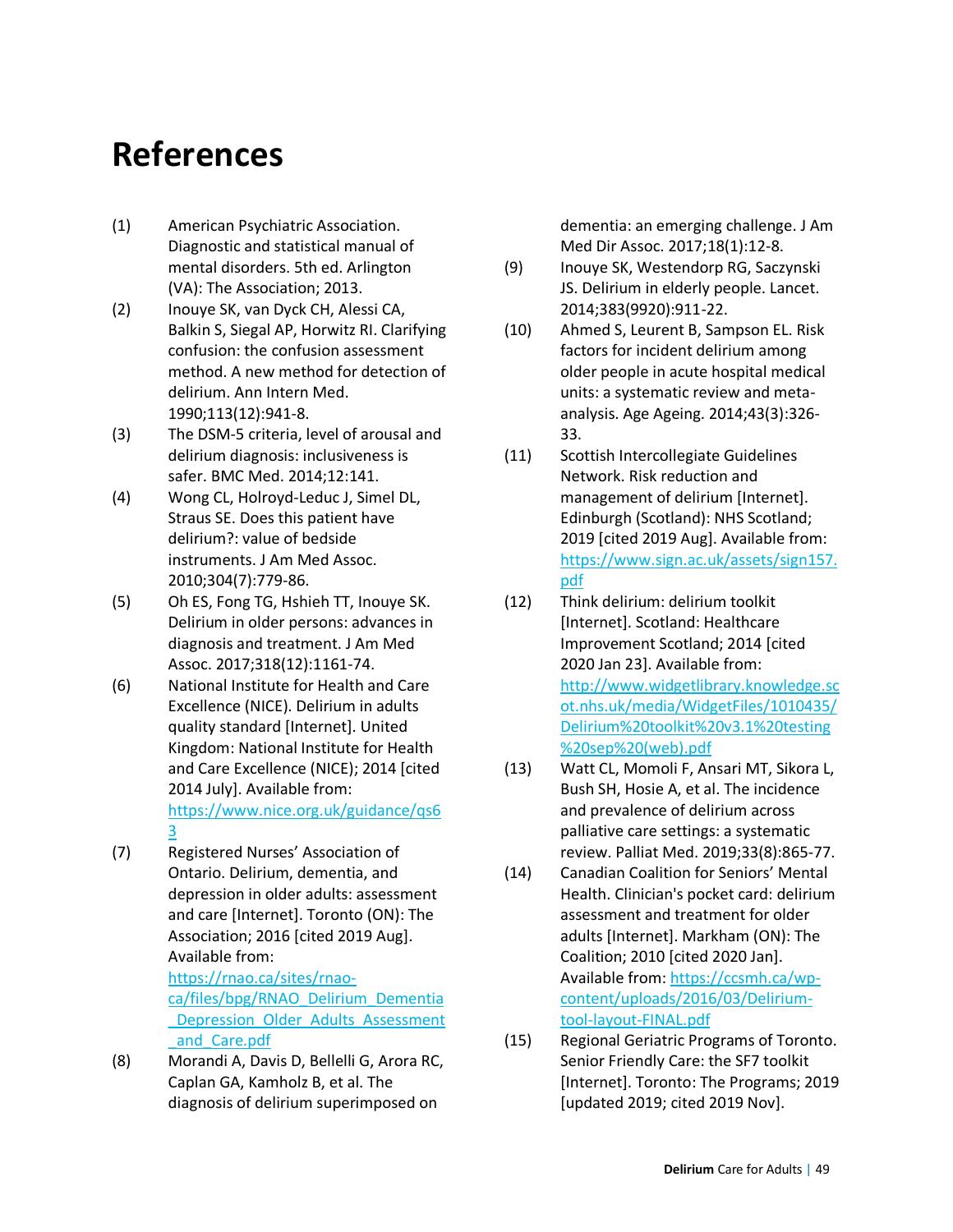#### Available from:

[https://www.rgptoronto.ca/wp](https://www.rgptoronto.ca/wp-content/uploads/2018/04/SF7-Toolkit.pdf)[content/uploads/2018/04/SF7-](https://www.rgptoronto.ca/wp-content/uploads/2018/04/SF7-Toolkit.pdf) [Toolkit.pdf](https://www.rgptoronto.ca/wp-content/uploads/2018/04/SF7-Toolkit.pdf)

- (16) Chan B, Cochrane D. Measuring patient harm in Canadian hospitals. What can be done to improve patient safety? Ottawa (ON): Canadian Institute for Health Information, Canadian Patient Safety Institute; 2016.
- (17) Han JH, Shintani A, Eden S, Morandi A, Solberg LM, Schnelle J, et al. Delirium in the emergency department: an independent predictor of death within 6 months. Ann Emerg Med. 2010;56(3):244-52.
- (18) Pitkala KH, Laurila JV, Strandberg TE, Tilvis RS. Prognostic significance of delirium in frail older people. Dement Geriatr Cogn Disord. 2005;19(2-3):158- 63.
- (19) Ely EW, Shintani A, Truman B, Speroff T, Gordon SM, Harrell Jr FE, et al. Delirium as a predictor of mortality in mechanically ventilated patients in the intensive care unit. J Am Med Assoc. 2004;291(14):1753-62.
- (20) Van den Boogaard M, Schoonhoven L, Van der Hoeven JG, Van Achterberg T, Pickkers P. Incidence and short-term consequences of delirium in critically ill patients: a prospective observational cohort study. Int J Nurs Stud. 2012;49(7):775-83.
- (21) Marcantonio ER, Kiely DK, Simon SE, Orav EJ, Jones RN, Murphy KM, et al. Outcomes of older people admitted to postacute facilities with delirium. J Am Geriatr Soc. 2005;53(6):963-9.
- (22) McCusker J, Cole M, Abrahamowicz M, Primeau F, Belzile E. Delirium predicts 12-month mortality. Arch Intern Med. 2002;162(4):457-63.
- (23) Witlox J, Eurelings LS, de Jonghe JF, Kalisvaart KJ, Eikelenboom P, van Gool WA. Delirium in elderly patients and the risk of postdischarge mortality, institutionalization, and dementia: a

meta-analysis. J Am Med Assoc. 2010;304(4):443-51.

- (24) Breitbart W, Gibson C, Tremblay A. The delirium experience: delirium recall and delirium-related distress in hospitalized patients with cancer, their spouses/caregivers, and their nurses. Psychosomatics. 2002;43(3):183-94.
- (25) Partridge JS, Martin FC, Harari D, Dhesi JK. The delirium experience: what is the effect on patients, relatives and staff and what can be done to modify this? Int J Geriatr Psychiatry. 2013;28(8):804- 12.
- (26) Pandharipande PP, Girard TD, Jackson JC, Morandi A, Thompson JL, Pun BT, et al. Long-term cognitive impairment after critical illness. N Engl J Med. 2013;369(14):1306-16.
- (27) Dasgupta M, Hillier LM. Factors associated with prolonged delirium: a systematic review. Int Psychogeriatr. 2010;22(3):373-94.
- (28) Canadian Coalition for Seniors' Mental Health. The assessment and treatment of delirium [Internet]. Toronto (ON): The Coalition; 2014 [cited 2019 Aug]. Available from[: https://ccsmh.ca/wp](https://ccsmh.ca/wp-content/uploads/2016/03/2014-ccsmh-Guideline-Update-Delirium.pdf)[content/uploads/2016/03/2014-ccsmh-](https://ccsmh.ca/wp-content/uploads/2016/03/2014-ccsmh-Guideline-Update-Delirium.pdf)[Guideline-Update-Delirium.pdf](https://ccsmh.ca/wp-content/uploads/2016/03/2014-ccsmh-Guideline-Update-Delirium.pdf)
- (29) McCusker J, Cole MG, Dendukuri N, Belzile E. The delirium index, a measure of the severity of delirium: new findings on reliability, validity, and responsiveness. J Am Geriatr Soc. 2004;52(10):1744-9.
- (30) National Institute for Health and Care Excellence. Delirium: prevention, diagnosis and management [Internet]. London (UK): The Institute; 2019 [cited 2019 Aug]. Available from: [https://www.nice.org.uk/guidance/cg1](https://www.nice.org.uk/guidance/cg103) [03](https://www.nice.org.uk/guidance/cg103)
- (31) Inouye SK, Bogardus ST, Jr., Charpentier PA, Leo-Summers L, Acampora D, Holford TR, et al. A multicomponent intervention to prevent delirium in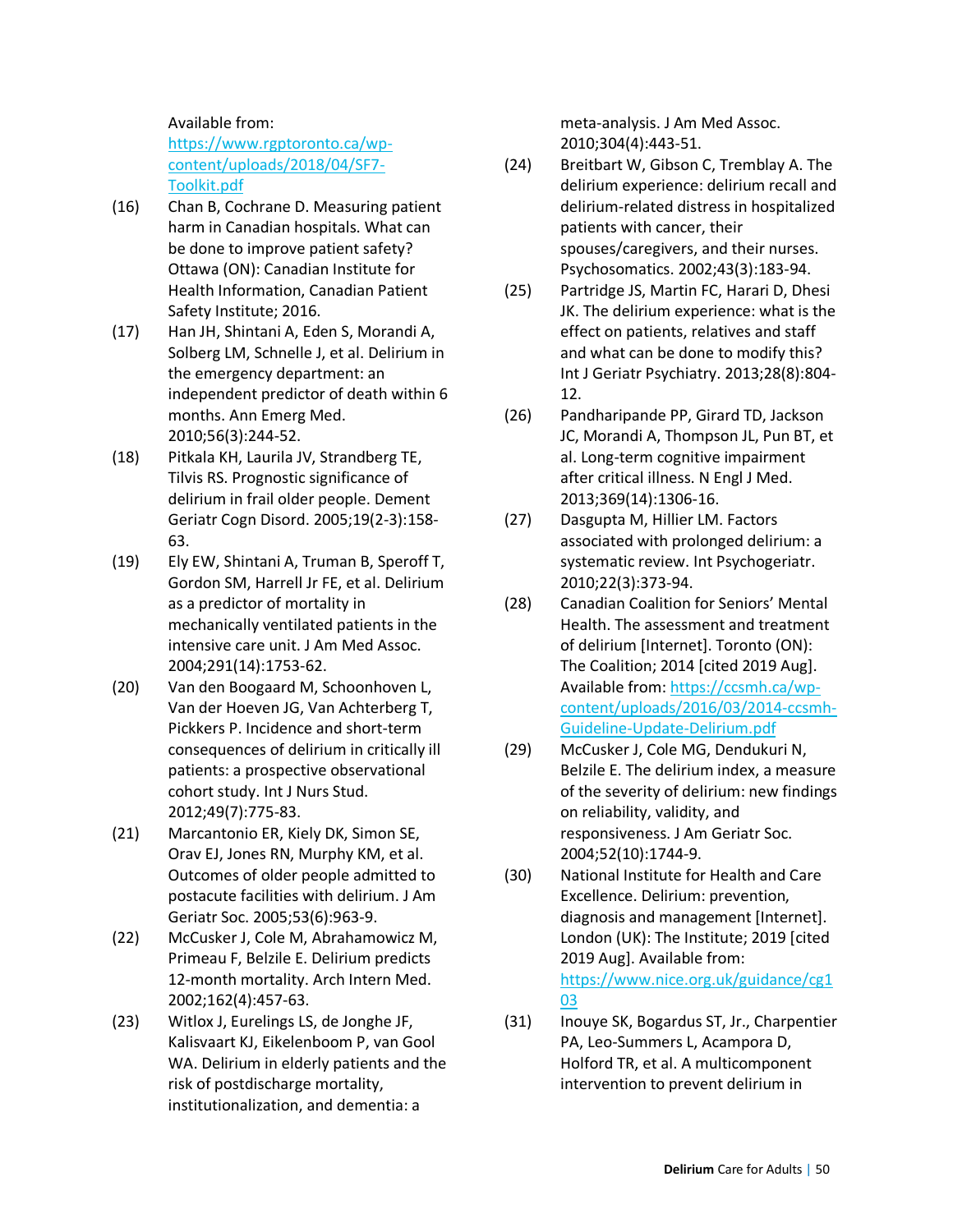hospitalized older patients. N Engl J Med. 1999;340(9):669-76.

- (32) Marcantonio ER, Flacker JM, Wright RJ, Resnick NM. Reducing delirium after hip fracture: a randomized trial. J Am Geriatr Soc. 2001;49(5):516-22.
- (33) Hshieh TT, Yue J, Oh E, Puelle M, Dowal S, Travison T, et al. Effectiveness of multicomponent nonpharmacological delirium interventions: a meta-analysis. JAMA Intern Med. 2015;175(4):512-20.
- (34) Martinez F, Tobar C, Hill N. Preventing delirium: should non-pharmacological, multicomponent interventions be used? A systematic review and meta-analysis of the literature. Age Ageing. 2015;44(2):196-204.
- (35) American Geriatrics Society. Clinical practice guideline for postoperative delirium in older adults [Internet]. New York: The Society; 2014 [cited 2019 Aug]. Available from: [https://geriatricscareonline.org/Produc](https://geriatricscareonline.org/ProductAbstract/american-geriatrics-society-clinical-practice-guideline-for-postoperative-delirium-in-older-adults/CL018) [tAbstract/american-geriatrics-society](https://geriatricscareonline.org/ProductAbstract/american-geriatrics-society-clinical-practice-guideline-for-postoperative-delirium-in-older-adults/CL018)[clinical-practice-guideline-for](https://geriatricscareonline.org/ProductAbstract/american-geriatrics-society-clinical-practice-guideline-for-postoperative-delirium-in-older-adults/CL018)[postoperative-delirium-in-older](https://geriatricscareonline.org/ProductAbstract/american-geriatrics-society-clinical-practice-guideline-for-postoperative-delirium-in-older-adults/CL018)[adults/CL018](https://geriatricscareonline.org/ProductAbstract/american-geriatrics-society-clinical-practice-guideline-for-postoperative-delirium-in-older-adults/CL018)
- (36) Wong K, Tsang A, Liu B. Update on senior friendly hospital care in Ontario [Internet]. Toronto (ON): Regional Geriatric Program of Toronto; 2015 [updated 2018; cited 2018 July 24]. Available from:

[https://www.rgptoronto.ca/wp](https://www.rgptoronto.ca/wp-content/uploads/2017/12/SFH_Care_in_Ontario_2015.pdf)[content/uploads/2017/12/SFH\\_Care\\_in](https://www.rgptoronto.ca/wp-content/uploads/2017/12/SFH_Care_in_Ontario_2015.pdf) [\\_Ontario\\_2015.pdf](https://www.rgptoronto.ca/wp-content/uploads/2017/12/SFH_Care_in_Ontario_2015.pdf)

- (37) Regional Geriatric Programs of Ontario. Senior Friendly Care (sfCare) [Internet]. Toronto (ON): The Programs; 2020 [updated 2020; cited 2020 Jan]. Available from: [https://www.rgps.on.ca/initiatives/sfca](https://www.rgps.on.ca/initiatives/sfcare/) [re/](https://www.rgps.on.ca/initiatives/sfcare/)
- (38) Hogan DB, Borrie M, Basran JF, Chung AM, Jarrett PG, Morais JA, et al. Specialist physicians in geriatrics report of the Canadian geriatrics society

physician resource work group. Can Geriatr J. 2012;15(3):68.

- (39) Australian Commission on Safety and Quality in Health Care (ACSQHC). Delirium clinical care standard [Internet]. Sydney: The Commission; 2016 [cited 2016 July]. Available from: [https://www.safetyandquality.gov.au/o](https://www.safetyandquality.gov.au/our-work/clinical-care-standards/delirium-clinical-care-standard) [ur-work/clinical-care](https://www.safetyandquality.gov.au/our-work/clinical-care-standards/delirium-clinical-care-standard)[standards/delirium-clinical-care](https://www.safetyandquality.gov.au/our-work/clinical-care-standards/delirium-clinical-care-standard)[standard](https://www.safetyandquality.gov.au/our-work/clinical-care-standards/delirium-clinical-care-standard)
- (40) Reston JT, Schoelles KM. In-facility delirium prevention programs as a patient safety strategy: a systematic review. Ann Intern Med. 2013;158(5 Pt 2):375-80.
- (41) 4AT rapid clinical test for delirium [Internet]. Edinburgh: Alasdair MacLullich; 2019 [updated unknown; cited 2019 Nov]. Available from: <https://www.the4at.com/>
- (42) World Health Organization. The ICD-10 classification of mental and behavioural disorder. Diagnostic criteria for research. Geneva, Switzerland: The Organization; 1993.
- (43) Han JH, Wilson A, Vasilevskis EE, Shintani A, Schnelle JF, Dittus RS, et al. Diagnosing delirium in older emergency department patients: validity and reliability of the Delirium Triage Screen and the Brief Confusion Assessment Method. Ann Emerg Med. 2013;62(5):457-65.
- (44) Han JH. Delirium Triage Screen (DTS) instruction manual, version 1.0 [Internet]. Nashville (TN): Vanderbilt University; 2015 [cited 2020 Dec]. Available from: [http://www.eddelirium.org/wp](http://www.eddelirium.org/wp-content/uploads/2016/05/DTS-Training-Manual-Version-1.0-09-01-2015.pdf)[content/uploads/2016/05/DTS-](http://www.eddelirium.org/wp-content/uploads/2016/05/DTS-Training-Manual-Version-1.0-09-01-2015.pdf)[Training-Manual-Version-1.0-09-01-](http://www.eddelirium.org/wp-content/uploads/2016/05/DTS-Training-Manual-Version-1.0-09-01-2015.pdf) [2015.pdf](http://www.eddelirium.org/wp-content/uploads/2016/05/DTS-Training-Manual-Version-1.0-09-01-2015.pdf)
- (45) Han JH, Wilson A, Graves AJ, Shintani A, Schnelle JF, Ely EW. A quick and easy delirium assessment for nonphysician research personnel. Am J Emerg Med. 2016;34(6):1031-6.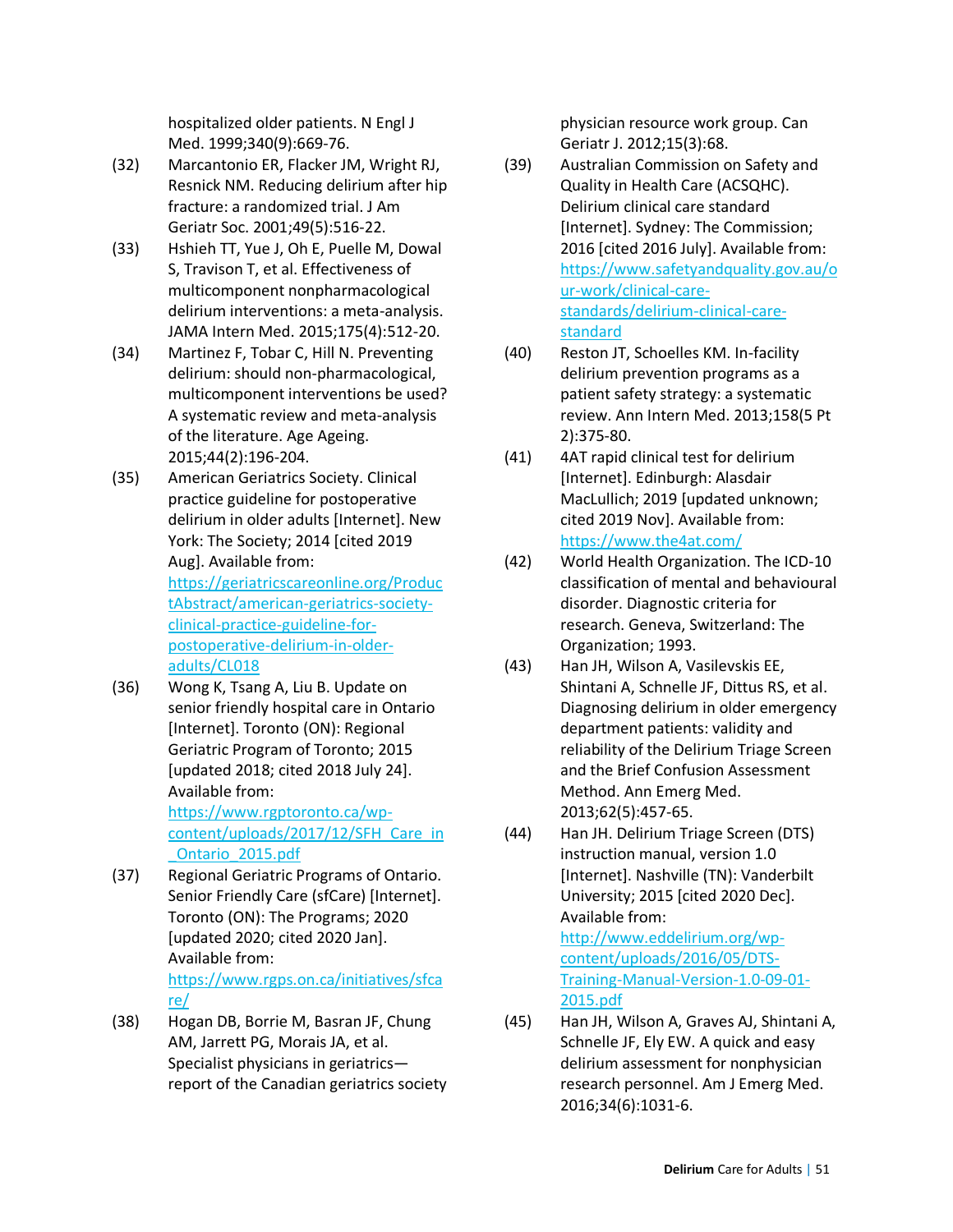- (46) Shi Q, Warren L, Saposnik G, Macdermid JC. Confusion assessment method: a systematic review and metaanalysis of diagnostic accuracy. Neuropsychiatr Dis Treat. 2013;9:1359- 70.
- (47) American Geriatrics Society (AGS) CoCare: Hospital Elder Life Program (HELP), delirium instruments [Internet]. New York: American Geriatrics Society; 2019 [updated 2019; cited 2020 Dec]. Available from:

[https://help.agscocare.org/table-of](https://help.agscocare.org/table-of-contents/delirium-instruments/H00101)[contents/delirium-instruments/H00101](https://help.agscocare.org/table-of-contents/delirium-instruments/H00101)

- (48) Ely EW, Margolin R, Francis J, May L, Truman B, Dittus R, et al. Evaluation of delirium in critically ill patients: validation of the Confusion Assessment Method for the Intensive Care Unit (CAM-ICU). Crit Care Med. 2001;29(7):1370-9.
- (49) Marcantonio ER, Ngo LH, O'Connor M, Jones RN, Crane PK, Metzger ED, et al. 3D-CAM: derivation and validation of a 3-minute diagnostic interview for CAMdefined delirium: a cross-sectional diagnostic test study. Ann Intern Med. 2014;161(8):554-61.
- (50) Steis MR, Evans L, Hirschman KB, Hanlon A, Fick DM, Flanagan N, et al. Screening for delirium using family caregivers: convergent validity of the Family Confusion Assessment Method and interviewer-rated Confusion Assessment Method. J Am Geriatr Soc. 2012;60(11):2121-6.
- (51) Gusmao-Flores D, Salluh JI, Chalhub RA, Quarantini LC. The confusion assessment method for the intensive care unit (CAM-ICU) and intensive care delirium screening checklist (ICDSC) for the diagnosis of delirium: a systematic review and meta-analysis of clinical studies. Crit Care. 2012;16(4):R115.
- (52) Quietly delirious [Internet]. London (UK): BMJ Publishing Group Ltd.; 2017 [updated 2020; cited 2020 Jan]. Available from: [https://www.bmj.com/content/357/bm](https://www.bmj.com/content/357/bmj.j2047/infographic) [j.j2047/infographic](https://www.bmj.com/content/357/bmj.j2047/infographic)
- (53) Shulman RW, Kalra S, Jiang JZ. Validation of the Sour Seven Questionnaire for screening delirium in hospitalized seniors by informal caregivers and untrained nurses. BMC Geriatr. 2016;16:44.
- (54) Nikooie R, Neufeld KJ, Oh ES, Wilson LM, Zhang A, Robinson KA, et al. Antipsychotics for treating delirium in hospitalized adults: a systematic review. Ann Intern Med. 2019;171:485-95.
- (55) Agar MR, Lawlor PG, Quinn S, Draper B, Caplan GA, Rowett D, et al. Efficacy of oral risperidone, haloperidol, or placebo for symptoms of delirium among patients in palliative care: a randomized clinical trial. JAMA Intern Med. 2017;177(1):34-42.
- (56) Finucane AM, Jones L, Leurent B, Sampson EL, Stone P, Tookman A, et al. Drug therapy for delirium in terminally ill adults. Cochrane Database Syst Rev. 2020:004770.
- (57) Hahn-Goldberg S, Jeffs L, Troup A, Kubba R, Okrainec K. "We are doing it together": the integral role of caregivers in a patient's transition home from the medicine unit. PLoS One. 2018;13(5):1-14.
- (58) Kwan JL, Morgan MW, Stewart TE, Bell CM. Impact of an innovative inpatient patient navigator program on length of stay and 30-day readmission. J Hosp Med. 2015;10(12):799-803.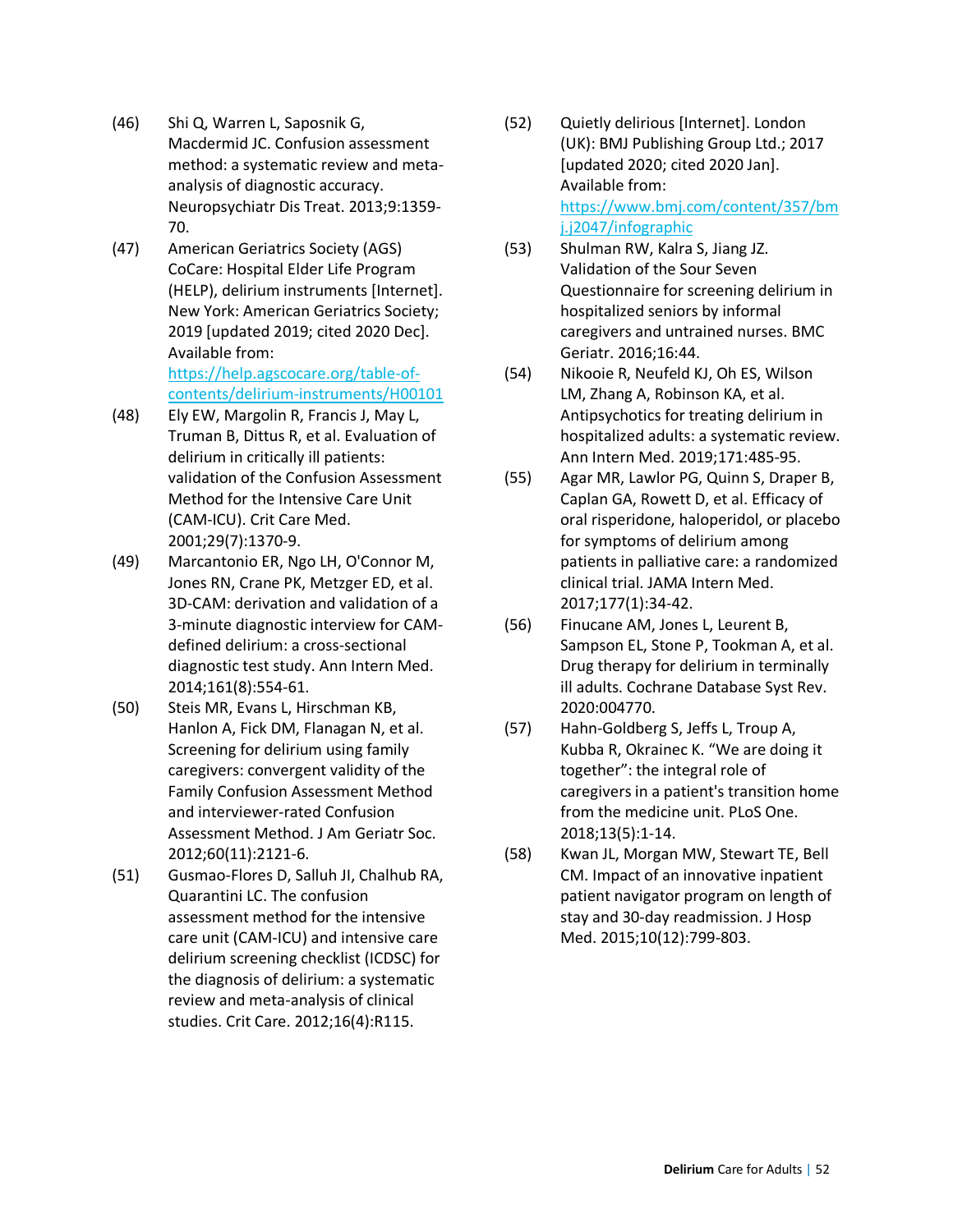- (59) Frequently asked questions: Personal Health Information Protection Act [Internet]. Toronto (ON): Information and Privacy Commissioner of Ontario; 2014 [updated 2015 Sep; cited 2020 Feb]. Available from: [https://www.ipc.on.ca/wp](https://www.ipc.on.ca/wp-content/uploads/2015/11/phipa-faq.pdf)[content/uploads/2015/11/phipa](https://www.ipc.on.ca/wp-content/uploads/2015/11/phipa-faq.pdf)[faq.pdf](https://www.ipc.on.ca/wp-content/uploads/2015/11/phipa-faq.pdf)
- (60) Ontario Palliative Care Network. Key palliative care concepts and terms [Internet]. 2017 [updated Jul 2017; cited 2021 Jan]. Available from: [https://www.ontariopalliativecarenetw](https://www.ontariopalliativecarenetwork.ca/sites/opcn/files/KEY_PALLIATIVE_CARE_CONCEPTS_AND_TERMS.pdf) [ork.ca/sites/opcn/files/KEY\\_PALLIATIVE](https://www.ontariopalliativecarenetwork.ca/sites/opcn/files/KEY_PALLIATIVE_CARE_CONCEPTS_AND_TERMS.pdf) [\\_CARE\\_CONCEPTS\\_AND\\_TERMS.pdf](https://www.ontariopalliativecarenetwork.ca/sites/opcn/files/KEY_PALLIATIVE_CARE_CONCEPTS_AND_TERMS.pdf)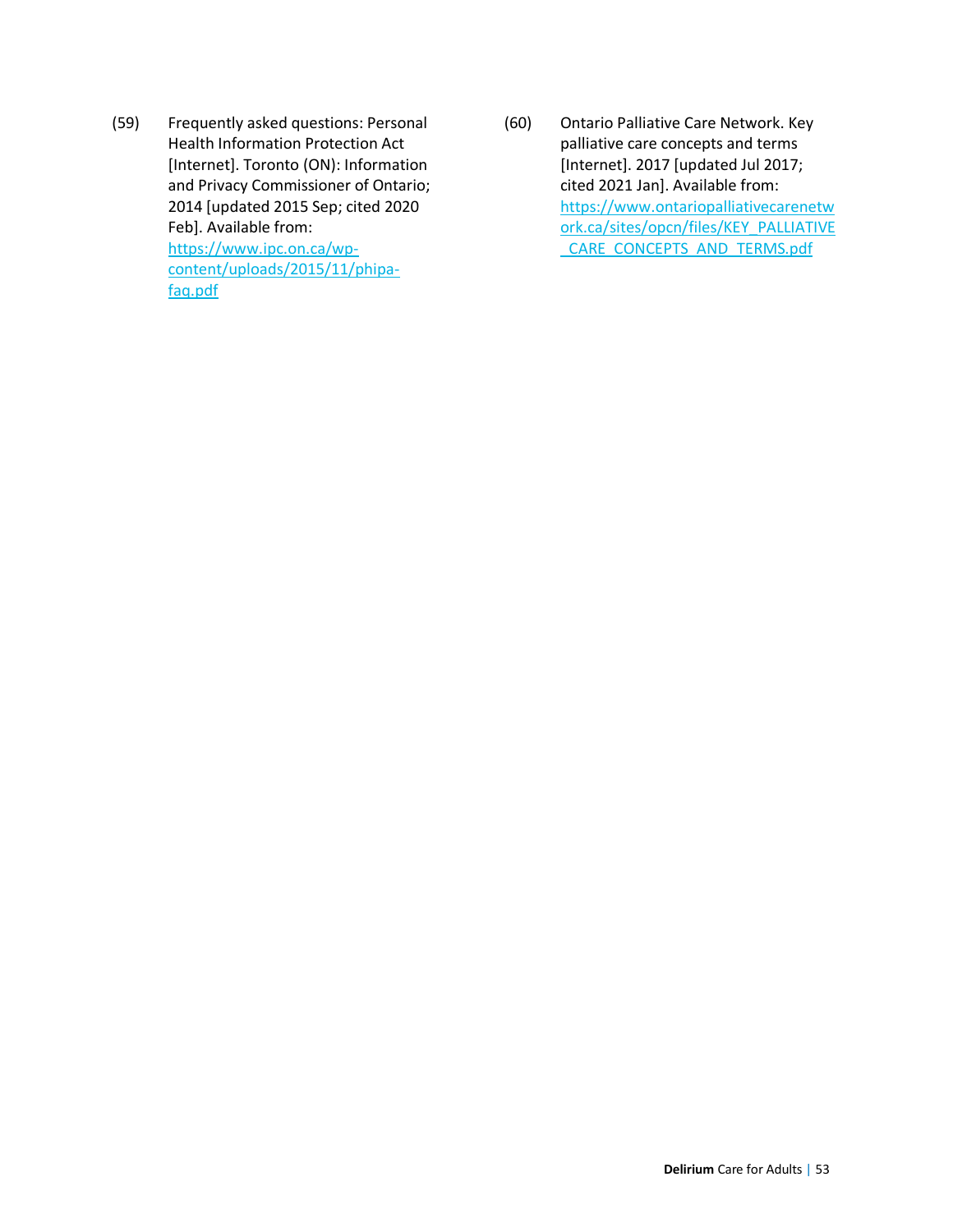## **About Us**

Ontario Health is an agency of the Government of Ontario. Our mandate is to connect and coordinate our province's health care system in ways that have not been done before to help ensure that Ontarians receive the best possible care. We work to support better health outcomes, patient experiences, provider experiences and value for money spent.

For more information: [ontariohealth.ca/our-team](https://www.ontariohealth.ca/our-team)

## **About Provincial Geriatrics Leadership Ontario**

Provincial Geriatrics Leadership Ontario (PGLO) is the provincial infrastructure for clinical geriatrics care, and, in collaboration with health professionals providing direct care, provides leadership to advance integrated, person-centred care for older adults living with complex health needs in Ontario and their caregivers.

For more information: [rgps.on.ca](https://www.rgps.on.ca/)